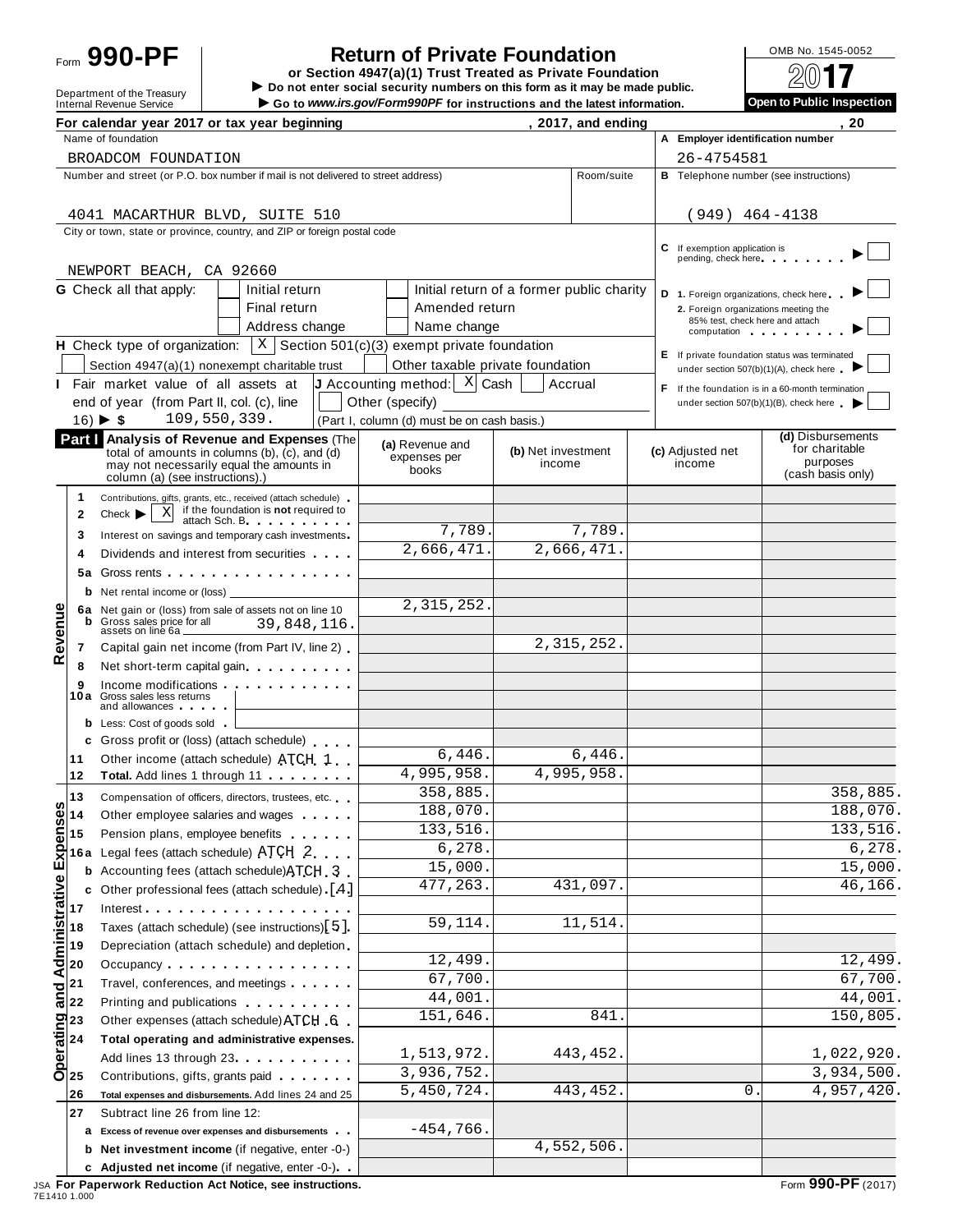|                            |         | BROADCOM FOUNDATION<br>Form 990-PF (2017)                                                                                                                                                                                      |                                                                            |                             | 26-4754581<br>Page 2       |
|----------------------------|---------|--------------------------------------------------------------------------------------------------------------------------------------------------------------------------------------------------------------------------------|----------------------------------------------------------------------------|-----------------------------|----------------------------|
|                            |         | Attached schedules and amounts in the                                                                                                                                                                                          | Beginning of year                                                          | End of year                 |                            |
|                            | Part II | <b>Balance Sheets</b> description column should be for end-of-year<br>amounts only. (See instructions.)                                                                                                                        | (a) Book Value                                                             | (b) Book Value              | (c) Fair Market Value      |
|                            | 1       | Cash - non-interest-bearing                                                                                                                                                                                                    |                                                                            |                             |                            |
|                            | 2       | Savings and temporary cash investments                                                                                                                                                                                         | 1,863,587.                                                                 | 4,292,683.                  | $\overline{4}$ , 292, 683. |
|                            | 3       | Accounts receivable $\blacktriangleright$                                                                                                                                                                                      |                                                                            |                             |                            |
|                            |         | Less: allowance for doubtful accounts $\blacktriangleright$                                                                                                                                                                    | 19,069.                                                                    |                             |                            |
|                            | 4       | Pledges receivable $\blacktriangleright$<br><u> 1980 - John Barn Barn, mars a</u>                                                                                                                                              |                                                                            |                             |                            |
|                            |         |                                                                                                                                                                                                                                |                                                                            |                             |                            |
|                            | 5       | Grants receivable                                                                                                                                                                                                              |                                                                            |                             |                            |
|                            | 6       | Receivables due from officers, directors, trustees, and other                                                                                                                                                                  |                                                                            |                             |                            |
|                            |         | disqualified persons (attach schedule) (see instructions)                                                                                                                                                                      |                                                                            |                             |                            |
|                            | 7       | Other notes and loans receivable (attach schedule) > ______                                                                                                                                                                    |                                                                            |                             |                            |
|                            |         |                                                                                                                                                                                                                                |                                                                            |                             |                            |
|                            | 8       | Inventories for sale or use                                                                                                                                                                                                    |                                                                            |                             |                            |
| ssets                      | 9       |                                                                                                                                                                                                                                |                                                                            |                             |                            |
| ⋖                          | 10a     | Investments - U.S. and state government obligations (attach schedule). 7.                                                                                                                                                      | 13,518,458.                                                                | 14,992,400.                 | 14,699,162.                |
|                            | b       | Investments - corporate stock (attach schedule) ATCH 8                                                                                                                                                                         | 39,870,797.                                                                | 39,876,256.                 | 59, 348, 934.              |
|                            | с       | Investments - corporate bonds (attach schedule) ATCH 9                                                                                                                                                                         | 36,014,139.                                                                | 31,667,747.                 | 31, 207, 362.              |
|                            | 11      | Investments - land, buildings.<br>and equipment: basis                                                                                                                                                                         |                                                                            |                             |                            |
|                            |         | Less: accumulated depreciation<br>(attach schedule)                                                                                                                                                                            |                                                                            |                             |                            |
|                            | 12      | Investments - mortgage loans                                                                                                                                                                                                   |                                                                            |                             |                            |
|                            | 13      | Investments - other (attach schedule)                                                                                                                                                                                          |                                                                            |                             |                            |
|                            | 14      | Land, buildings, and<br>equipment: basis                                                                                                                                                                                       |                                                                            |                             |                            |
|                            |         | Less: accumulated depreciation<br>(attach schedule)                                                                                                                                                                            |                                                                            |                             |                            |
|                            | 15      | Other assets (describe $\blacktriangleright$ _ ATCH 10                                                                                                                                                                         |                                                                            | 2,198.                      | 2,198.                     |
|                            | 16      | Total assets (to be completed by all filers - see the                                                                                                                                                                          |                                                                            |                             |                            |
|                            |         | instructions. Also, see page 1, item I)                                                                                                                                                                                        | 91,286,050.                                                                | 90,831,284.                 | 109,550,339.               |
|                            | 17      | Accounts payable and accrued expenses                                                                                                                                                                                          | the control of the control of the control of                               |                             |                            |
|                            | 18      |                                                                                                                                                                                                                                | the control of the control of the control of the control of                |                             |                            |
|                            | 19      |                                                                                                                                                                                                                                | the control of the control of the control of the control of the control of |                             |                            |
| Liabilities                | 20      | Loans from officers, directors, trustees, and other disqualified persons                                                                                                                                                       | the control of the control of the control of the control of the control of |                             |                            |
|                            | 21      | Mortgages and other notes payable (attach schedule)                                                                                                                                                                            | the control of the control of the control of the control of the control of |                             |                            |
|                            | 22      |                                                                                                                                                                                                                                |                                                                            |                             |                            |
|                            |         |                                                                                                                                                                                                                                |                                                                            |                             |                            |
|                            | 23      | Total liabilities (add lines 17 through 22)                                                                                                                                                                                    | 0.                                                                         | 0.                          |                            |
|                            |         | Foundations that follow SFAS 117, check here $\blacktriangleright \boxed{\mathbb{X}}$                                                                                                                                          |                                                                            |                             |                            |
| n                          |         | and complete lines 24 through 26, and lines 30 and 31                                                                                                                                                                          |                                                                            |                             |                            |
|                            | 24      |                                                                                                                                                                                                                                | 91,286,050.                                                                | 90,831,284.                 |                            |
|                            | 25      | Temporarily restricted entering the set of the set of the set of the set of the set of the set of the set of the set of the set of the set of the set of the set of the set of the set of the set of the set of the set of the |                                                                            |                             |                            |
|                            | 26      |                                                                                                                                                                                                                                |                                                                            |                             |                            |
|                            |         | Foundations that do not follow SFAS 117, check here ▶                                                                                                                                                                          |                                                                            |                             |                            |
| Net Assets or Fund Balance |         | and complete lines 27 through 31.                                                                                                                                                                                              |                                                                            |                             |                            |
|                            | 27      | Capital stock, trust principal, or current funds                                                                                                                                                                               |                                                                            |                             |                            |
|                            | 28      | Paid-in or capital surplus, or land, bldg., and equipment fund                                                                                                                                                                 |                                                                            |                             |                            |
|                            | 29      | Retained earnings, accumulated income, endowment, or other funds                                                                                                                                                               |                                                                            |                             |                            |
|                            | 30      | Total net assets or fund balances (see instructions)                                                                                                                                                                           | 91,286,050.                                                                | $\overline{90}$ , 831, 284. |                            |
|                            | 31      | Total liabilities and net assets/fund balances (see                                                                                                                                                                            |                                                                            |                             |                            |
|                            |         |                                                                                                                                                                                                                                | 91,286,050.                                                                | 90,831,284.                 |                            |
|                            |         | Part III Analysis of Changes in Net Assets or Fund Balances                                                                                                                                                                    |                                                                            |                             |                            |
|                            |         | 1 Total net assets or fund balances at beginning of year - Part II, column (a), line 30 (must agree with                                                                                                                       |                                                                            |                             |                            |
|                            |         |                                                                                                                                                                                                                                |                                                                            | 1                           | 91,286,050.                |
|                            |         |                                                                                                                                                                                                                                |                                                                            | 2                           | $-454,766.$                |
|                            |         |                                                                                                                                                                                                                                |                                                                            | 3                           |                            |
|                            |         |                                                                                                                                                                                                                                |                                                                            | 4                           | 90,831,284.                |
|                            |         | 5 Decreases not included in line 2 (itemize) >                                                                                                                                                                                 |                                                                            | 5                           |                            |
|                            |         | 6 Total net assets or fund balances at end of year (line 4 minus line 5) - Part II, column (b), line 30                                                                                                                        |                                                                            | 6                           | 90,831,284.                |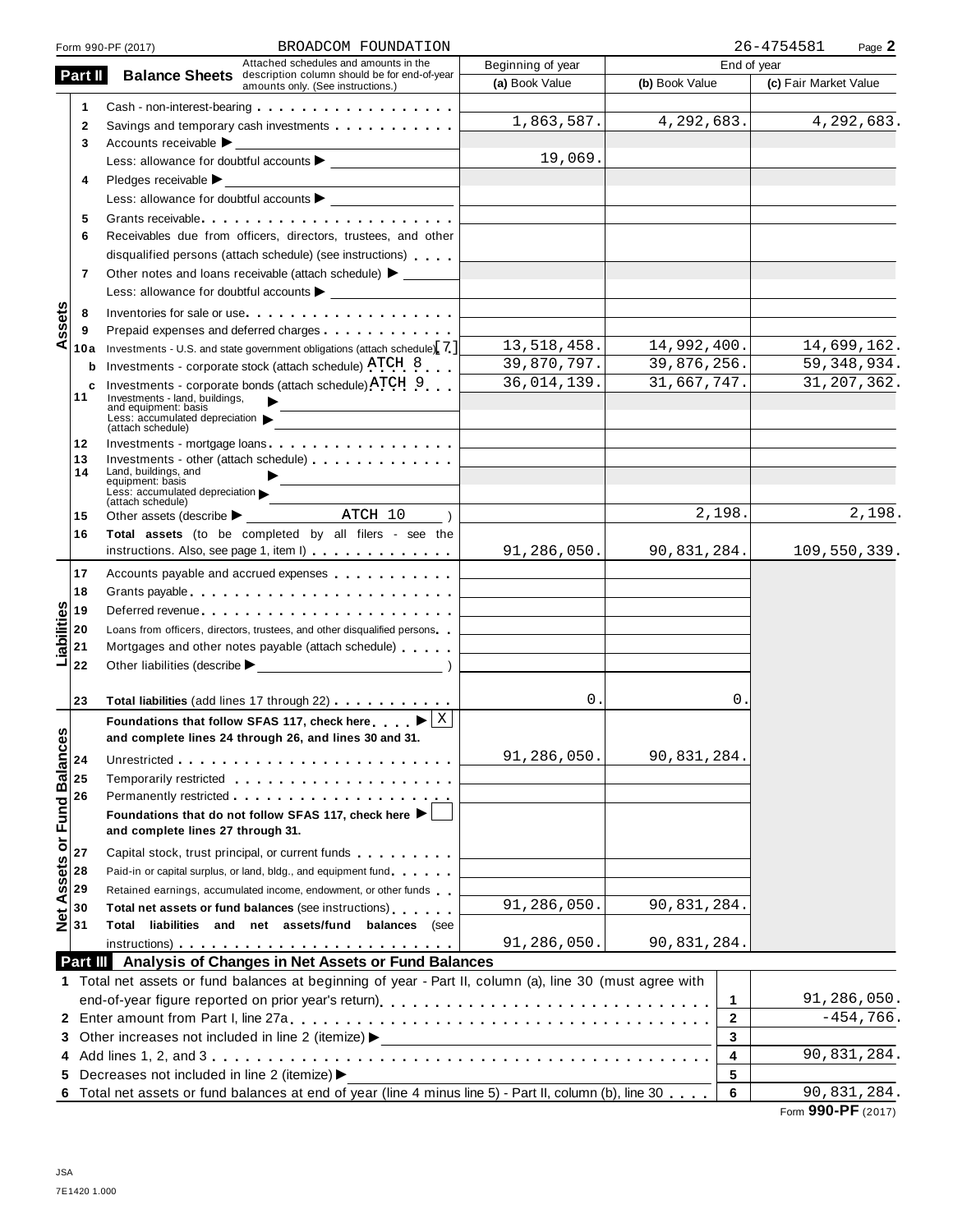$\sqrt{\frac{1}{1 + \sum_{i=1}^{n} x_i}}$  No

| <b>Part IV</b>                                     | <b>Capital Gains and Losses for Tax on Investment Income</b>                                 |                                                                                              |                                       |                                                               |                                  |
|----------------------------------------------------|----------------------------------------------------------------------------------------------|----------------------------------------------------------------------------------------------|---------------------------------------|---------------------------------------------------------------|----------------------------------|
|                                                    | (a) List and describe the kind(s) of property sold (for example, real estate,                |                                                                                              | $(b)$ How<br>acquired<br>P - Purchase | (c) Date acquired<br>(mo., day, yr.)                          | (d) Date sold<br>(mo., day, yr.) |
|                                                    | 2-story brick warehouse; or common stock, 200 shs. MLC Co.)                                  |                                                                                              | D - Donation                          |                                                               |                                  |
| 1 a SEE PART IV SCHEDULE                           |                                                                                              |                                                                                              |                                       |                                                               |                                  |
| b                                                  |                                                                                              |                                                                                              |                                       |                                                               |                                  |
| c                                                  |                                                                                              |                                                                                              |                                       |                                                               |                                  |
| d                                                  |                                                                                              |                                                                                              |                                       |                                                               |                                  |
| e                                                  |                                                                                              |                                                                                              |                                       |                                                               |                                  |
| (e) Gross sales price                              | (f) Depreciation allowed<br>(or allowable)                                                   | (g) Cost or other basis<br>plus expense of sale                                              |                                       | (h) Gain or (loss)<br>$((e)$ plus $(f)$ minus $(g)$ )         |                                  |
| a                                                  |                                                                                              |                                                                                              |                                       |                                                               |                                  |
| b                                                  |                                                                                              |                                                                                              |                                       |                                                               |                                  |
| c                                                  |                                                                                              |                                                                                              |                                       |                                                               |                                  |
| d                                                  |                                                                                              |                                                                                              |                                       |                                                               |                                  |
| e                                                  |                                                                                              |                                                                                              |                                       |                                                               |                                  |
|                                                    | Complete only for assets showing gain in column (h) and owned by the foundation on 12/31/69. |                                                                                              |                                       | (I) Gains (Col. (h) gain minus                                |                                  |
| (i) $FMV$ as of $12/31/69$                         | (i) Adjusted basis<br>as of 12/31/69                                                         | (k) Excess of col. (i)<br>over col. (j), if any                                              |                                       | col. (k), but not less than -0-) or<br>Losses (from col. (h)) |                                  |
| a                                                  |                                                                                              |                                                                                              |                                       |                                                               |                                  |
| b                                                  |                                                                                              |                                                                                              |                                       |                                                               |                                  |
| C                                                  |                                                                                              |                                                                                              |                                       |                                                               |                                  |
| d                                                  |                                                                                              |                                                                                              |                                       |                                                               |                                  |
| e                                                  |                                                                                              |                                                                                              |                                       |                                                               |                                  |
| Capital gain net income or (net capital loss)<br>2 |                                                                                              | If gain, also enter in Part I, line 7<br>If (loss), enter -0- in Part I, line 7              | $\mathbf{2}$                          |                                                               | 2,315,252.                       |
| 3                                                  | Net short-term capital gain or (loss) as defined in sections 1222(5) and (6):                |                                                                                              |                                       |                                                               |                                  |
|                                                    |                                                                                              | If gain, also enter in Part I, line 8, column (c). See instructions. If (loss), enter -0- in |                                       |                                                               |                                  |
|                                                    |                                                                                              |                                                                                              | $\overline{3}$                        |                                                               | 0.                               |
|                                                    |                                                                                              | Qualification Under Section 4940(e) for Reduced Tax on Net Investment Income                 |                                       |                                                               |                                  |

If section 4940(d)(2) applies, leave this part blank.

#### Was the foundation liable for the section 4942 tax on the distributable amount of any year in the base period? If "Yes," the foundation doesn't qualify under section 4940(e). Do not complete this part. Yes No

|                                                                                                            |  | $\mathbf{1}$ , $\mathbf{1}$ , $\mathbf{1}$ , $\mathbf{1}$ , $\mathbf{1}$ , $\mathbf{1}$ , $\mathbf{1}$ , $\mathbf{1}$ , $\mathbf{1}$ |  |  |  |
|------------------------------------------------------------------------------------------------------------|--|--------------------------------------------------------------------------------------------------------------------------------------|--|--|--|
| Enter the appropriate amount in each column for each year; see the instructions before making any entries. |  |                                                                                                                                      |  |  |  |
|                                                                                                            |  |                                                                                                                                      |  |  |  |

| (a)<br>Base period years<br>Calendar year (or tax year beginning in) | (b)<br>Adjusted qualifying distributions                                                                                                                                          | (c)<br>Net value of noncharitable-use assets |                | (d)<br>Distribution ratio<br>(col. (b) divided by col. (c)) |  |  |
|----------------------------------------------------------------------|-----------------------------------------------------------------------------------------------------------------------------------------------------------------------------------|----------------------------------------------|----------------|-------------------------------------------------------------|--|--|
| 2016                                                                 | 4,777,585.                                                                                                                                                                        | 100,717,221.                                 |                | 0.047436                                                    |  |  |
| 2015                                                                 | 3, 164, 284.                                                                                                                                                                      | 102,054,206.                                 |                | 0.031006                                                    |  |  |
| 2014                                                                 | 4, 444, 245.                                                                                                                                                                      | 103, 243, 892.                               |                | 0.043046                                                    |  |  |
| 2013                                                                 | 3,920,178.                                                                                                                                                                        | 83, 222, 901.                                |                | 0.047105                                                    |  |  |
| 2012                                                                 | 3,827,091.                                                                                                                                                                        | 74,150,292.                                  |                | 0.051613                                                    |  |  |
| $\mathbf{2}$                                                         |                                                                                                                                                                                   |                                              | $\mathbf{2}$   | 0.220206                                                    |  |  |
| 3                                                                    | Average distribution ratio for the 5-year base period - divide the total on line 2 by 5.0, or by<br>the number of years the foundation has been in existence if less than 5 years |                                              |                |                                                             |  |  |
| 4                                                                    | Enter the net value of noncharitable-use assets for 2017 from Part X, line 5                                                                                                      |                                              | $\overline{4}$ | 104,165,868.                                                |  |  |
| 5                                                                    |                                                                                                                                                                                   |                                              | 5              | 4,587,569.                                                  |  |  |
| 6                                                                    |                                                                                                                                                                                   |                                              | - 6            | 45,525.                                                     |  |  |
| $\overline{7}$                                                       |                                                                                                                                                                                   |                                              | $\overline{7}$ | 4,633,094.                                                  |  |  |
| 8                                                                    |                                                                                                                                                                                   |                                              | 8              | 4,961,870.                                                  |  |  |
| Part VI instructions.                                                | If line 8 is equal to or greater than line 7, check the box in Part VI, line 1b, and complete that part using a 1% tax rate. See the                                              |                                              |                |                                                             |  |  |

Form 990-PF (2017) Page  $3$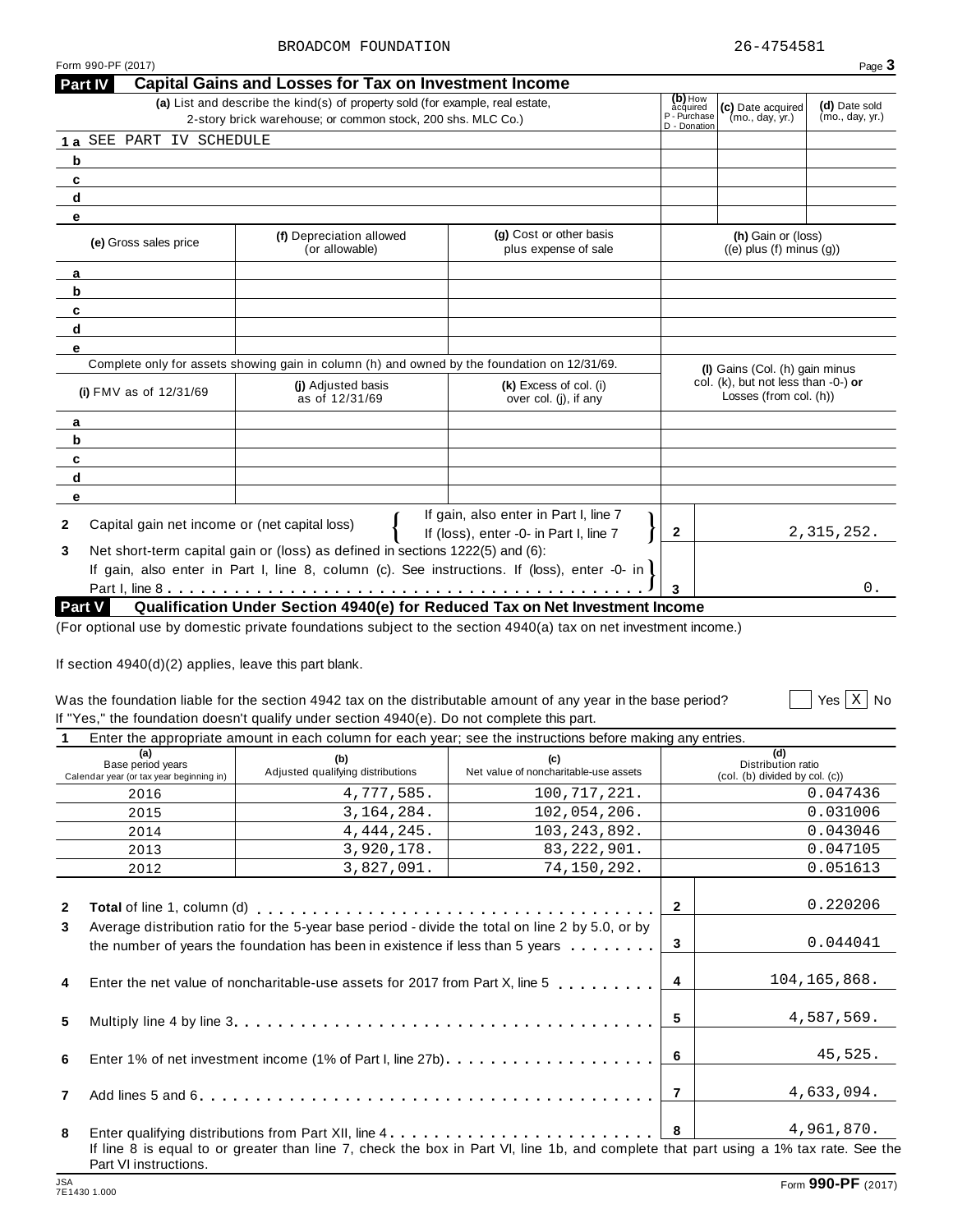|    | 26-4754581<br>BROADCOM FOUNDATION<br>Form 990-PF (2017)                                                                                                                                                                                 |                |         | Page 4  |
|----|-----------------------------------------------------------------------------------------------------------------------------------------------------------------------------------------------------------------------------------------|----------------|---------|---------|
|    | Excise Tax Based on Investment Income (Section 4940(a), 4940(b), 4940(e), or 4948 - see instructions)<br><b>Part VI</b>                                                                                                                 |                |         |         |
|    | <b>1a</b> Exempt operating foundations described in section $4940(d)(2)$ , check here $\bullet$ and enter "N/A" on line 1.                                                                                                              |                |         |         |
|    |                                                                                                                                                                                                                                         |                |         |         |
|    | <b>b</b> Domestic foundations that meet the section 4940(e) requirements in Part V, check<br>$\mathbf{1}$                                                                                                                               |                | 45,525. |         |
|    |                                                                                                                                                                                                                                         |                |         |         |
|    | c All other domestic foundations enter 2% of line 27b. Exempt foreign organizations enter 4% of                                                                                                                                         |                |         |         |
|    | Part I, line 12, col. (b).                                                                                                                                                                                                              |                |         |         |
| 2  | 2<br>Tax under section 511 (domestic section $4947(a)(1)$ trusts and taxable foundations only; others, enter -0-)                                                                                                                       |                |         |         |
| 3  | 3                                                                                                                                                                                                                                       |                | 45,525. |         |
| 4  | 4<br>Subtitle A (income) tax (domestic section $4947(a)(1)$ trusts and taxable foundations only; others, enter -0-)                                                                                                                     |                |         | 0.      |
| 5  | 5<br>Tax based on investment income. Subtract line 4 from line 3. If zero or less, enter -0-                                                                                                                                            |                | 45,525. |         |
| 6  | Credits/Payments:                                                                                                                                                                                                                       |                |         |         |
| а  | 74,200.<br>6а<br>2017 estimated tax payments and 2016 overpayment credited to 2017.                                                                                                                                                     |                |         |         |
| b  | 6b.<br>Exempt foreign organizations - tax withheld at source                                                                                                                                                                            |                |         |         |
| c  | 6c<br>Tax paid with application for extension of time to file (Form 8868)                                                                                                                                                               |                |         |         |
| d  | 6d                                                                                                                                                                                                                                      |                |         |         |
| 7  | $\overline{7}$                                                                                                                                                                                                                          |                | 74,200. |         |
| 8  | Enter any penalty for underpayment of estimated tax. Check here $\frac{X}{X}$ if Form 2220 is attached<br>8                                                                                                                             |                |         |         |
| 9  | 9                                                                                                                                                                                                                                       |                |         |         |
| 10 | 10<br>Overpayment. If line 7 is more than the total of lines 5 and 8, enter the amount overpaid ▶                                                                                                                                       |                | 28,675. |         |
| 11 | Enter the amount of line 10 to be: Credited to 2018 estimated tax ><br>11<br>28,675. Refunded ▶<br><b>Part VII-A</b> Statements Regarding Activities                                                                                    |                |         |         |
|    |                                                                                                                                                                                                                                         |                |         |         |
|    | 1a During the tax year, did the foundation attempt to influence any national, state, or local legislation or did it                                                                                                                     | 1a             | Yes     | No<br>X |
|    |                                                                                                                                                                                                                                         |                |         |         |
|    | b Did it spend more than \$100 during the year (either directly or indirectly) for political purposes? See the                                                                                                                          | 1b             |         | Χ       |
|    | instructions for the definition enterpretation of the state of the state of the state of the state of the definition<br>If the answer is "Yes" to 1a or 1b, attach a detailed description of the activities and copies of any materials |                |         |         |
|    |                                                                                                                                                                                                                                         |                |         |         |
|    | published or distributed by the foundation in connection with the activities.                                                                                                                                                           | 1c             |         | Χ       |
|    | d Enter the amount (if any) of tax on political expenditures (section 4955) imposed during the year:                                                                                                                                    |                |         |         |
|    |                                                                                                                                                                                                                                         |                |         |         |
|    | e Enter the reimbursement (if any) paid by the foundation during the year for political expenditure tax imposed                                                                                                                         |                |         |         |
|    |                                                                                                                                                                                                                                         |                |         |         |
| 2  | Has the foundation engaged in any activities that have not previously been reported to the IRS?                                                                                                                                         | $\mathbf{2}$   |         | Χ       |
|    | If "Yes," attach a detailed description of the activities.                                                                                                                                                                              |                |         |         |
| 3. | Has the foundation made any changes, not previously reported to the IRS, in its governing instrument, articles of                                                                                                                       |                |         |         |
|    | incorporation, or bylaws, or other similar instruments? If "Yes," attach a conformed copy of the changes                                                                                                                                | 3              |         | X       |
| 4a |                                                                                                                                                                                                                                         | 4a             |         | Χ       |
| b  |                                                                                                                                                                                                                                         | 4b             |         |         |
| 5  |                                                                                                                                                                                                                                         | 5              |         | Χ       |
|    | If "Yes," attach the statement required by General Instruction T.                                                                                                                                                                       |                |         |         |
| 6  | Are the requirements of section 508(e) (relating to sections 4941 through 4945) satisfied either:                                                                                                                                       |                |         |         |
|    | • By language in the governing instrument, or                                                                                                                                                                                           |                |         |         |
|    | • By state legislation that effectively amends the governing instrument so that no mandatory directions that                                                                                                                            |                |         |         |
|    |                                                                                                                                                                                                                                         | 6              | X       |         |
| 7  | Did the foundation have at least \$5,000 in assets at any time during the year? If "Yes," complete Part II, col. (c), and Part XV                                                                                                       | $\overline{7}$ | Χ       |         |
| 8a | Enter the states to which the foundation reports or with which it is registered. See instructions. $\blacktriangleright$                                                                                                                |                |         |         |
|    | CA,                                                                                                                                                                                                                                     |                |         |         |
| b  | If the answer is "Yes" to line 7, has the foundation furnished a copy of Form 990-PF to the Attorney General                                                                                                                            |                |         |         |
|    | (or designate) of each state as required by General Instruction G?If "No," attach explanation                                                                                                                                           | 8b             | Χ       |         |
| 9  | Is the foundation claiming status as a private operating foundation within the meaning of section 4942(j)(3) or                                                                                                                         |                |         |         |
|    | 4942(j)(5) for calendar year 2017 or the tax year beginning in 2017? See the instructions for Part XIV. If "Yes,"                                                                                                                       |                |         |         |
|    |                                                                                                                                                                                                                                         | 9              |         | Χ       |
| 10 | Did any persons become substantial contributors during the tax year? If "Yes," attach a schedule listing their                                                                                                                          |                |         |         |
|    |                                                                                                                                                                                                                                         | 10             |         | Χ       |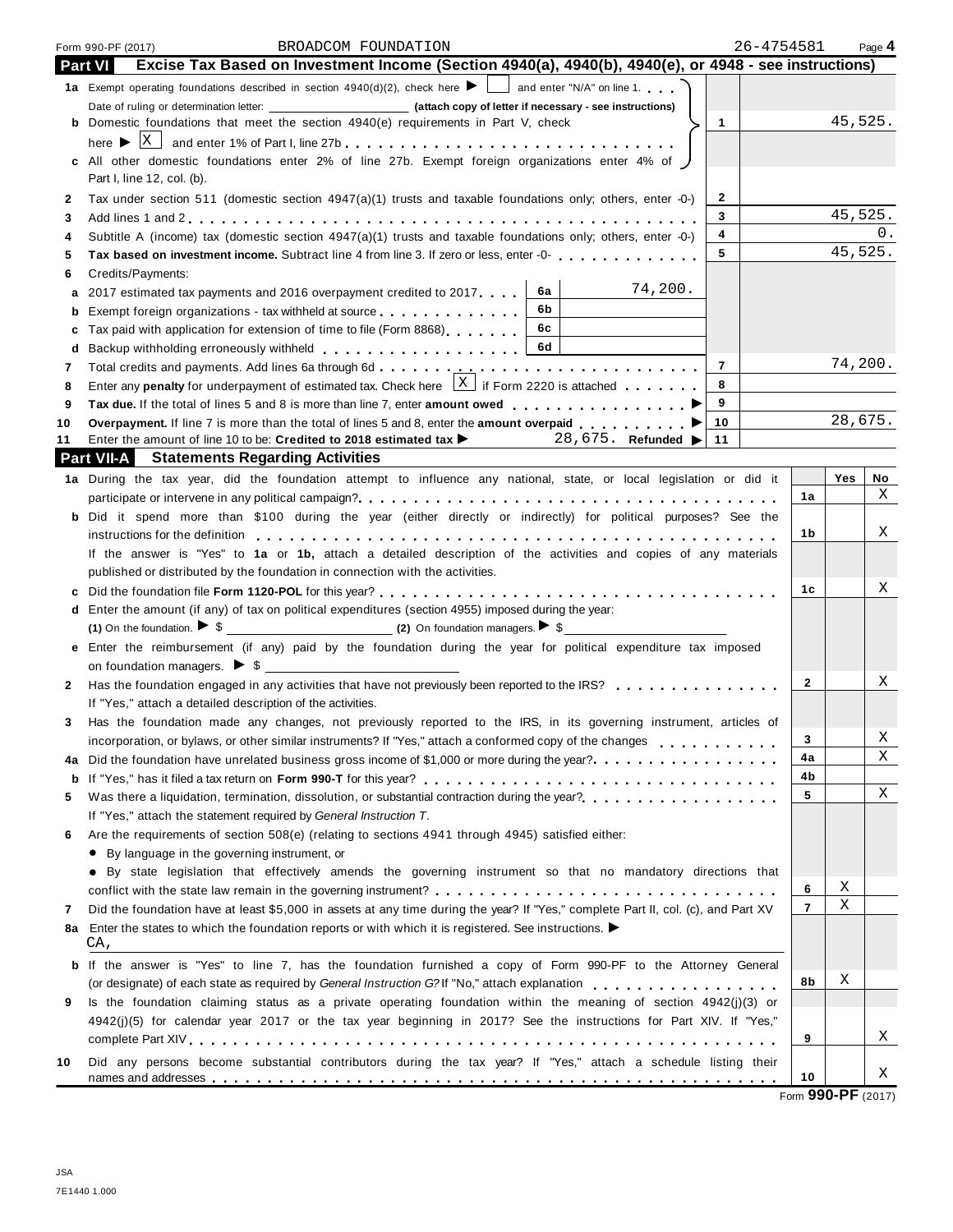|    | Form 990-PF (2017)<br>26-4754581<br>BROADCOM FOUNDATION                                                                                                                                               |    |            | Page 5 |
|----|-------------------------------------------------------------------------------------------------------------------------------------------------------------------------------------------------------|----|------------|--------|
|    | Part VII-A<br><b>Statements Regarding Activities (continued)</b>                                                                                                                                      |    |            |        |
|    |                                                                                                                                                                                                       |    | Yes        | No     |
|    | 11 At any time during the year, did the foundation, directly or indirectly, own a controlled entity within the                                                                                        |    |            |        |
|    |                                                                                                                                                                                                       | 11 |            | X      |
| 12 | Did the foundation make a distribution to a donor advised fund over which the foundation or a disqualified                                                                                            |    |            |        |
|    | person had advisory privileges? If "Yes," attach statement. See instructions                                                                                                                          | 12 |            | X      |
| 13 | Did the foundation comply with the public inspection requirements for its annual returns and exemption application?                                                                                   | 13 | Χ          |        |
|    | WWW.BROADCOMFOUNDATION.ORG<br>Website address $\blacktriangleright$ __                                                                                                                                |    |            |        |
| 14 | Telephone no. $\triangleright$ 949-464-4138<br>The books are in care of > MARIA WRONSKI                                                                                                               |    |            |        |
|    | Located at 4041 MACARTHUR BLVD., SUITE 510 NEWPORT BEACH, CA ZIP+4 > 92660                                                                                                                            |    |            |        |
| 15 | Section 4947(a)(1) nonexempt charitable trusts filing Form 990-PF in lieu of Form 1041 - check here                                                                                                   |    |            |        |
|    | and enter the amount of tax-exempt interest received or accrued during the year $\dots \dots \dots \dots \dots \dots \longrightarrow 15$                                                              |    |            |        |
| 16 | At any time during calendar year 2017, did the foundation have an interest in or a signature or other authority                                                                                       |    | Yes        | No     |
|    |                                                                                                                                                                                                       | 16 |            | X      |
|    | See the instructions for exceptions and filing requirements for FinCEN Form 114. If "Yes," enter the name of                                                                                          |    |            |        |
|    | the foreign country                                                                                                                                                                                   |    |            |        |
|    | Part VII-B Statements Regarding Activities for Which Form 4720 May Be Required                                                                                                                        |    |            |        |
|    | File Form 4720 if any item is checked in the "Yes" column, unless an exception applies.                                                                                                               |    | <b>Yes</b> | No     |
|    | 1a During the year, did the foundation (either directly or indirectly):                                                                                                                               |    |            |        |
|    | X <br>(1) Engage in the sale or exchange, or leasing of property with a disqualified person? $\Box$<br>Yes<br><b>No</b>                                                                               |    |            |        |
|    | (2) Borrow money from, lend money to, or otherwise extend credit to (or accept it from) a                                                                                                             |    |            |        |
|    | X<br>Yes<br>No<br>X                                                                                                                                                                                   |    |            |        |
|    | (3) Furnish goods, services, or facilities to (or accept them from) a disqualified person?<br>Yes<br>No                                                                                               |    |            |        |
|    | X<br>Yes<br>(4) Pay compensation to, or pay or reimburse the expenses of, a disqualified person?<br>No                                                                                                |    |            |        |
|    | (5) Transfer any income or assets to a disqualified person (or make any of either available for<br>$\mathbf{x}$                                                                                       |    |            |        |
|    | <b>Yes</b><br>No                                                                                                                                                                                      |    |            |        |
|    | (6) Agree to pay money or property to a government official? (Exception. Check "No" if the                                                                                                            |    |            |        |
|    | foundation agreed to make a grant to or to employ the official for a period after<br>$\mathbf{X}$<br><b>No</b>                                                                                        |    |            |        |
|    | termination of government service, if terminating within 90 days.<br>Yes                                                                                                                              |    |            |        |
|    | b If any answer is "Yes" to 1a(1)-(6), did any of the acts fail to qualify under the exceptions described in Regulations                                                                              | 1b |            | Χ      |
|    |                                                                                                                                                                                                       |    |            |        |
|    | Organizations relying on a current notice regarding disaster assistance, check here<br>c Did the foundation engage in a prior year in any of the acts described in 1a, other than excepted acts, that |    |            |        |
|    |                                                                                                                                                                                                       | 1c |            | Χ      |
| 2  | Taxes on failure to distribute income (section 4942) (does not apply for years the foundation was a private                                                                                           |    |            |        |
|    | operating foundation defined in section 4942(j)(3) or 4942(j)(5)):                                                                                                                                    |    |            |        |
|    | a At the end of tax year 2017, did the foundation have any undistributed income (lines 6d and                                                                                                         |    |            |        |
|    | $X$ No<br>Yes                                                                                                                                                                                         |    |            |        |
|    |                                                                                                                                                                                                       |    |            |        |
|    | b Are there any years listed in 2a for which the foundation is not applying the provisions of section 4942(a)(2)                                                                                      |    |            |        |
|    | (relating to incorrect valuation of assets) to the year's undistributed income? (If applying section 4942(a)(2) to                                                                                    |    |            |        |
|    |                                                                                                                                                                                                       | 2b |            |        |
|    | c If the provisions of section 4942(a)(2) are being applied to any of the years listed in 2a, list the years here.                                                                                    |    |            |        |
|    | $\blacktriangleright \underbrace{\hspace{2.5cm}}$                                                                                                                                                     |    |            |        |
|    | 3a Did the foundation hold more than a 2% direct or indirect interest in any business enterprise                                                                                                      |    |            |        |
|    | $X$ No<br>Yes                                                                                                                                                                                         |    |            |        |
|    | <b>b</b> If "Yes," did it have excess business holdings in 2017 as a result of (1) any purchase by the foundation or                                                                                  |    |            |        |
|    | disqualified persons after May 26, 1969; (2) the lapse of the 5-year period (or longer period approved by the                                                                                         |    |            |        |
|    | Commissioner under section $4943(c)(7)$ to dispose of holdings acquired by gift or bequest; or (3) the lapse of                                                                                       |    |            |        |
|    | the 10-, 15-, or 20-year first phase holding period? (Use Schedule C, Form 4720, to determine if the                                                                                                  |    |            |        |
|    |                                                                                                                                                                                                       | 3b |            |        |
|    | 4a Did the foundation invest during the year any amount in a manner that would jeopardize its charitable purposes?                                                                                    | 4a |            | Χ      |
|    | <b>b</b> Did the foundation make any investment in a prior year (but after December 31, 1969) that could jeopardize its                                                                               |    |            |        |
|    | charitable purpose that had not been removed from jeopardy before the first day of the tax year beginning in 2017?                                                                                    | 4b |            | X      |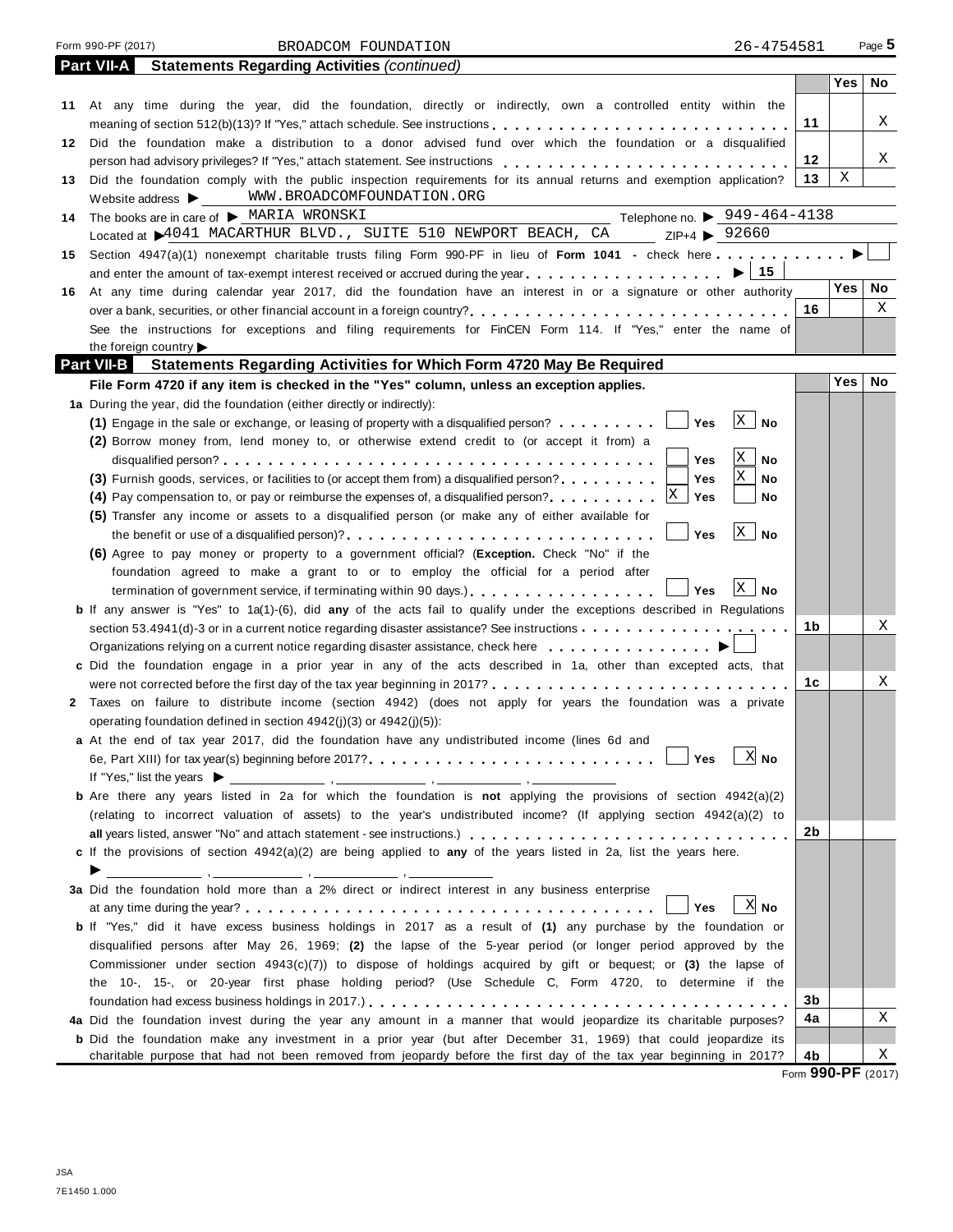|              | Form 990-PF (2017) | BROADCOM FOUNDATION                                                                                                  |                                       |                  |                                        | 26-4754581                               | Page 6    |
|--------------|--------------------|----------------------------------------------------------------------------------------------------------------------|---------------------------------------|------------------|----------------------------------------|------------------------------------------|-----------|
|              | <b>Part VII-B</b>  | Statements Regarding Activities for Which Form 4720 May Be Required (continued)                                      |                                       |                  |                                        |                                          |           |
| 5а           |                    | During the year, did the foundation pay or incur any amount to:                                                      |                                       |                  |                                        |                                          | Yes<br>No |
|              |                    | (1) Carry on propaganda, or otherwise attempt to influence legislation (section $4945(e)$ )?                         |                                       |                  | $X$ No<br>Yes                          |                                          |           |
|              |                    | (2) Influence the outcome of any specific public election (see section 4955); or to carry on,                        |                                       |                  |                                        |                                          |           |
|              |                    |                                                                                                                      |                                       |                  | $X \mid N$ o<br>Yes                    |                                          |           |
|              |                    | (3) Provide a grant to an individual for travel, study, or other similar purposes?                                   |                                       |                  | $\mathbf{X}$<br>Yes<br>No              |                                          |           |
|              |                    | (4) Provide a grant to an organization other than a charitable, etc., organization described in                      |                                       |                  |                                        |                                          |           |
|              |                    | section $4945(d)(4)(A)?$ See instructions $\ldots \ldots \ldots \ldots \ldots \ldots \ldots \ldots \ldots \ldots$    |                                       |                  | $X$ No<br>Yes                          |                                          |           |
|              |                    | (5) Provide for any purpose other than religious, charitable, scientific, literary, or educational                   |                                       |                  |                                        |                                          |           |
|              |                    | purposes, or for the prevention of cruelty to children or animals?                                                   |                                       |                  | $X$ No<br>Yes                          |                                          |           |
| b            |                    | If any answer is "Yes" to 5a(1)-(5), did any of the transactions fail to qualify under the exceptions described in   |                                       |                  |                                        |                                          |           |
|              |                    | Regulations section 53.4945 or in a current notice regarding disaster assistance? See instructions                   |                                       |                  |                                        | 5b                                       |           |
|              |                    | Organizations relying on a current notice regarding disaster assistance, check here                                  |                                       |                  |                                        |                                          |           |
| c            |                    | If the answer is "Yes" to question 5a(4), does the foundation claim exemption from the tax                           |                                       |                  |                                        |                                          |           |
|              |                    | because it maintained expenditure responsibility for the grant? $ATCH$ 11                                            |                                       |                  | Yes<br>No                              |                                          |           |
|              |                    | If "Yes," attach the statement required by Regulations section 53.4945-5(d).                                         |                                       |                  |                                        |                                          |           |
| 6a           |                    | Did the foundation, during the year, receive any funds, directly or indirectly, to pay premiums                      |                                       |                  |                                        |                                          |           |
|              |                    |                                                                                                                      |                                       |                  | $X$ No<br>Yes                          |                                          |           |
| b            |                    | Did the foundation, during the year, pay premiums, directly or indirectly, on a personal benefit contract?           |                                       |                  |                                        | 6b                                       | Χ         |
|              |                    | If "Yes" to 6b, file Form 8870.                                                                                      |                                       |                  |                                        |                                          |           |
| 7а           |                    | At any time during the tax year, was the foundation a party to a prohibited tax shelter transaction?                 |                                       |                  | $ X $ No<br>∣ Yes                      |                                          |           |
| b            |                    | If "Yes," did the foundation receive any proceeds or have any net income attributable to the transaction?            |                                       |                  |                                        | 7b                                       |           |
|              | <b>Part VIII</b>   | Information About Officers, Directors, Trustees, Foundation Managers, Highly Paid Employees,                         |                                       |                  |                                        |                                          |           |
|              |                    | and Contractors                                                                                                      |                                       |                  |                                        |                                          |           |
|              |                    | List all officers, directors, trustees, foundation managers and their compensation. See instructions.                | (b) Title, and average                | (c) Compensation | (d) Contributions to                   |                                          |           |
|              |                    | (a) Name and address                                                                                                 | hours per week<br>devoted to position | (If not paid,    | employee benefit plans                 | (e) Expense account,<br>other allowances |           |
|              |                    |                                                                                                                      |                                       | enter -0-)       | and deferred compensation              |                                          |           |
| ATCH 12      |                    |                                                                                                                      |                                       |                  |                                        |                                          |           |
|              |                    |                                                                                                                      |                                       |                  |                                        |                                          |           |
|              |                    |                                                                                                                      |                                       | 358,885.         | 57,364.                                |                                          | 0.        |
|              |                    |                                                                                                                      |                                       |                  |                                        |                                          |           |
|              |                    |                                                                                                                      |                                       |                  |                                        |                                          |           |
|              |                    |                                                                                                                      |                                       |                  |                                        |                                          |           |
|              |                    |                                                                                                                      |                                       |                  |                                        |                                          |           |
|              |                    |                                                                                                                      |                                       |                  |                                        |                                          |           |
|              |                    |                                                                                                                      |                                       |                  |                                        |                                          |           |
|              | "NONE."            | Compensation of five highest-paid employees (other than those included on line 1 - see instructions). If none, enter |                                       |                  |                                        |                                          |           |
|              |                    |                                                                                                                      | (b) Title, and average                |                  | (d) Contributions to                   |                                          |           |
|              |                    | (a) Name and address of each employee paid more than \$50,000                                                        | hours per week<br>devoted to position | (c) Compensation | employee benefit<br>plans and deferred | (e) Expense account,<br>other allowances |           |
|              |                    |                                                                                                                      |                                       |                  | compensation                           |                                          |           |
|              |                    |                                                                                                                      |                                       |                  |                                        |                                          |           |
|              |                    |                                                                                                                      |                                       | 188,070.         | 37,278.                                |                                          | 0.        |
|              |                    |                                                                                                                      |                                       |                  |                                        |                                          |           |
|              |                    |                                                                                                                      |                                       |                  |                                        |                                          |           |
|              |                    |                                                                                                                      |                                       |                  |                                        |                                          |           |
|              |                    |                                                                                                                      |                                       |                  |                                        |                                          |           |
| 2<br>ATCH 13 |                    |                                                                                                                      |                                       |                  |                                        |                                          |           |
|              |                    |                                                                                                                      |                                       |                  |                                        |                                          |           |
|              |                    |                                                                                                                      |                                       |                  |                                        |                                          |           |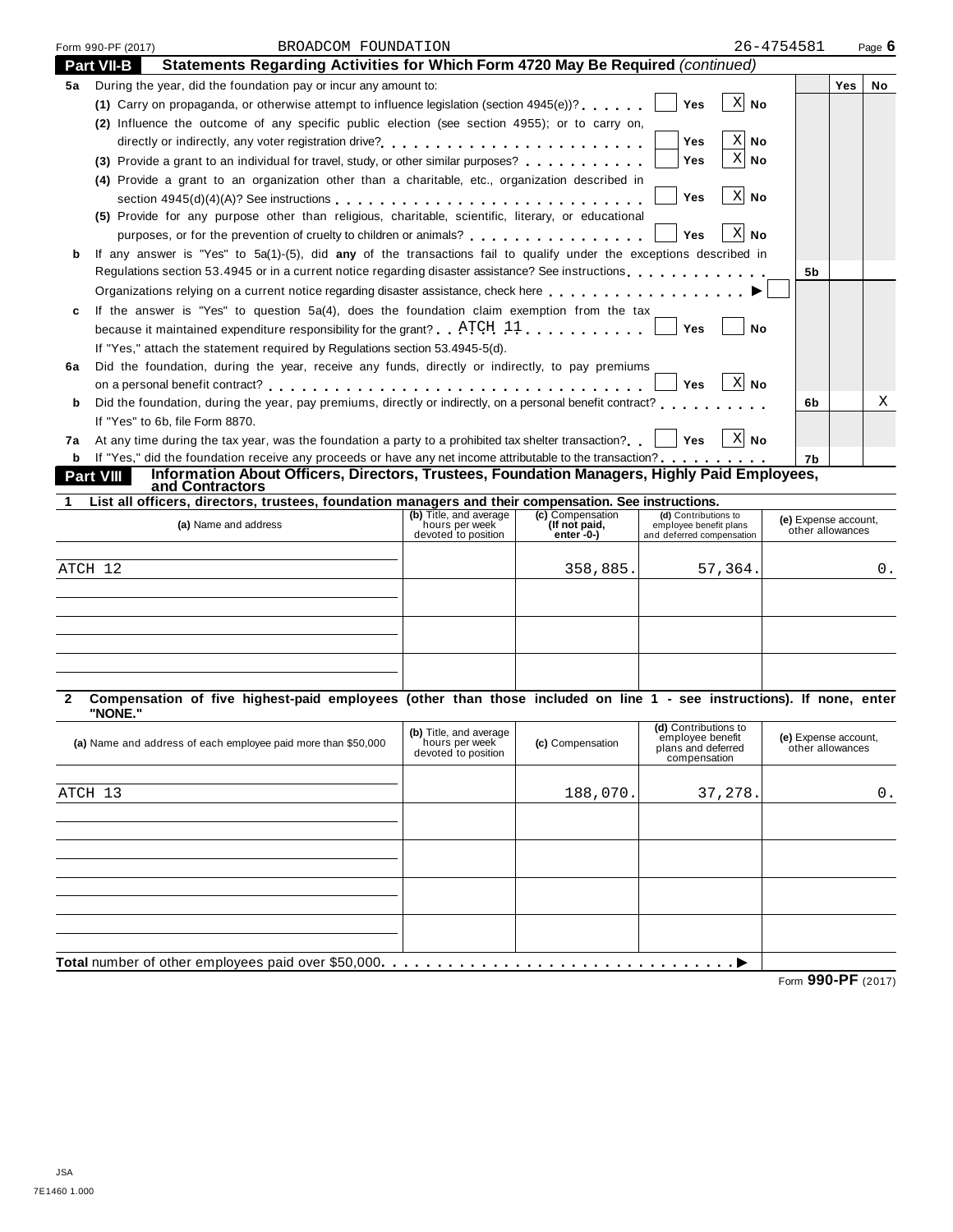| Form 990-PF (2017)                                                                                                                                                                                                                                        |                     | Page 7           |
|-----------------------------------------------------------------------------------------------------------------------------------------------------------------------------------------------------------------------------------------------------------|---------------------|------------------|
| <b>Part VIII</b><br>Information About Officers, Directors, Trustees, Foundation Managers, Highly Paid Employees,<br>and Contractors (continued)                                                                                                           |                     |                  |
| Five highest-paid independent contractors for professional services. See instructions. If none, enter "NONE."<br>3                                                                                                                                        |                     |                  |
| (a) Name and address of each person paid more than \$50,000                                                                                                                                                                                               | (b) Type of service | (c) Compensation |
| ATCH 14                                                                                                                                                                                                                                                   |                     | 526,917.         |
|                                                                                                                                                                                                                                                           |                     |                  |
|                                                                                                                                                                                                                                                           |                     |                  |
|                                                                                                                                                                                                                                                           |                     |                  |
|                                                                                                                                                                                                                                                           |                     |                  |
|                                                                                                                                                                                                                                                           |                     |                  |
|                                                                                                                                                                                                                                                           | ▶                   |                  |
| Part IX-A<br><b>Summary of Direct Charitable Activities</b>                                                                                                                                                                                               |                     |                  |
| List the foundation's four largest direct charitable activities during the tax year. Include relevant statistical information such as the number of<br>organizations and other beneficiaries served, conferences convened, research papers produced, etc. |                     | Expenses         |
| 1 $N/A$                                                                                                                                                                                                                                                   |                     |                  |
|                                                                                                                                                                                                                                                           |                     |                  |
| 2                                                                                                                                                                                                                                                         |                     |                  |
|                                                                                                                                                                                                                                                           |                     |                  |
| 3                                                                                                                                                                                                                                                         |                     |                  |
|                                                                                                                                                                                                                                                           |                     |                  |
|                                                                                                                                                                                                                                                           |                     |                  |
|                                                                                                                                                                                                                                                           |                     |                  |
| Part IX-B<br><b>Summary of Program-Related Investments (see instructions)</b>                                                                                                                                                                             |                     |                  |
| Describe the two largest program-related investments made by the foundation during the tax year on lines 1 and 2.<br>NONE<br>1                                                                                                                            |                     | Amount           |
|                                                                                                                                                                                                                                                           |                     |                  |
| 2                                                                                                                                                                                                                                                         |                     |                  |
|                                                                                                                                                                                                                                                           |                     |                  |
| All other program-related investments. See instructions.                                                                                                                                                                                                  |                     |                  |
| 3 NONE                                                                                                                                                                                                                                                    |                     |                  |
|                                                                                                                                                                                                                                                           |                     |                  |
|                                                                                                                                                                                                                                                           |                     | 00000            |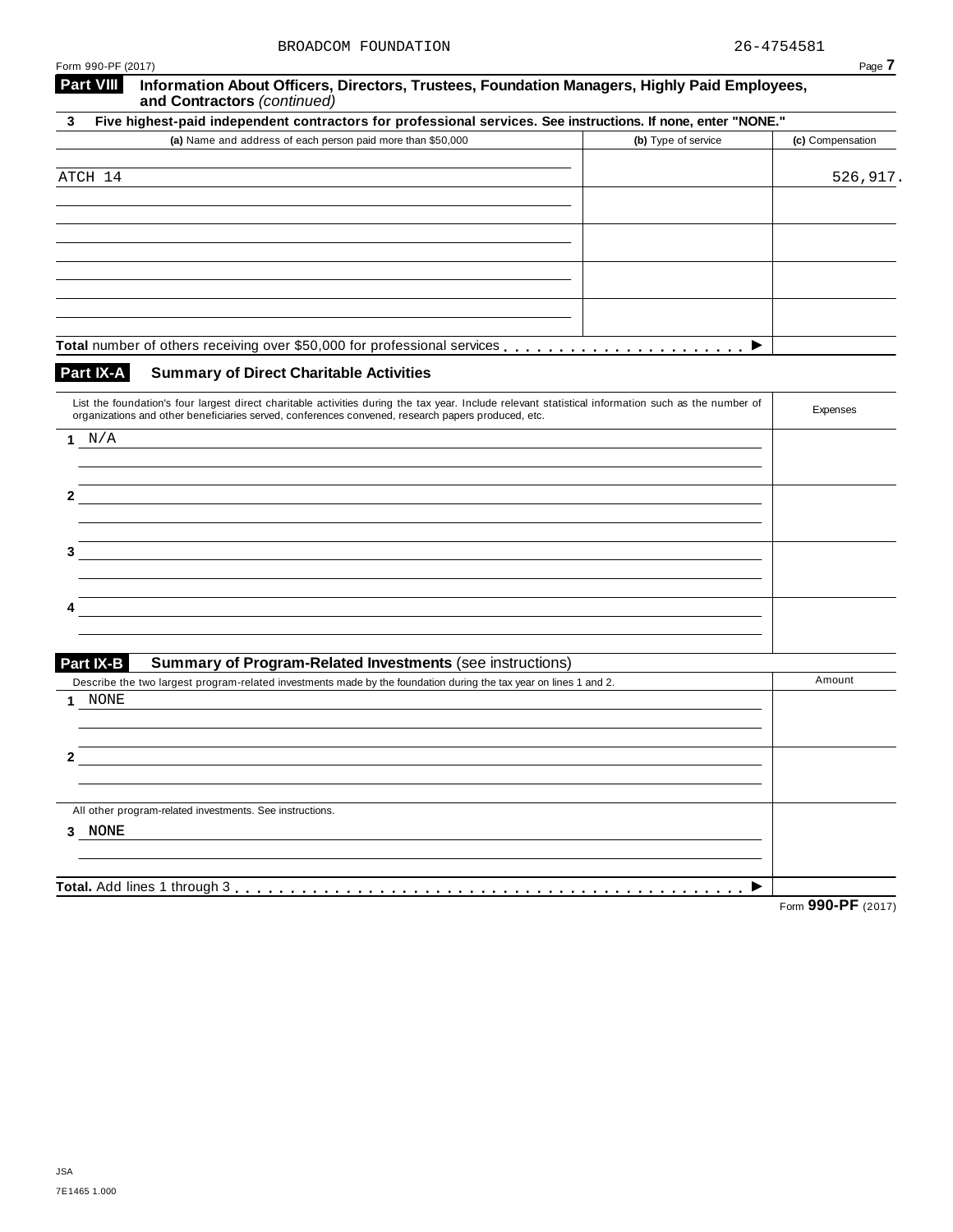|              | Form 990-PF (2017)                                                                                                                |                | Page 8         |
|--------------|-----------------------------------------------------------------------------------------------------------------------------------|----------------|----------------|
|              | Part X<br>Minimum Investment Return (All domestic foundations must complete this part. Foreign foundations,<br>see instructions.) |                |                |
| 1            | Fair market value of assets not used (or held for use) directly in carrying out charitable, etc.,                                 |                |                |
|              | purposes:                                                                                                                         |                |                |
|              |                                                                                                                                   | 1a             | 102,910,154.   |
| b            |                                                                                                                                   | 1 <sub>b</sub> | 2,841,996.     |
| c            |                                                                                                                                   | 1c             |                |
| d            |                                                                                                                                   | 1 <sub>d</sub> | 105,752,150.   |
| е            | Reduction claimed for blockage or other factors reported on lines 1a and                                                          |                |                |
|              | 1c (attach detailed explanation) $\ldots \ldots \ldots \ldots \ldots \ldots$   1e                                                 |                |                |
| $\mathbf{2}$ |                                                                                                                                   | $\overline{2}$ |                |
| 3            |                                                                                                                                   | 3              | 105,752,150.   |
| 4            | Cash deemed held for charitable activities. Enter 1 1/2% of line 3 (for greater amount, see                                       |                |                |
|              |                                                                                                                                   | 4              | 1,586,282.     |
| 5            | Net value of noncharitable-use assets. Subtract line 4 from line 3. Enter here and on Part V, line 4                              | 5              | 104, 165, 868. |
| 6            |                                                                                                                                   | 6              | 5,208,293.     |
|              | Part XI Distributable Amount (see instructions) (Section 4942(j)(3) and (j)(5) private operating foundations                      |                |                |
|              | and certain foreign organizations, check here $\blacktriangleright$ $\parallel$ and do not complete this part.)                   |                |                |
| 1            |                                                                                                                                   | $\mathbf{1}$   | 5,208,293.     |
| 2a           | 2a<br>45,525.<br>Tax on investment income for 2017 from Part VI, line 5                                                           |                |                |
| b            | 2b<br>Income tax for 2017. (This does not include the tax from Part VI.).                                                         |                |                |
| c            |                                                                                                                                   | 2c             | 45,525.        |
| 3            | Distributable amount before adjustments. Subtract line 2c from line 1                                                             | $\mathbf{3}$   | 5, 162, 768.   |
| 4            | Recoveries of amounts treated as qualifying distributions                                                                         | 4              |                |
| 5            |                                                                                                                                   | 5              | 5, 162, 768.   |
| 6            | Deduction from distributable amount (see instructions)                                                                            | 6              |                |
| 7            | Distributable amount as adjusted. Subtract line 6 from line 5. Enter here and on Part XIII,                                       |                |                |
|              |                                                                                                                                   | $\overline{7}$ | 5, 162, 768.   |
|              |                                                                                                                                   |                |                |
|              | Part XII Qualifying Distributions (see instructions)                                                                              |                |                |
| 1            | Amounts paid (including administrative expenses) to accomplish charitable, etc., purposes:                                        |                |                |
| a            | Expenses, contributions, gifts, etc. - total from Part I, column (d), line 26                                                     | 1a             | 4,957,420.     |
| b            |                                                                                                                                   | 1b             |                |
| $\mathbf{2}$ | Amounts paid to acquire assets used (or held for use) directly in carrying out charitable, etc.,                                  |                |                |
|              |                                                                                                                                   | $\mathbf{2}$   | 4,450.         |
| 3            | Amounts set aside for specific charitable projects that satisfy the:                                                              |                |                |
|              |                                                                                                                                   | 3a             |                |
| b            |                                                                                                                                   | 3b             |                |
| 4            | Qualifying distributions. Add lines 1a through 3b. Enter here and on Part V, line 8, and Part XIII, line 4                        | 4              | 4,961,870.     |
| 5            | Foundations that qualify under section 4940(e) for the reduced rate of tax on net investment income.                              |                |                |
|              |                                                                                                                                   | 5              | 45,525.        |
| 6            |                                                                                                                                   | 6              | 4,916,345.     |
|              | Note: The amount on line 6 will be used in Part V, column (b), in subsequent years when calculating whether the foundation        |                |                |
|              | qualifies for the section 4940(e) reduction of tax in those years.                                                                |                |                |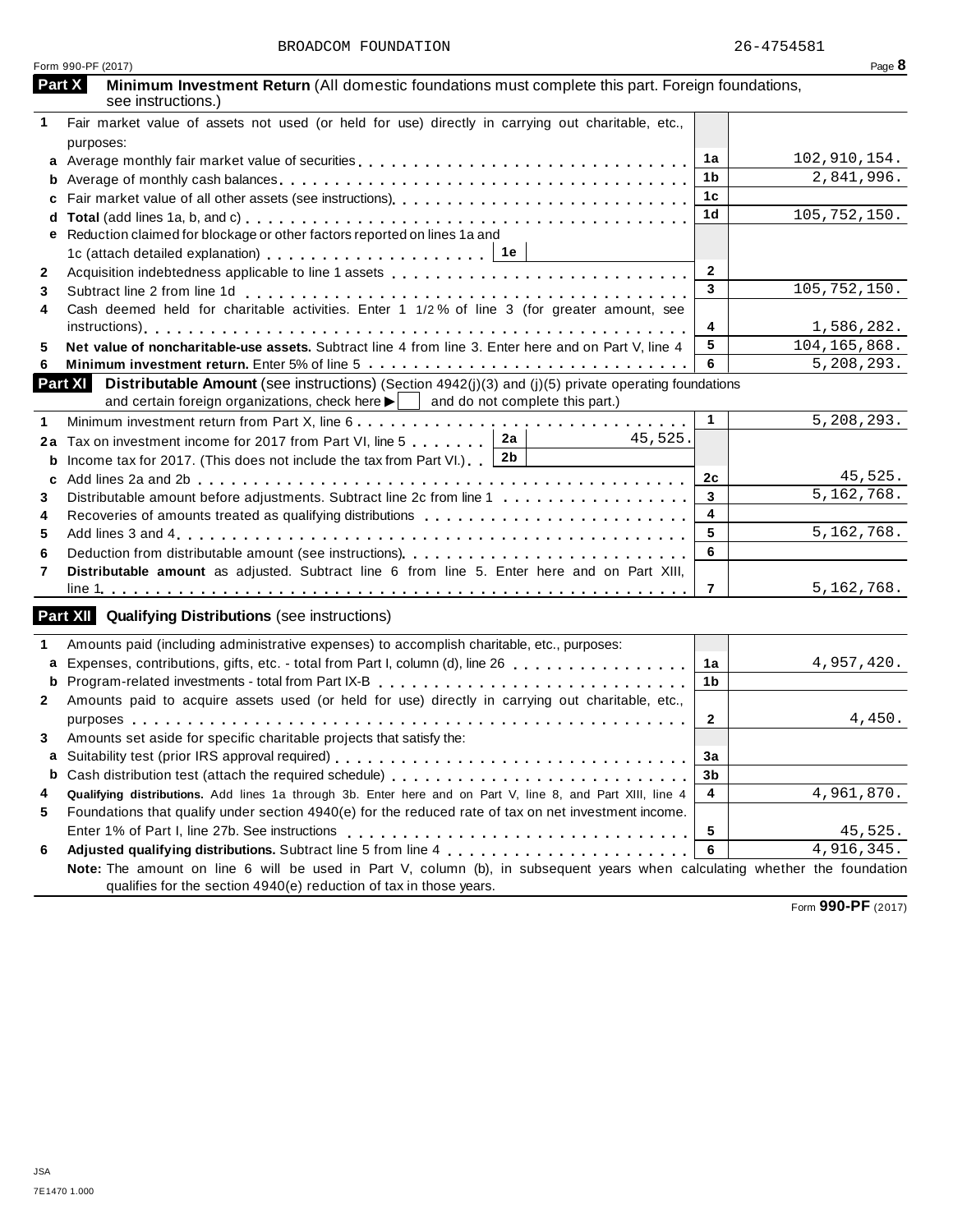|   | Form 990-PF (2017)                                                                                                                                                                  |               |                            |             | Page 9       |
|---|-------------------------------------------------------------------------------------------------------------------------------------------------------------------------------------|---------------|----------------------------|-------------|--------------|
|   | <b>Undistributed Income</b> (see instructions)<br><b>Part XIII</b>                                                                                                                  |               |                            |             |              |
|   | 1 Distributable amount for 2017 from Part XI,                                                                                                                                       | (a)<br>Corpus | (b)<br>Years prior to 2016 | (c)<br>2016 | (d)<br>2017  |
|   |                                                                                                                                                                                     |               |                            |             | 5, 162, 768. |
|   | 2 Undistributed income, if any, as of the end of 2017:                                                                                                                              |               |                            |             |              |
|   | a Enter amount for 2016 only enter a material of                                                                                                                                    |               |                            | 4,896,220.  |              |
|   | <b>b</b> Total for prior years: $20 \quad 15 \quad ,20 \quad 14 \quad ,20 \quad 13$                                                                                                 |               |                            |             |              |
|   | 3 Excess distributions carryover, if any, to 2017:                                                                                                                                  |               |                            |             |              |
|   | <b>a</b> From 2012                                                                                                                                                                  |               |                            |             |              |
|   | <b>b</b> From 2013<br><u> 1990 - Johann Barbara, martxa a</u>                                                                                                                       |               |                            |             |              |
|   | c From 2014    <br><u> 1980 - John Stein, mars and de Branch and de Branch and de Branch and de Branch and de Branch and de Branch an</u>                                           |               |                            |             |              |
|   | $d$ From 2015<br>the control of the control of the control of                                                                                                                       |               |                            |             |              |
|   | e From 2016                                                                                                                                                                         |               |                            |             |              |
|   | f Total of lines 3a through e                                                                                                                                                       |               |                            |             |              |
|   | 4 Qualifying distributions for 2017 from Part XII,<br>line 4: $\triangleright$ \$ 4,961,870.                                                                                        |               |                            |             |              |
|   |                                                                                                                                                                                     |               |                            | 4,896,220.  |              |
|   | a Applied to 2016, but not more than line 2a                                                                                                                                        |               |                            |             |              |
|   | <b>b</b> Applied to undistributed income of prior years<br>(Election required - see instructions)                                                                                   |               |                            |             |              |
|   | c Treated as distributions out of corpus (Election<br>required - see instructions)                                                                                                  |               |                            |             |              |
|   | <b>d</b> Applied to 2017 distributable amount                                                                                                                                       |               |                            |             | 65,650.      |
|   | <b>e</b> Remaining amount distributed out of corpus                                                                                                                                 |               |                            |             |              |
|   | 5 Excess distributions carryover applied to 2017<br>(If an amount appears in column (d), the same                                                                                   |               |                            |             |              |
|   | amount must be shown in column (a).)<br>6 Enter the net total of each column as<br>indicated below:                                                                                 |               |                            |             |              |
|   | a Corpus. Add lines 3f, 4c, and 4e. Subtract line 5                                                                                                                                 |               |                            |             |              |
|   | <b>b</b> Prior years' undistributed income. Subtract                                                                                                                                |               |                            |             |              |
|   | line 4b from line 2b and the state of the state of the state of the state of the state of the state of the state                                                                    |               |                            |             |              |
|   | c Enter the amount of prior years' undistributed<br>income for which a notice of deficiency has<br>been issued, or on which the section 4942(a)<br>tax has been previously assessed |               |                            |             |              |
|   | <b>d</b> Subtract line 6c from line 6b. Taxable                                                                                                                                     |               |                            |             |              |
|   | amount - see instructions<br>e Undistributed income for 2016. Subtract line<br>4a from line 2a. Taxable amount - see<br>instructions                                                |               |                            |             |              |
|   | f Undistributed income for 2017. Subtract lines<br>4d and 5 from line 1. This amount must be<br>distributed in 2018                                                                 |               |                            |             | 5,097,118.   |
|   | 7 Amounts treated as distributions out of corpus                                                                                                                                    |               |                            |             |              |
|   | to satisfy requirements imposed by section<br>170(b)(1)(F) or 4942(g)(3) (Election may be<br>required - see instructions)                                                           |               |                            |             |              |
|   | 8 Excess distributions carryover from 2012 not<br>applied on line 5 or line 7 (see instructions)                                                                                    |               |                            |             |              |
| 9 | Excess distributions carryover to 2018.                                                                                                                                             |               |                            |             |              |
|   | Subtract lines 7 and 8 from line 6a                                                                                                                                                 | 0.            |                            |             |              |
|   | 10 Analysis of line 9:                                                                                                                                                              |               |                            |             |              |
|   | a Excess from 2013<br><u> 1989 - Johann Barnett, fransk politiker (</u>                                                                                                             |               |                            |             |              |
|   | <b>b</b> Excess from 2014<br>the control of the control of the control of                                                                                                           |               |                            |             |              |
|   | c Excess from 2015<br>the control of the control of the control of                                                                                                                  |               |                            |             |              |
|   | <b>d</b> Excess from 2016<br>the control of the control of the control of                                                                                                           |               |                            |             |              |
|   | e Excess from 2017                                                                                                                                                                  |               |                            |             |              |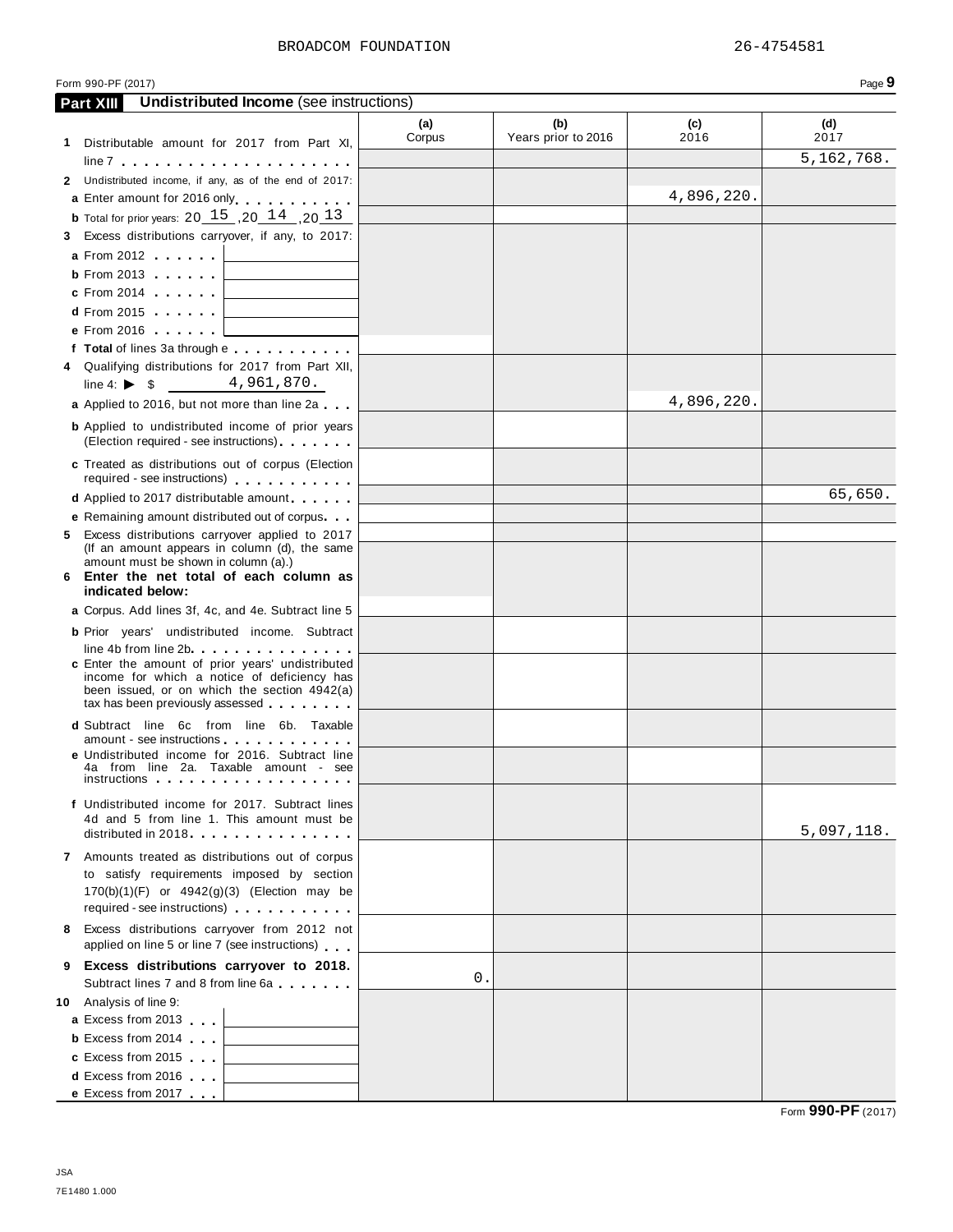|   | Form 990-PF (2017)                                                                                                                                                                                                                   |                                                                             | BROADCOM FOUNDATION |               |            |                 | 26-4754581 | Page $10$      |
|---|--------------------------------------------------------------------------------------------------------------------------------------------------------------------------------------------------------------------------------------|-----------------------------------------------------------------------------|---------------------|---------------|------------|-----------------|------------|----------------|
|   | <b>Part XIV</b>                                                                                                                                                                                                                      | Private Operating Foundations (see instructions and Part VII-A, question 9) |                     |               |            |                 |            | NOT APPLICABLE |
|   | 1a If the foundation has received a ruling or determination letter that it is a private operating                                                                                                                                    |                                                                             |                     |               |            |                 |            |                |
|   | foundation, and the ruling is effective for 2017, enter the date of the ruling $\ldots \ldots \ldots \ldots$                                                                                                                         |                                                                             |                     |               |            |                 |            |                |
|   | <b>b</b> Check box to indicate whether the foundation is a private operating foundation described in section                                                                                                                         |                                                                             |                     |               |            | $4942(j)(3)$ or |            | 4942(j)(5)     |
|   |                                                                                                                                                                                                                                      | Tax year                                                                    |                     | Prior 3 years |            |                 |            |                |
|   | <b>2a</b> Enter the lesser of the ad-<br>justed net income from Part                                                                                                                                                                 | (a) 2017                                                                    | (b) 2016            | $(c)$ 2015    | $(d)$ 2014 |                 |            | (e) Total      |
|   | I or the minimum investment                                                                                                                                                                                                          |                                                                             |                     |               |            |                 |            |                |
|   | return from Part X for each                                                                                                                                                                                                          |                                                                             |                     |               |            |                 |            |                |
|   | year listed <b>with the set of the set of the set of the set of the set of the set of the set of the set of the set of the set of the set of the set of the set of the set of the set of the set of the set of the set of the se</b> |                                                                             |                     |               |            |                 |            |                |
|   | $\mathbf b$ 85% of line 2a                                                                                                                                                                                                           |                                                                             |                     |               |            |                 |            |                |
|   | C Qualifying distributions from Part                                                                                                                                                                                                 |                                                                             |                     |               |            |                 |            |                |
|   | XII, line 4 for each year listed<br><b>d</b> Amounts included in line 2c not                                                                                                                                                         |                                                                             |                     |               |            |                 |            |                |
|   | used directly for active conduct                                                                                                                                                                                                     |                                                                             |                     |               |            |                 |            |                |
|   | of exempt activities and the state of                                                                                                                                                                                                |                                                                             |                     |               |            |                 |            |                |
|   | <b>e</b> Qualifying distributions made                                                                                                                                                                                               |                                                                             |                     |               |            |                 |            |                |
|   | directly for active conduct of<br>exempt activities. Subtract line                                                                                                                                                                   |                                                                             |                     |               |            |                 |            |                |
|   | 2d from line 2c contract to the set of the set of the set of the set of the set of the set of the set of the set of the set of the set of the set of the set of the set of the set of the set of the set of the set of the set       |                                                                             |                     |               |            |                 |            |                |
| 3 | Complete 3a, b, or c for the                                                                                                                                                                                                         |                                                                             |                     |               |            |                 |            |                |
|   | alternative test relied upon:<br>a "Assets" alternative test - enter:                                                                                                                                                                |                                                                             |                     |               |            |                 |            |                |
|   | $(1)$ Value of all assets $\cdots$                                                                                                                                                                                                   |                                                                             |                     |               |            |                 |            |                |
|   | (2) Value of assets qualifying                                                                                                                                                                                                       |                                                                             |                     |               |            |                 |            |                |
|   | under section                                                                                                                                                                                                                        |                                                                             |                     |               |            |                 |            |                |
|   | 4942(j)(3)(B)(i)<br><b>b</b> "Endowment" alternative test-                                                                                                                                                                           |                                                                             |                     |               |            |                 |            |                |
|   | enter 2/3 of minimum invest-                                                                                                                                                                                                         |                                                                             |                     |               |            |                 |            |                |
|   | ment return shown in Part X,                                                                                                                                                                                                         |                                                                             |                     |               |            |                 |            |                |
|   | line 6 for each year listed                                                                                                                                                                                                          |                                                                             |                     |               |            |                 |            |                |
|   | C "Support" alternative test - enter:                                                                                                                                                                                                |                                                                             |                     |               |            |                 |            |                |
|   | (1) Total support other than<br>gross investment income                                                                                                                                                                              |                                                                             |                     |               |            |                 |            |                |
|   | (interest, dividends, rents,                                                                                                                                                                                                         |                                                                             |                     |               |            |                 |            |                |
|   | payments on securities<br>loans (section $512(a)(5)$ ),                                                                                                                                                                              |                                                                             |                     |               |            |                 |            |                |
|   | or royalties) and the control of the control of                                                                                                                                                                                      |                                                                             |                     |               |            |                 |            |                |
|   | (2) Support from general                                                                                                                                                                                                             |                                                                             |                     |               |            |                 |            |                |
|   | public and 5 or more<br>exempt organizations as                                                                                                                                                                                      |                                                                             |                     |               |            |                 |            |                |
|   | provided in section 4942                                                                                                                                                                                                             |                                                                             |                     |               |            |                 |            |                |
|   | (j)(3)(B)(iii)<br>(3) Largest amount of sup-                                                                                                                                                                                         |                                                                             |                     |               |            |                 |            |                |
|   | port from an exempt                                                                                                                                                                                                                  |                                                                             |                     |               |            |                 |            |                |
|   | organization and the control of<br>Orange to research                                                                                                                                                                                |                                                                             |                     |               |            |                 |            |                |

#### Supplementary Information (Complete this part only if the foundation had \$5,000 or more in assets at **any time during the year - see instructions.) Part XV**

**1 Information Regarding Foundation Managers:**

**a** List any managers of the foundation who have contributed more than 2% of the total contributions received by the foundation before the close of any tax year (but only if they have contributed more than \$5,000). (See section 507(d)(2).)

#### NONE

**b** List any managers of the foundation who own 10% or more of the stock of a corporation (or an equally large portion of the ownership of a partnership or other entity) of which the foundation has a 10% or greater interest.

#### N/A

#### **2 Information Regarding Contribution, Grant, Gift, Loan, Scholarship, etc., Programs:**

Check here  $\blacktriangleright \overline{X}$  if the foundation only makes contributions to preselected charitable organizations and does not accept unsolicited requests for funds if the foundation makes gifts graphs at the individuals or org unsolicited requests for funds. If the foundation makes gifts, grants, etc., to individuals or organizations under other conditions, complete items 2a, b, c, and d. See instructions.

**a** The name, address, and telephone number or email address of the person to whom applications should be addressed:

**b** The form in which applications should be submitted and information and materials they should include:

**c** Any submission deadlines:

**d** Any restrictions or limitations on awards, such as by geographical areas, charitable fields, kinds of institutions, or other factors: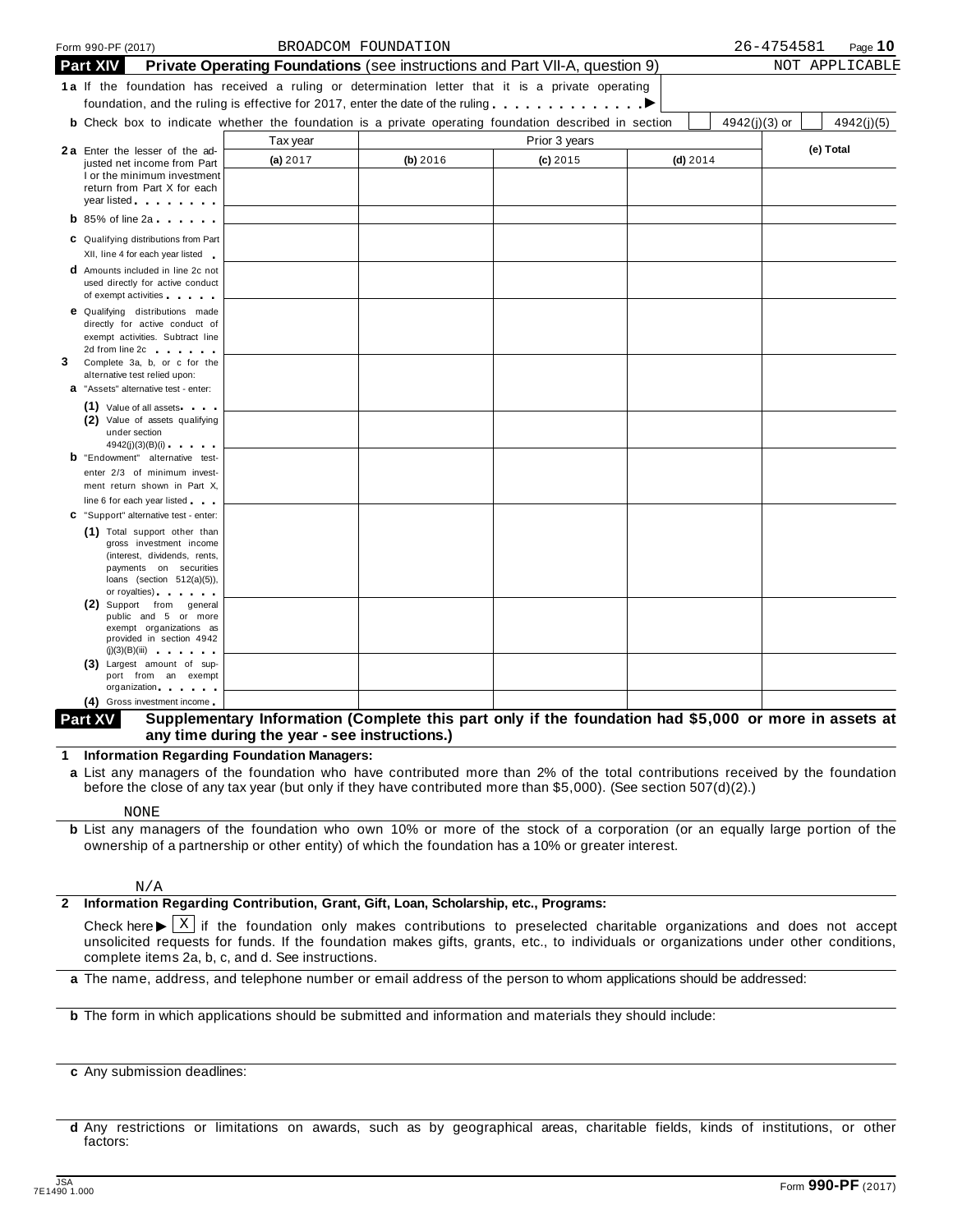| Form 990-PF (2017)                                                                                                                                                                                                                      |   |            |                                            | Page 11    |
|-----------------------------------------------------------------------------------------------------------------------------------------------------------------------------------------------------------------------------------------|---|------------|--------------------------------------------|------------|
| <b>Supplementary Information (continued)</b><br>Part XV                                                                                                                                                                                 |   |            |                                            |            |
| <b>3</b> Grants and Contributions Paid During the Year or Approved for Future Payment<br>Recipient San individual, Foundation and address (home or business) any feature of status of Purpose of gr<br>Name and address (home or busine |   |            |                                            |            |
|                                                                                                                                                                                                                                         |   |            |                                            |            |
|                                                                                                                                                                                                                                         |   |            | Purpose of grant or<br>contribution        | Amount     |
|                                                                                                                                                                                                                                         |   |            |                                            |            |
| a Paid during the year                                                                                                                                                                                                                  |   |            |                                            |            |
|                                                                                                                                                                                                                                         |   |            |                                            |            |
| ATCH 15                                                                                                                                                                                                                                 |   |            |                                            |            |
|                                                                                                                                                                                                                                         |   |            |                                            |            |
|                                                                                                                                                                                                                                         |   |            |                                            |            |
|                                                                                                                                                                                                                                         |   |            |                                            |            |
|                                                                                                                                                                                                                                         |   |            |                                            |            |
|                                                                                                                                                                                                                                         |   |            |                                            |            |
|                                                                                                                                                                                                                                         |   |            |                                            |            |
|                                                                                                                                                                                                                                         |   |            |                                            |            |
|                                                                                                                                                                                                                                         |   |            |                                            |            |
|                                                                                                                                                                                                                                         |   |            |                                            |            |
|                                                                                                                                                                                                                                         |   |            |                                            |            |
|                                                                                                                                                                                                                                         |   |            |                                            |            |
|                                                                                                                                                                                                                                         |   |            |                                            |            |
|                                                                                                                                                                                                                                         |   |            |                                            |            |
|                                                                                                                                                                                                                                         |   |            |                                            |            |
|                                                                                                                                                                                                                                         |   |            |                                            |            |
|                                                                                                                                                                                                                                         |   |            |                                            |            |
|                                                                                                                                                                                                                                         |   |            |                                            |            |
|                                                                                                                                                                                                                                         |   |            |                                            |            |
|                                                                                                                                                                                                                                         |   |            |                                            |            |
|                                                                                                                                                                                                                                         |   |            |                                            |            |
|                                                                                                                                                                                                                                         |   |            |                                            |            |
|                                                                                                                                                                                                                                         |   |            |                                            |            |
|                                                                                                                                                                                                                                         |   |            |                                            |            |
|                                                                                                                                                                                                                                         |   |            |                                            |            |
|                                                                                                                                                                                                                                         |   |            |                                            |            |
|                                                                                                                                                                                                                                         |   |            |                                            |            |
|                                                                                                                                                                                                                                         |   |            |                                            |            |
|                                                                                                                                                                                                                                         |   |            |                                            |            |
|                                                                                                                                                                                                                                         |   |            |                                            |            |
|                                                                                                                                                                                                                                         |   |            |                                            |            |
|                                                                                                                                                                                                                                         |   |            |                                            |            |
|                                                                                                                                                                                                                                         |   |            |                                            |            |
|                                                                                                                                                                                                                                         |   |            |                                            |            |
|                                                                                                                                                                                                                                         |   |            |                                            |            |
|                                                                                                                                                                                                                                         | . | . <b>.</b> | $\overline{\cdots}$ $\overline{\cdots}$ 3a | 3,936,752. |
| <b>b</b> Approved for future payment                                                                                                                                                                                                    |   |            |                                            |            |
|                                                                                                                                                                                                                                         |   |            |                                            |            |
|                                                                                                                                                                                                                                         |   |            |                                            |            |
|                                                                                                                                                                                                                                         |   |            |                                            |            |
|                                                                                                                                                                                                                                         |   |            |                                            |            |
|                                                                                                                                                                                                                                         |   |            |                                            |            |
|                                                                                                                                                                                                                                         |   |            |                                            |            |
|                                                                                                                                                                                                                                         |   |            |                                            |            |
|                                                                                                                                                                                                                                         |   |            |                                            |            |
|                                                                                                                                                                                                                                         |   |            |                                            |            |
|                                                                                                                                                                                                                                         |   |            |                                            |            |
|                                                                                                                                                                                                                                         |   |            |                                            |            |
|                                                                                                                                                                                                                                         |   |            |                                            |            |
|                                                                                                                                                                                                                                         |   |            |                                            |            |
|                                                                                                                                                                                                                                         |   |            |                                            |            |
|                                                                                                                                                                                                                                         |   |            |                                            |            |
|                                                                                                                                                                                                                                         |   |            |                                            |            |
|                                                                                                                                                                                                                                         |   |            |                                            |            |
|                                                                                                                                                                                                                                         |   |            |                                            |            |
|                                                                                                                                                                                                                                         |   |            |                                            |            |

**Total** m m m m m m m m m m m m m m m m m m m m m m m m m m m m m m m m m m m m m m m m m m m m m m m m m I **3b**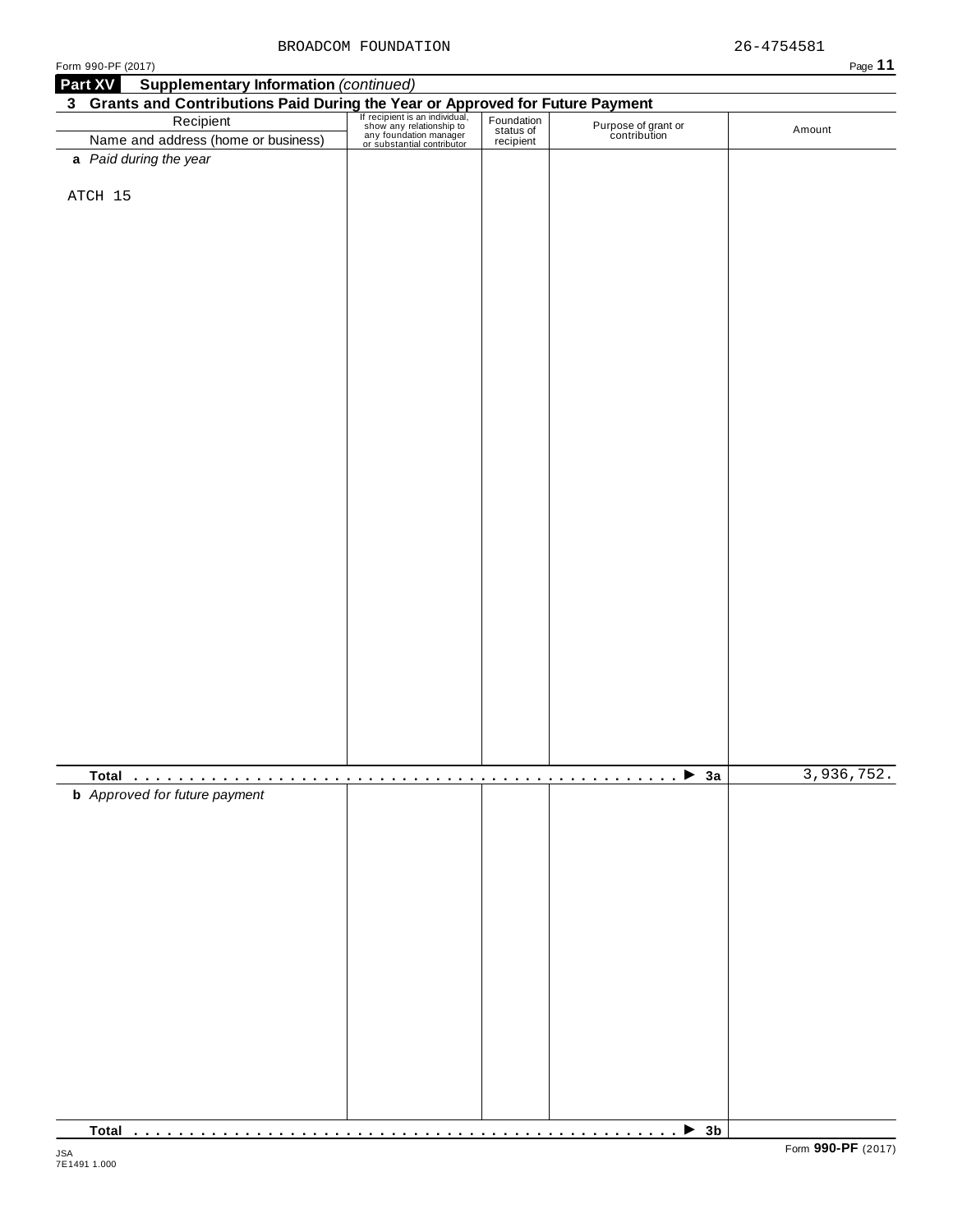#### BROADCOM FOUNDATION  $26-4754581$

| Part XVI-A        | <b>Analysis of Income-Producing Activities</b>                                                                                                                                                                                                                                            |                      |                           |                       |                                      |                                                             |
|-------------------|-------------------------------------------------------------------------------------------------------------------------------------------------------------------------------------------------------------------------------------------------------------------------------------------|----------------------|---------------------------|-----------------------|--------------------------------------|-------------------------------------------------------------|
|                   | Enter gross amounts unless otherwise indicated.                                                                                                                                                                                                                                           |                      | Unrelated business income |                       | Excluded by section 512, 513, or 514 | (e)                                                         |
|                   | 1 Program service revenue:                                                                                                                                                                                                                                                                | (a)<br>Business code | (b)<br>Amount             | (c)<br>Exclusion code | (d)<br>Amount                        | Related or exempt<br>function income<br>(See instructions.) |
| a                 | <u> 1990 - John Stein, Amerikaansk politiker (</u>                                                                                                                                                                                                                                        |                      |                           |                       |                                      |                                                             |
| b                 | <u> 1989 - Johann Barbara, martin amerikan basal dan berasal dan berasal dalam basal dalam basal dalam basal dala</u>                                                                                                                                                                     |                      |                           |                       |                                      |                                                             |
| c                 | <u> 1999 - Johann John Stone, markin fan it ferstjer fan de ferstjer fan it ferstjer fan it ferstjer fan it fers</u>                                                                                                                                                                      |                      |                           |                       |                                      |                                                             |
| d                 | <u> 2008 - An Dùbhlachd ann an Dùbhlachd ann an Dùbhlachd ann an Dùbhlachd ann an Dùbhlachd ann an Dùbhlachd ann an Dùbhlachd ann an Dùbhlachd ann an Dùbhlachd ann an Dùbhlachd ann an Dùbhlachd ann an Dùbhlachd ann an Dùbhla</u>                                                      |                      |                           |                       |                                      |                                                             |
| е                 | <u> 1989 - Johann Barbara, martin amerikan basar dan berasal dalam basa dalam basar dalam basar dalam basar dalam</u>                                                                                                                                                                     |                      |                           |                       |                                      |                                                             |
| f                 | the control of the control of the control of the control of the control of the control of                                                                                                                                                                                                 |                      |                           |                       |                                      |                                                             |
| g                 | Fees and contracts from government agencies                                                                                                                                                                                                                                               |                      |                           |                       |                                      |                                                             |
|                   | 2 Membership dues and assessments                                                                                                                                                                                                                                                         |                      |                           |                       |                                      |                                                             |
|                   | 3 Interest on savings and temporary cash investments                                                                                                                                                                                                                                      |                      |                           | 14                    | 7,789.                               |                                                             |
|                   | 4 Dividends and interest from securities                                                                                                                                                                                                                                                  |                      |                           | 14                    | 2,666,471.                           |                                                             |
|                   | 5 Net rental income or (loss) from real estate:                                                                                                                                                                                                                                           |                      |                           |                       |                                      |                                                             |
|                   | a Debt-financed property                                                                                                                                                                                                                                                                  |                      |                           |                       |                                      |                                                             |
|                   | <b>b</b> Not debt-financed property                                                                                                                                                                                                                                                       |                      |                           |                       |                                      |                                                             |
|                   | 6 Net rental income or (loss) from personal property                                                                                                                                                                                                                                      |                      |                           |                       |                                      |                                                             |
|                   | 7 Other investment income <b>container</b> and <b>reports</b> of the <b>reports</b> of the <b>reports</b> of the <b>reports</b> of the <b>reports</b> of the <b>reports</b> of the <b>reports</b> of the <b>reports</b> of the <b>reports</b> of the <b>reports</b> of the <b>reports</b> |                      |                           |                       |                                      |                                                             |
|                   | 8 Gain or (loss) from sales of assets other than inventory                                                                                                                                                                                                                                |                      |                           | 18                    | 2, 315, 252.                         |                                                             |
|                   | 9 Net income or (loss) from special events                                                                                                                                                                                                                                                |                      |                           |                       |                                      |                                                             |
|                   | 10 Gross profit or (loss) from sales of inventory                                                                                                                                                                                                                                         |                      |                           |                       |                                      |                                                             |
|                   |                                                                                                                                                                                                                                                                                           |                      |                           |                       |                                      |                                                             |
| b                 | ATCH 16                                                                                                                                                                                                                                                                                   |                      |                           |                       | 6,446.                               |                                                             |
| c                 |                                                                                                                                                                                                                                                                                           |                      |                           |                       |                                      |                                                             |
| d                 |                                                                                                                                                                                                                                                                                           |                      |                           |                       |                                      |                                                             |
| е                 |                                                                                                                                                                                                                                                                                           |                      |                           |                       |                                      |                                                             |
|                   | 12 Subtotal. Add columns (b), (d), and (e)                                                                                                                                                                                                                                                |                      |                           |                       | 4,995,958.                           | 4,995,958.                                                  |
| <b>Part XVI-B</b> | (See worksheet in line 13 instructions to verify calculations.)<br>Relationship of Activities to the Accomplishment of Exempt Purposes                                                                                                                                                    |                      |                           |                       |                                      |                                                             |
| ▼                 | Explain below how each activity for which income is reported in column (e) of Part XVI-A contributed importantly to the<br>accomplishment of the foundation's exempt purposes (other than by providing funds for such purposes). (See instructions.)                                      |                      |                           |                       |                                      |                                                             |
|                   |                                                                                                                                                                                                                                                                                           |                      |                           |                       |                                      |                                                             |
|                   |                                                                                                                                                                                                                                                                                           |                      |                           |                       |                                      |                                                             |
|                   |                                                                                                                                                                                                                                                                                           |                      |                           |                       |                                      |                                                             |
|                   |                                                                                                                                                                                                                                                                                           |                      |                           |                       |                                      |                                                             |
|                   |                                                                                                                                                                                                                                                                                           |                      |                           |                       |                                      |                                                             |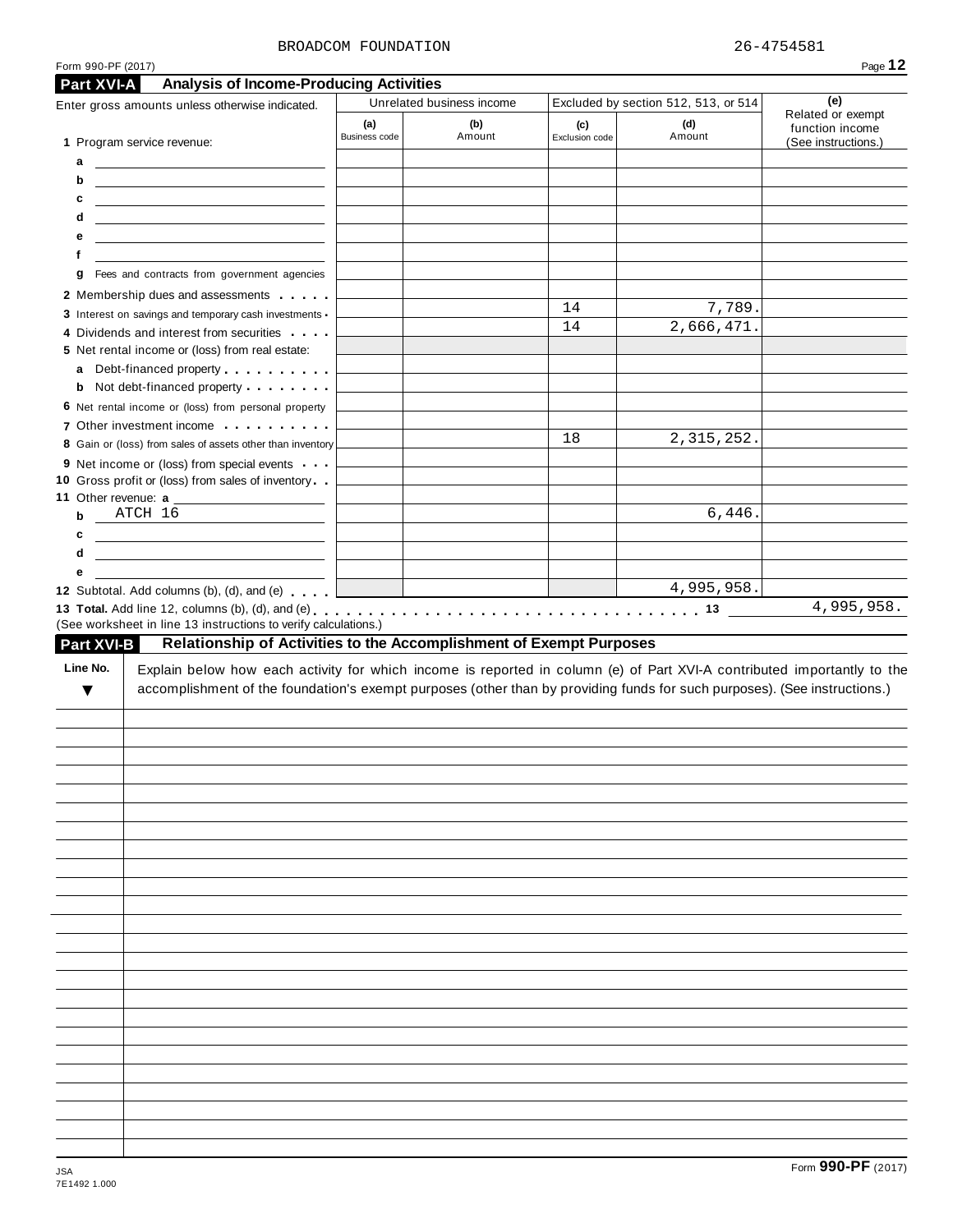| Form 990-PF (2017     |  |
|-----------------------|--|
| $R_{\text{out}}$ viii |  |

 $\overline{\phantom{a}}$ 

|                 | <b>Part XVII</b> | <b>Exempt Organizations</b>                                      |                         | information Regarding Transfers to and Transactions and Relationships With Noncharitable                                                                                                                                                                          |       |                                                                                                                 |                                   |                             |                      |           |
|-----------------|------------------|------------------------------------------------------------------|-------------------------|-------------------------------------------------------------------------------------------------------------------------------------------------------------------------------------------------------------------------------------------------------------------|-------|-----------------------------------------------------------------------------------------------------------------|-----------------------------------|-----------------------------|----------------------|-----------|
| $\mathbf{1}$    |                  |                                                                  |                         | Did the organization directly or indirectly engage in any of the following with any other organization described                                                                                                                                                  |       |                                                                                                                 |                                   |                             | Yes                  | <b>No</b> |
|                 |                  |                                                                  |                         | in section $501(c)$ (other than section $501(c)(3)$ organizations) or in section 527, relating to political                                                                                                                                                       |       |                                                                                                                 |                                   |                             |                      |           |
|                 |                  | organizations?                                                   |                         |                                                                                                                                                                                                                                                                   |       |                                                                                                                 |                                   |                             |                      |           |
|                 |                  |                                                                  |                         | a Transfers from the reporting foundation to a noncharitable exempt organization of:                                                                                                                                                                              |       |                                                                                                                 |                                   |                             |                      |           |
|                 |                  |                                                                  |                         |                                                                                                                                                                                                                                                                   |       |                                                                                                                 |                                   |                             |                      | X         |
|                 |                  |                                                                  |                         |                                                                                                                                                                                                                                                                   |       |                                                                                                                 |                                   | 1a(2)                       |                      | X         |
|                 |                  | <b>b</b> Other transactions:                                     |                         |                                                                                                                                                                                                                                                                   |       |                                                                                                                 |                                   |                             |                      |           |
|                 |                  |                                                                  |                         |                                                                                                                                                                                                                                                                   |       |                                                                                                                 |                                   |                             |                      | Х         |
|                 |                  |                                                                  |                         |                                                                                                                                                                                                                                                                   |       |                                                                                                                 |                                   | 1 <sub>b</sub> (2)          |                      | X         |
|                 |                  |                                                                  |                         |                                                                                                                                                                                                                                                                   |       |                                                                                                                 |                                   | 1b(3)                       |                      | X         |
|                 |                  |                                                                  |                         |                                                                                                                                                                                                                                                                   |       |                                                                                                                 |                                   | 1b(4)                       |                      | X         |
|                 |                  |                                                                  |                         |                                                                                                                                                                                                                                                                   |       |                                                                                                                 |                                   |                             |                      | X         |
|                 |                  |                                                                  |                         |                                                                                                                                                                                                                                                                   |       |                                                                                                                 |                                   |                             |                      | X         |
|                 |                  |                                                                  |                         |                                                                                                                                                                                                                                                                   |       |                                                                                                                 |                                   |                             |                      | X         |
|                 |                  |                                                                  |                         | d If the answer to any of the above is "Yes," complete the following schedule. Column (b) should always show the fair market<br>value of the goods, other assets, or services given by the reporting foundation. If the foundation received less than fair market |       |                                                                                                                 |                                   |                             |                      |           |
|                 |                  |                                                                  |                         | value in any transaction or sharing arrangement, show in column (d) the value of the goods, other assets, or services received.                                                                                                                                   |       |                                                                                                                 |                                   |                             |                      |           |
| (a) Line no.    |                  | (b) Amount involved                                              |                         | (c) Name of noncharitable exempt organization                                                                                                                                                                                                                     |       |                                                                                                                 |                                   |                             |                      |           |
|                 |                  | N/A                                                              |                         |                                                                                                                                                                                                                                                                   | N/A   | (d) Description of transfers, transactions, and sharing arrangements                                            |                                   |                             |                      |           |
|                 |                  |                                                                  |                         |                                                                                                                                                                                                                                                                   |       |                                                                                                                 |                                   |                             |                      |           |
|                 |                  |                                                                  |                         |                                                                                                                                                                                                                                                                   |       |                                                                                                                 |                                   |                             |                      |           |
|                 |                  |                                                                  |                         |                                                                                                                                                                                                                                                                   |       |                                                                                                                 |                                   |                             |                      |           |
|                 |                  |                                                                  |                         |                                                                                                                                                                                                                                                                   |       |                                                                                                                 |                                   |                             |                      |           |
|                 |                  |                                                                  |                         |                                                                                                                                                                                                                                                                   |       |                                                                                                                 |                                   |                             |                      |           |
|                 |                  |                                                                  |                         |                                                                                                                                                                                                                                                                   |       |                                                                                                                 |                                   |                             |                      |           |
|                 |                  |                                                                  |                         |                                                                                                                                                                                                                                                                   |       |                                                                                                                 |                                   |                             |                      |           |
|                 |                  |                                                                  |                         |                                                                                                                                                                                                                                                                   |       |                                                                                                                 |                                   |                             |                      |           |
|                 |                  |                                                                  |                         |                                                                                                                                                                                                                                                                   |       |                                                                                                                 |                                   |                             |                      |           |
|                 |                  |                                                                  |                         |                                                                                                                                                                                                                                                                   |       |                                                                                                                 |                                   |                             |                      |           |
|                 |                  |                                                                  |                         |                                                                                                                                                                                                                                                                   |       |                                                                                                                 |                                   |                             |                      |           |
|                 |                  |                                                                  |                         |                                                                                                                                                                                                                                                                   |       |                                                                                                                 |                                   |                             |                      |           |
|                 |                  |                                                                  |                         |                                                                                                                                                                                                                                                                   |       |                                                                                                                 |                                   |                             |                      |           |
|                 |                  |                                                                  |                         |                                                                                                                                                                                                                                                                   |       |                                                                                                                 |                                   |                             |                      |           |
|                 |                  |                                                                  |                         |                                                                                                                                                                                                                                                                   |       |                                                                                                                 |                                   |                             |                      |           |
|                 |                  |                                                                  |                         | 2a Is the foundation directly or indirectly affiliated with, or related to, one or more tax-exempt organizations                                                                                                                                                  |       |                                                                                                                 |                                   |                             |                      |           |
|                 |                  |                                                                  |                         | described in section 501(c) (other than section 501(c)(3)) or in section 527?                                                                                                                                                                                     |       |                                                                                                                 |                                   |                             | $Yes \mid X \mid No$ |           |
|                 |                  | b If "Yes," complete the following schedule.                     |                         |                                                                                                                                                                                                                                                                   |       |                                                                                                                 |                                   |                             |                      |           |
|                 |                  | (a) Name of organization                                         |                         | (b) Type of organization                                                                                                                                                                                                                                          |       |                                                                                                                 | (c) Description of relationship   |                             |                      |           |
|                 |                  |                                                                  |                         |                                                                                                                                                                                                                                                                   |       |                                                                                                                 |                                   |                             |                      |           |
|                 |                  |                                                                  |                         |                                                                                                                                                                                                                                                                   |       |                                                                                                                 |                                   |                             |                      |           |
|                 |                  |                                                                  |                         |                                                                                                                                                                                                                                                                   |       |                                                                                                                 |                                   |                             |                      |           |
|                 |                  |                                                                  |                         |                                                                                                                                                                                                                                                                   |       |                                                                                                                 |                                   |                             |                      |           |
|                 |                  |                                                                  |                         |                                                                                                                                                                                                                                                                   |       |                                                                                                                 |                                   |                             |                      |           |
|                 |                  | Under penalties<br>of perjury, I declare that<br>correct, and co | ave examined this       | he. Aeclaration of prepared (other than taxpayer) is based on all information of which preparer has any knowledge.                                                                                                                                                |       | feturn, including accompanying schedules and statements, and to the best of my knowledge and belief, it is true |                                   |                             |                      |           |
| Sign            |                  |                                                                  |                         |                                                                                                                                                                                                                                                                   |       |                                                                                                                 |                                   |                             |                      |           |
|                 |                  |                                                                  |                         |                                                                                                                                                                                                                                                                   |       |                                                                                                                 | the preparer shown below?<br>with | the IRS discuss this return |                      |           |
| Here            |                  | Signature of officer or trustee                                  |                         | Date                                                                                                                                                                                                                                                              | Title |                                                                                                                 | See instructions.                 |                             | X Yes                | No        |
|                 |                  |                                                                  |                         |                                                                                                                                                                                                                                                                   |       |                                                                                                                 |                                   |                             |                      |           |
| Paid            |                  | Print/Type preparer's name                                       |                         | Preparer's signature                                                                                                                                                                                                                                              |       | Date                                                                                                            | Check                             | PTIN                        |                      |           |
|                 |                  | JEFFREY D HASKELL                                                |                         | JEFFREY D HASKELL                                                                                                                                                                                                                                                 |       | $10/10/2018$ self-employed                                                                                      |                                   | P01345770                   |                      |           |
| Preparer        |                  | Firm's name                                                      | FOUNDATION SOURCE       |                                                                                                                                                                                                                                                                   |       | Firm's EIN                                                                                                      | 510398347                         |                             |                      |           |
| <b>Use Only</b> |                  | Firm's address                                                   | NONE HOLLOW LN, STE 212 |                                                                                                                                                                                                                                                                   |       |                                                                                                                 |                                   |                             |                      |           |
|                 |                  |                                                                  | LAKE SUCCESS, NY        |                                                                                                                                                                                                                                                                   | 11042 | Phone no                                                                                                        | $800 - 839 - 1754$                |                             |                      |           |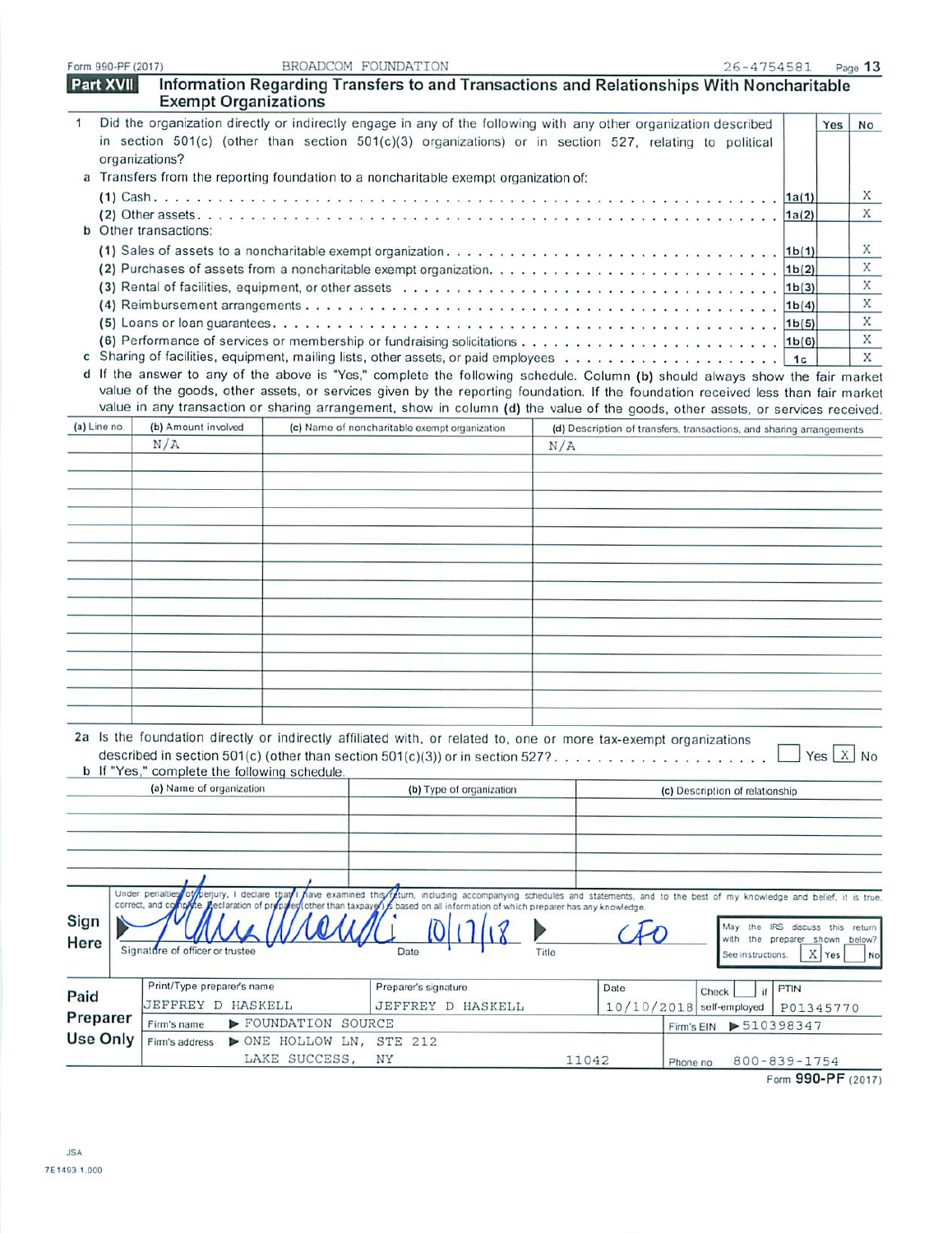| Form                                                          |  |
|---------------------------------------------------------------|--|
| Department of the Treasury<br><b>Internal Revenue Service</b> |  |
|                                                               |  |

# **Underpayment of Estimated Tax by Corporations**  $\frac{10MB NO. 1545-0123}{1545-0123}$

| Department of the Treasury<br>Internal Revenue Service                                                                                                                                                                                                                                           | Attach to the corporation's tax return.<br>$\triangleright$ Go to www.irs.gov/Form2220 for instructions and the latest information. |  | 2017                                  |  |  |  |  |
|--------------------------------------------------------------------------------------------------------------------------------------------------------------------------------------------------------------------------------------------------------------------------------------------------|-------------------------------------------------------------------------------------------------------------------------------------|--|---------------------------------------|--|--|--|--|
| Name                                                                                                                                                                                                                                                                                             |                                                                                                                                     |  | <b>Employer identification number</b> |  |  |  |  |
| BROADCOM FOUNDATION                                                                                                                                                                                                                                                                              | 26-4754581                                                                                                                          |  |                                       |  |  |  |  |
| Note: Generally, the corporation isn't required to file Form 2220 (see Part II below for exceptions) because the IRS will figure any penalty<br>owed and bill the corporation. However, the corporation may still use Form 2220 to figure the penalty. If so, enter the amount from page 2, line |                                                                                                                                     |  |                                       |  |  |  |  |
| 38 on the estimated tax penalty line of the corporation's income tax return, but <b>do not</b> attach Form 2220.                                                                                                                                                                                 |                                                                                                                                     |  |                                       |  |  |  |  |

| Part I  | <b>Required Annual Payment</b>                                                                                                                                                                                                                                   |          |      |         |
|---------|------------------------------------------------------------------------------------------------------------------------------------------------------------------------------------------------------------------------------------------------------------------|----------|------|---------|
|         |                                                                                                                                                                                                                                                                  |          |      | 45,525. |
| 2a<br>b | Personal holding company tax (Schedule PH (Form 1120), line 26) included on line 1<br>Look-back interest included on line 1 under section $460(b)(2)$ for completed long-term<br>contracts or section $167(g)$ for depreciation under the income forecast method | 2a<br>2b |      |         |
| c<br>d  | Credit for federal tax paid on fuels (see instructions) [10] [10] Credit for federal tax paid on fuels (see instructions)                                                                                                                                        | 2c       | l 2d |         |
| 3.      | Subtract line 2d from line 1. If the result is less than \$500, <b>do not</b> complete or file this form. The corporation                                                                                                                                        |          | 3    | 45,525. |
| 4       | Enter the tax shown on the corporation's 2016 income tax return. See instructions. Caution: If the tax is zero or<br>the tax year was for less than 12 months, skip this line and enter the amount from line 3 on line 5 $\dots$ .                               |          |      | 26,589. |
| 5       | Required annual payment. Enter the smaller of line 3 or line 4. If the corporation is required to skip line 4, enter<br>Deat III. Descende for Ellion. Objects the beside helper that would be writered and shedred the composition with the                     |          |      | 26,589. |

**Reasons for Filing -** Check the boxes below that apply. If any boxes are checked, the corporation **must** file Form 2220 even if it doesn't owe a penalty. See instructions.

|                                              | The corporation is using the adjusted seasonal installment method.                                              |  |  |  |  |  |  |  |
|----------------------------------------------|-----------------------------------------------------------------------------------------------------------------|--|--|--|--|--|--|--|
| Χ                                            | The corporation is using the annualized income installment method.                                              |  |  |  |  |  |  |  |
|                                              | The corporation is a "large corporation" figuring its first required installment based on the prior year's tax. |  |  |  |  |  |  |  |
| Part III<br><b>Figuring the Underpayment</b> |                                                                                                                 |  |  |  |  |  |  |  |
| (a)                                          |                                                                                                                 |  |  |  |  |  |  |  |

|    |                                                                                                                                                                                                                                                                                                                                             |    | $\ddot{\phantom{0}}$ | $\sim$     | $\mathbf{v}$ | $\sim$     |
|----|---------------------------------------------------------------------------------------------------------------------------------------------------------------------------------------------------------------------------------------------------------------------------------------------------------------------------------------------|----|----------------------|------------|--------------|------------|
| 9  | Installment due dates. Enter in columns (a)<br>through (d) the 15th day of the 4th (Form 990-PF<br>filers: Use 5th month), 6th, 9th, and 12th months<br>of the corporation's tax year                                                                                                                                                       | 9  | 05/15/2017           | 06/15/2017 | 09/15/2017   | 12/15/2017 |
| 10 | Required installments. If the box on line 6<br>and/or line 7 above is checked, enter the<br>amounts from Schedule A. line 38. If the box on<br>line 8 (but not 6 or 7) is checked, see instructions<br>for the amounts to enter. If none of these boxes<br>are checked, enter 25% (0.25) of line 5 above in                                 |    |                      |            |              |            |
|    | each column $\cdots$ $\cdots$ $\cdots$ $\cdots$                                                                                                                                                                                                                                                                                             | 10 | 2,132.               | 8,824.     | 12,538.      | 11,713.    |
| 11 | Estimated tax paid or credited for each period.<br>For column (a) only, enter the amount from                                                                                                                                                                                                                                               |    |                      |            |              |            |
|    | line 11 on line 15. See instructions.                                                                                                                                                                                                                                                                                                       | 11 | 31,300.              | 18,000.    | 24,900.      |            |
|    | Complete lines 12 through 18 of one column<br>before going to the next column.                                                                                                                                                                                                                                                              |    |                      |            |              |            |
| 12 | Enter amount, if any, from line 18 of the preceding column                                                                                                                                                                                                                                                                                  | 12 |                      | 29,168.    | 38,344.      | 50,706.    |
| 13 | Add lines 11 and 12 <b>and 12</b> and <b>12</b> and <b>12</b> and <b>12</b> and <b>12</b> and <b>12</b> and <b>12</b> and <b>12</b> and <b>12</b> and <b>12</b> and <b>12</b> and <b>12</b> and <b>12</b> and <b>12</b> and <b>12</b> and <b>12</b> and <b>12</b> and <b>12</b> and <b>12</b> and <b>12</b> and <b>12</b> and <b>12</b> and | 13 |                      | 47,168.    | 63,244.      | 50,706.    |
| 14 | Add amounts on lines 16 and 17 of the preceding column 14                                                                                                                                                                                                                                                                                   |    |                      |            |              |            |
| 15 | Subtract line 14 from line 13. If zero or less, enter -0-                                                                                                                                                                                                                                                                                   | 15 | 31,300.              | 47,168.    | 63, 244.     | 50,706.    |
| 16 | If the amount on line 15 is zero, subtract line 13<br>from line 14. Otherwise, enter -0-                                                                                                                                                                                                                                                    | 16 |                      |            |              |            |
| 17 | Underpayment. If line 15 is less than or equal to<br>line 10, subtract line 15 from line 10. Then go to<br>line 12 of the next column. Otherwise, go to<br>line $18$                                                                                                                                                                        | 17 |                      |            |              |            |
| 18 | Overpayment. If line 10 is less than line 15,<br>subtract line 10 from line 15. Then go to line<br>12 of the next column 12 of the next column                                                                                                                                                                                              |    | 29,168.              | 38,344.    | 50,706.      |            |

Go to Part IV on page 2 to figure the penalty. Do not go to Part IV if there are no entries on line 17 - no penalty is owed.

**For Paperwork Reduction Act Notice, see separate instructions.** The extended of the set of  $\frac{2220}{(2017)}$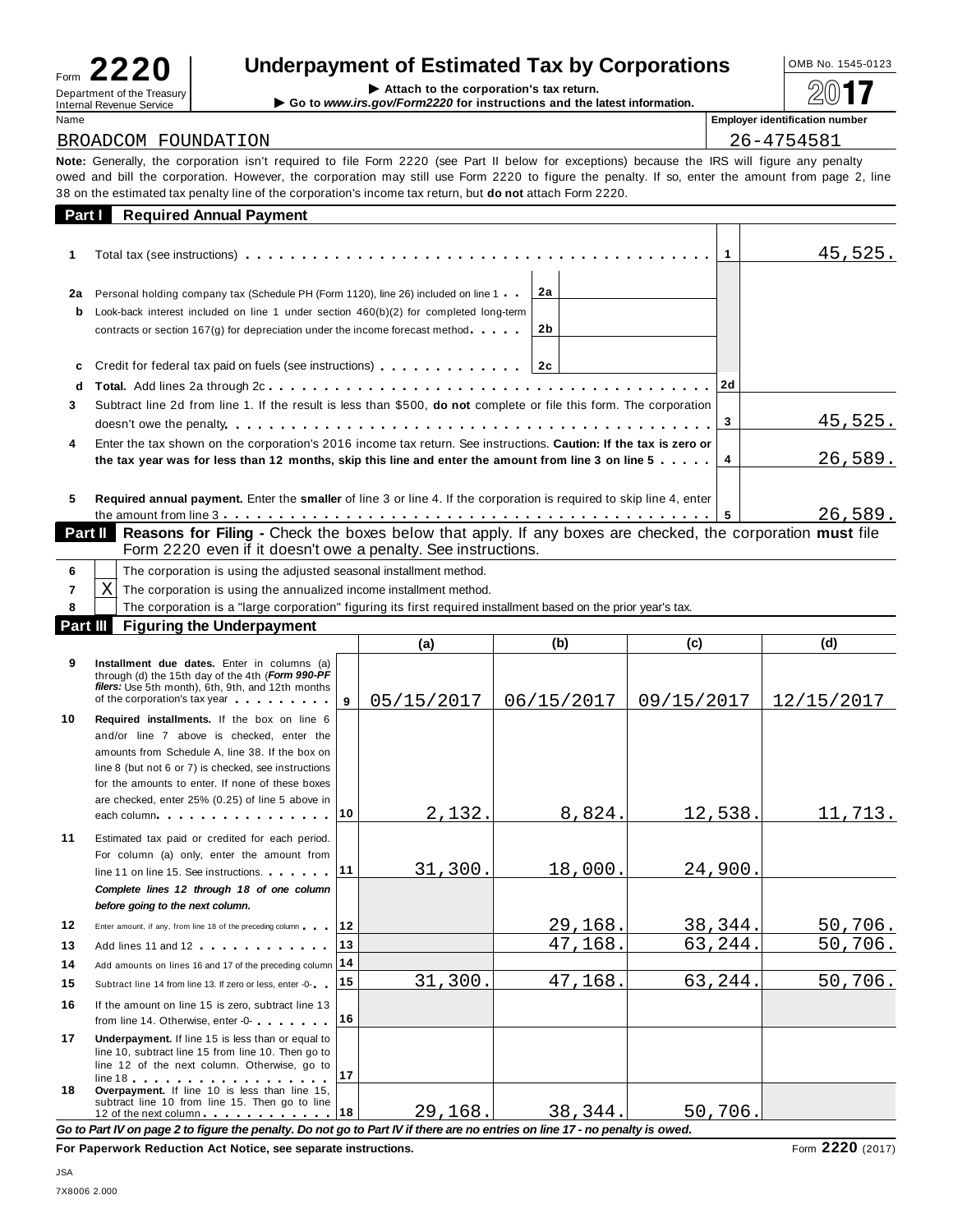#### Form <sup>2220</sup> (2017) Page **2**

| Part <b>W</b> Figuring the Penalty                                                                                                  |      |     |     |            |     |
|-------------------------------------------------------------------------------------------------------------------------------------|------|-----|-----|------------|-----|
|                                                                                                                                     |      | (a) | (b) | (c)        | (d) |
| 19 Enter the date of payment or the 15th day of the 4th month after                                                                 |      |     |     |            |     |
| the close of the tax year, whichever is earlier. (C Corporations<br>with tax years ending June 30 and S corporations: Use 3rd month |      |     |     |            |     |
| instead of 4th month, Form 990-PF and Form 990-T filers: Use                                                                        |      |     |     |            |     |
| 19<br>5th month instead of 4th month.) See instructions                                                                             |      |     |     |            |     |
| 20 Number of days from due date of installment on line 9 to the                                                                     |      |     |     |            |     |
| date shown on line 19. The state of the state of the state of the state of the state of the state of the state                      | 20   |     |     |            |     |
|                                                                                                                                     |      |     |     |            |     |
| 21 Number of days on line 20 after 4/15/2017 and before 7/1/2017                                                                    | 21   |     |     |            |     |
|                                                                                                                                     |      |     |     |            |     |
| 22 Underpayment on line 17 x $\frac{\text{Number of days on line 21}}{365}$ x 4% (0.04)                                             | 22 S |     | \$  | S          | \$  |
|                                                                                                                                     |      |     |     |            |     |
| 23 Number of days on line 20 after 6/30/2017 and before 10/1/2017                                                                   | 23   |     |     |            |     |
|                                                                                                                                     |      |     |     |            |     |
| 24 Underpayment on line 17 x $\frac{\text{Number of days on line 23}}{365}$ x 4% (0.04)                                             | 24 S |     | \$  | \$         | \$  |
|                                                                                                                                     |      |     |     |            |     |
| 25 Number of days on line 20 after 9/30/2017 and before 1/1/2018                                                                    | 25   |     |     |            |     |
|                                                                                                                                     |      |     |     |            |     |
| 26 Underpayment on line 17 x $\frac{\text{Number of days on line 25}}{365}$ x 4% (0.04)                                             | 26 S |     | \$  | \$         | \$  |
|                                                                                                                                     |      |     |     |            |     |
| 27 Number of days on line 20 after 12/31/2017 and before 4/1/2018                                                                   | 27   |     |     |            |     |
|                                                                                                                                     |      |     |     |            |     |
| 28 Underpayment on line 17 x $\frac{\text{Number of days on line }27}{365}$ x 4% (0.04)                                             | 28 S |     | \$  | \$         | \$  |
|                                                                                                                                     |      |     |     |            |     |
| 29 Number of days on line 20 after 3/31/2018 and before 7/1/2018                                                                    | 29   |     |     |            |     |
|                                                                                                                                     |      |     |     |            |     |
| 30 Underpayment on line 17 x $\frac{\text{Number of days on line 29}}{365}$ x *%                                                    | 301S |     | \$  | S          | \$  |
|                                                                                                                                     |      |     |     |            |     |
| 31 Number of days on line 20 after 6/30/2018 and before 10/1/2018                                                                   | 31   |     |     |            |     |
|                                                                                                                                     |      |     |     |            |     |
| 32 Underpayment on line $17 \times \frac{\text{Number of days on line 31}}{365} \times \frac{1}{20}$                                | 32 S |     | \$  | \$         | \$  |
|                                                                                                                                     |      |     |     |            |     |
| 33 Number of days on line 20 after 9/30/2018 and before 1/1/2019                                                                    | 33   |     |     |            |     |
|                                                                                                                                     |      |     |     |            |     |
| 34 Underpayment on line 17 x Number of days on line 33 x *%                                                                         | 34 S |     | \$  | \$         | \$  |
| 365                                                                                                                                 |      |     |     |            |     |
| 35 Number of days on line 20 after 12/31/2018 and before 3/16/2019                                                                  | 35   |     |     |            |     |
|                                                                                                                                     |      |     |     |            |     |
| 36 Underpayment on line 17 x $\frac{Number\ of\ days\ on\ line\ 35}{x \rightarrow 6}$                                               | 36 S |     | \$  | \$         | \$  |
| 365                                                                                                                                 |      |     |     |            |     |
| 37 Add lines 22, 24, 26, 28, 30, 32, 34, and 36                                                                                     | 37 S |     | \$  | $\sqrt{3}$ | \$  |
| 38 Penalty. Add columns (a) through (d) of line 37. Enter the total here and on Form 1120, line 33; or the comparable               |      |     |     |            |     |
|                                                                                                                                     |      |     |     | 38 S<br>.  |     |
|                                                                                                                                     |      |     |     |            |     |

\*Use the penalty interest rate for each calendar quarter, which the IRS will determine during the first month in the preceding quarter. These rates are published quarterly in an IRS News Release and in a revenue ruling in the Internal Revenue Bulletin. To obtain this information on the Internet, access the IRS website at *www.irs.gov***.** You can also call 1-800-829-4933 to get interest rate information.

Form **2220** (2017)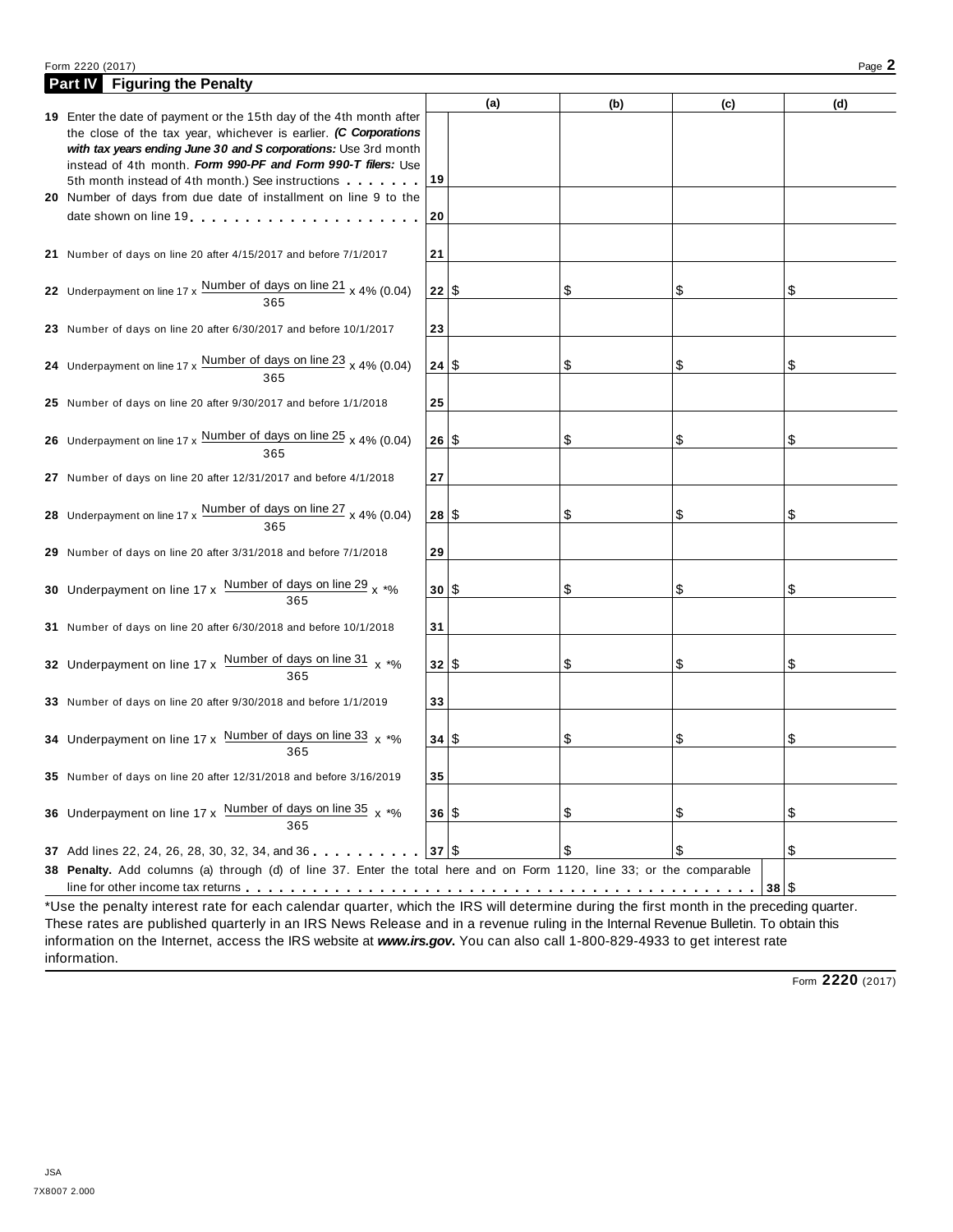| Form 2220 (2017) |                                      |  |  |              |  |  |
|------------------|--------------------------------------|--|--|--------------|--|--|
| <b>Part II</b>   | Annualized Income Installment Method |  |  |              |  |  |
|                  |                                      |  |  | $\mathbf{r}$ |  |  |

| (a)<br>(b)<br>(d)<br>(c)<br>First $2$<br>3<br>6<br>First<br>First<br>First<br>months<br>months<br>months<br>months<br>Annualization periods (see instructions)<br>20<br>20<br>21<br>Enter taxable income for each annualization period.<br>See instructions for the treatment of extraordinary<br>69,518.<br>1,013,842.<br>439,971.<br>1,514,846.<br>21<br>items. $\cdots$<br>6.00000<br>4.00000<br>2.00000<br>Annualization amounts (see instructions)<br>22<br>22<br>23a Annualized taxable income. Multiply line 21<br>1,759,884.<br>2,027,684.<br>417,108.<br>2,019,790.<br>23a<br>by line $22$ . $\ldots$ . $\ldots$ . $\ldots$ . $\ldots$ .<br>435,588.<br>431,192.<br>1,104,798.<br>1,500,937.<br><b>b</b> Extraordinary items (see instructions)<br>23 <sub>b</sub><br>3, 132, 482.<br>852,696.<br>2,191,076.<br>3,520,727.<br>23c<br>c Add lines 23a and 23b<br>24<br>Figure the tax on the amount on line 23c using the<br>instructions for Form 1120, Schedule J, line 2, or<br>8,527.<br>21,911.<br>31,325.<br>24<br>comparable line of corporation's return<br>25<br>Enter any alternative minimum tax for each<br>payment period (see instructions)<br>25<br>Enter any other taxes for each payment<br>26<br>period. See instructions experience and the set of the set of the set of the set of the set of the set of the set of the set of the set of the set of the set of the set of the set of the set of the set of the set of the se<br>26<br>31,325.<br>8,527.<br>21,911.<br>27<br>Total tax. Add lines 24 through 26<br>27<br>28<br>For each period, enter the same type of credits as<br>allowed on Form 2220, lines 1 and 2c. See<br>28<br>instructions and the state of the state of the state of the state of the state of the state of the state of the<br>29<br>Total tax after credits. Subtract line 28 from<br>8,527.<br>21,911<br>31,325<br>line 27. If zero or less, enter -0-<br>29<br>50%<br>100%<br>25%<br>75%<br>Applicable percentage<br>30<br>30<br>2,132.<br>10,956.<br>23,494.<br>31 Multiply line 29 by line 30<br>31<br><b>Part III</b> Required Installments<br>2nd<br>3rd<br>4th<br>1st<br>Note: Complete lines 32 through 38 of one<br>installment<br>installment<br>installment<br>installment<br>column before completing the next column.<br>32<br>If only Part I or Part II is completed, enter the<br>amount in each column from line 19 or line 31. If<br>both parts are completed, enter the smaller of the<br>10,956.<br>23,494.<br>2,132.<br>32<br>amounts in each column from line 19 or line 31<br>33 Add the amounts in all preceding columns<br>2,132<br>10,956<br>of line 38. See instructions<br>33<br>Adjusted seasonal or annualized income<br>34 | 9<br>1.33333    |
|-------------------------------------------------------------------------------------------------------------------------------------------------------------------------------------------------------------------------------------------------------------------------------------------------------------------------------------------------------------------------------------------------------------------------------------------------------------------------------------------------------------------------------------------------------------------------------------------------------------------------------------------------------------------------------------------------------------------------------------------------------------------------------------------------------------------------------------------------------------------------------------------------------------------------------------------------------------------------------------------------------------------------------------------------------------------------------------------------------------------------------------------------------------------------------------------------------------------------------------------------------------------------------------------------------------------------------------------------------------------------------------------------------------------------------------------------------------------------------------------------------------------------------------------------------------------------------------------------------------------------------------------------------------------------------------------------------------------------------------------------------------------------------------------------------------------------------------------------------------------------------------------------------------------------------------------------------------------------------------------------------------------------------------------------------------------------------------------------------------------------------------------------------------------------------------------------------------------------------------------------------------------------------------------------------------------------------------------------------------------------------------------------------------------------------------------------------------------------------------------------------------------------------------------------------------------------------------------------------------------------------------------------------------------------------------------------------------------|-----------------|
|                                                                                                                                                                                                                                                                                                                                                                                                                                                                                                                                                                                                                                                                                                                                                                                                                                                                                                                                                                                                                                                                                                                                                                                                                                                                                                                                                                                                                                                                                                                                                                                                                                                                                                                                                                                                                                                                                                                                                                                                                                                                                                                                                                                                                                                                                                                                                                                                                                                                                                                                                                                                                                                                                                                   |                 |
|                                                                                                                                                                                                                                                                                                                                                                                                                                                                                                                                                                                                                                                                                                                                                                                                                                                                                                                                                                                                                                                                                                                                                                                                                                                                                                                                                                                                                                                                                                                                                                                                                                                                                                                                                                                                                                                                                                                                                                                                                                                                                                                                                                                                                                                                                                                                                                                                                                                                                                                                                                                                                                                                                                                   |                 |
|                                                                                                                                                                                                                                                                                                                                                                                                                                                                                                                                                                                                                                                                                                                                                                                                                                                                                                                                                                                                                                                                                                                                                                                                                                                                                                                                                                                                                                                                                                                                                                                                                                                                                                                                                                                                                                                                                                                                                                                                                                                                                                                                                                                                                                                                                                                                                                                                                                                                                                                                                                                                                                                                                                                   |                 |
|                                                                                                                                                                                                                                                                                                                                                                                                                                                                                                                                                                                                                                                                                                                                                                                                                                                                                                                                                                                                                                                                                                                                                                                                                                                                                                                                                                                                                                                                                                                                                                                                                                                                                                                                                                                                                                                                                                                                                                                                                                                                                                                                                                                                                                                                                                                                                                                                                                                                                                                                                                                                                                                                                                                   |                 |
|                                                                                                                                                                                                                                                                                                                                                                                                                                                                                                                                                                                                                                                                                                                                                                                                                                                                                                                                                                                                                                                                                                                                                                                                                                                                                                                                                                                                                                                                                                                                                                                                                                                                                                                                                                                                                                                                                                                                                                                                                                                                                                                                                                                                                                                                                                                                                                                                                                                                                                                                                                                                                                                                                                                   |                 |
|                                                                                                                                                                                                                                                                                                                                                                                                                                                                                                                                                                                                                                                                                                                                                                                                                                                                                                                                                                                                                                                                                                                                                                                                                                                                                                                                                                                                                                                                                                                                                                                                                                                                                                                                                                                                                                                                                                                                                                                                                                                                                                                                                                                                                                                                                                                                                                                                                                                                                                                                                                                                                                                                                                                   |                 |
|                                                                                                                                                                                                                                                                                                                                                                                                                                                                                                                                                                                                                                                                                                                                                                                                                                                                                                                                                                                                                                                                                                                                                                                                                                                                                                                                                                                                                                                                                                                                                                                                                                                                                                                                                                                                                                                                                                                                                                                                                                                                                                                                                                                                                                                                                                                                                                                                                                                                                                                                                                                                                                                                                                                   |                 |
|                                                                                                                                                                                                                                                                                                                                                                                                                                                                                                                                                                                                                                                                                                                                                                                                                                                                                                                                                                                                                                                                                                                                                                                                                                                                                                                                                                                                                                                                                                                                                                                                                                                                                                                                                                                                                                                                                                                                                                                                                                                                                                                                                                                                                                                                                                                                                                                                                                                                                                                                                                                                                                                                                                                   |                 |
|                                                                                                                                                                                                                                                                                                                                                                                                                                                                                                                                                                                                                                                                                                                                                                                                                                                                                                                                                                                                                                                                                                                                                                                                                                                                                                                                                                                                                                                                                                                                                                                                                                                                                                                                                                                                                                                                                                                                                                                                                                                                                                                                                                                                                                                                                                                                                                                                                                                                                                                                                                                                                                                                                                                   | 35, 207.        |
|                                                                                                                                                                                                                                                                                                                                                                                                                                                                                                                                                                                                                                                                                                                                                                                                                                                                                                                                                                                                                                                                                                                                                                                                                                                                                                                                                                                                                                                                                                                                                                                                                                                                                                                                                                                                                                                                                                                                                                                                                                                                                                                                                                                                                                                                                                                                                                                                                                                                                                                                                                                                                                                                                                                   |                 |
|                                                                                                                                                                                                                                                                                                                                                                                                                                                                                                                                                                                                                                                                                                                                                                                                                                                                                                                                                                                                                                                                                                                                                                                                                                                                                                                                                                                                                                                                                                                                                                                                                                                                                                                                                                                                                                                                                                                                                                                                                                                                                                                                                                                                                                                                                                                                                                                                                                                                                                                                                                                                                                                                                                                   | 35, 207.        |
|                                                                                                                                                                                                                                                                                                                                                                                                                                                                                                                                                                                                                                                                                                                                                                                                                                                                                                                                                                                                                                                                                                                                                                                                                                                                                                                                                                                                                                                                                                                                                                                                                                                                                                                                                                                                                                                                                                                                                                                                                                                                                                                                                                                                                                                                                                                                                                                                                                                                                                                                                                                                                                                                                                                   |                 |
|                                                                                                                                                                                                                                                                                                                                                                                                                                                                                                                                                                                                                                                                                                                                                                                                                                                                                                                                                                                                                                                                                                                                                                                                                                                                                                                                                                                                                                                                                                                                                                                                                                                                                                                                                                                                                                                                                                                                                                                                                                                                                                                                                                                                                                                                                                                                                                                                                                                                                                                                                                                                                                                                                                                   | 35, 207.        |
|                                                                                                                                                                                                                                                                                                                                                                                                                                                                                                                                                                                                                                                                                                                                                                                                                                                                                                                                                                                                                                                                                                                                                                                                                                                                                                                                                                                                                                                                                                                                                                                                                                                                                                                                                                                                                                                                                                                                                                                                                                                                                                                                                                                                                                                                                                                                                                                                                                                                                                                                                                                                                                                                                                                   |                 |
|                                                                                                                                                                                                                                                                                                                                                                                                                                                                                                                                                                                                                                                                                                                                                                                                                                                                                                                                                                                                                                                                                                                                                                                                                                                                                                                                                                                                                                                                                                                                                                                                                                                                                                                                                                                                                                                                                                                                                                                                                                                                                                                                                                                                                                                                                                                                                                                                                                                                                                                                                                                                                                                                                                                   | 35,207.         |
|                                                                                                                                                                                                                                                                                                                                                                                                                                                                                                                                                                                                                                                                                                                                                                                                                                                                                                                                                                                                                                                                                                                                                                                                                                                                                                                                                                                                                                                                                                                                                                                                                                                                                                                                                                                                                                                                                                                                                                                                                                                                                                                                                                                                                                                                                                                                                                                                                                                                                                                                                                                                                                                                                                                   |                 |
|                                                                                                                                                                                                                                                                                                                                                                                                                                                                                                                                                                                                                                                                                                                                                                                                                                                                                                                                                                                                                                                                                                                                                                                                                                                                                                                                                                                                                                                                                                                                                                                                                                                                                                                                                                                                                                                                                                                                                                                                                                                                                                                                                                                                                                                                                                                                                                                                                                                                                                                                                                                                                                                                                                                   |                 |
|                                                                                                                                                                                                                                                                                                                                                                                                                                                                                                                                                                                                                                                                                                                                                                                                                                                                                                                                                                                                                                                                                                                                                                                                                                                                                                                                                                                                                                                                                                                                                                                                                                                                                                                                                                                                                                                                                                                                                                                                                                                                                                                                                                                                                                                                                                                                                                                                                                                                                                                                                                                                                                                                                                                   |                 |
|                                                                                                                                                                                                                                                                                                                                                                                                                                                                                                                                                                                                                                                                                                                                                                                                                                                                                                                                                                                                                                                                                                                                                                                                                                                                                                                                                                                                                                                                                                                                                                                                                                                                                                                                                                                                                                                                                                                                                                                                                                                                                                                                                                                                                                                                                                                                                                                                                                                                                                                                                                                                                                                                                                                   | 35, 207.        |
|                                                                                                                                                                                                                                                                                                                                                                                                                                                                                                                                                                                                                                                                                                                                                                                                                                                                                                                                                                                                                                                                                                                                                                                                                                                                                                                                                                                                                                                                                                                                                                                                                                                                                                                                                                                                                                                                                                                                                                                                                                                                                                                                                                                                                                                                                                                                                                                                                                                                                                                                                                                                                                                                                                                   | 23,494.         |
| installments. Subtract line 33 from line 32.<br>8,824.<br>2,132.<br>12,538.<br>If zero or less, enter -0-<br>34                                                                                                                                                                                                                                                                                                                                                                                                                                                                                                                                                                                                                                                                                                                                                                                                                                                                                                                                                                                                                                                                                                                                                                                                                                                                                                                                                                                                                                                                                                                                                                                                                                                                                                                                                                                                                                                                                                                                                                                                                                                                                                                                                                                                                                                                                                                                                                                                                                                                                                                                                                                                   | <u>11,713.</u>  |
| Enter 25% (0.25) of line 5 on page 1 of Form<br>35<br>2220 in each column. Note: "Large<br>corporations," see the instructions for line<br><u> 16,115</u><br>11,381<br>6,647.                                                                                                                                                                                                                                                                                                                                                                                                                                                                                                                                                                                                                                                                                                                                                                                                                                                                                                                                                                                                                                                                                                                                                                                                                                                                                                                                                                                                                                                                                                                                                                                                                                                                                                                                                                                                                                                                                                                                                                                                                                                                                                                                                                                                                                                                                                                                                                                                                                                                                                                                     | <u> 11,382.</u> |
| 35<br>10 for the amounts to enter<br>36 Subtract line 38 of the preceding column                                                                                                                                                                                                                                                                                                                                                                                                                                                                                                                                                                                                                                                                                                                                                                                                                                                                                                                                                                                                                                                                                                                                                                                                                                                                                                                                                                                                                                                                                                                                                                                                                                                                                                                                                                                                                                                                                                                                                                                                                                                                                                                                                                                                                                                                                                                                                                                                                                                                                                                                                                                                                                  |                 |
| 4,515<br><u>11,806.</u><br>from line 37 of the preceding column<br>36                                                                                                                                                                                                                                                                                                                                                                                                                                                                                                                                                                                                                                                                                                                                                                                                                                                                                                                                                                                                                                                                                                                                                                                                                                                                                                                                                                                                                                                                                                                                                                                                                                                                                                                                                                                                                                                                                                                                                                                                                                                                                                                                                                                                                                                                                                                                                                                                                                                                                                                                                                                                                                             | <u> 10,649.</u> |
| 20,630<br><u>6,647.</u><br><u>23,187</u><br>37<br>Add lines 35 and 36<br>37                                                                                                                                                                                                                                                                                                                                                                                                                                                                                                                                                                                                                                                                                                                                                                                                                                                                                                                                                                                                                                                                                                                                                                                                                                                                                                                                                                                                                                                                                                                                                                                                                                                                                                                                                                                                                                                                                                                                                                                                                                                                                                                                                                                                                                                                                                                                                                                                                                                                                                                                                                                                                                       | <u>22,031.</u>  |
| Required installments. Enter the smaller of<br>38<br>line 34 or line 37 here and on page 1 of<br>2,132.<br>8,824.<br><u>12,538.</u><br>Form 2220, line 10. See instructions<br>38                                                                                                                                                                                                                                                                                                                                                                                                                                                                                                                                                                                                                                                                                                                                                                                                                                                                                                                                                                                                                                                                                                                                                                                                                                                                                                                                                                                                                                                                                                                                                                                                                                                                                                                                                                                                                                                                                                                                                                                                                                                                                                                                                                                                                                                                                                                                                                                                                                                                                                                                 | <u>11,713.</u>  |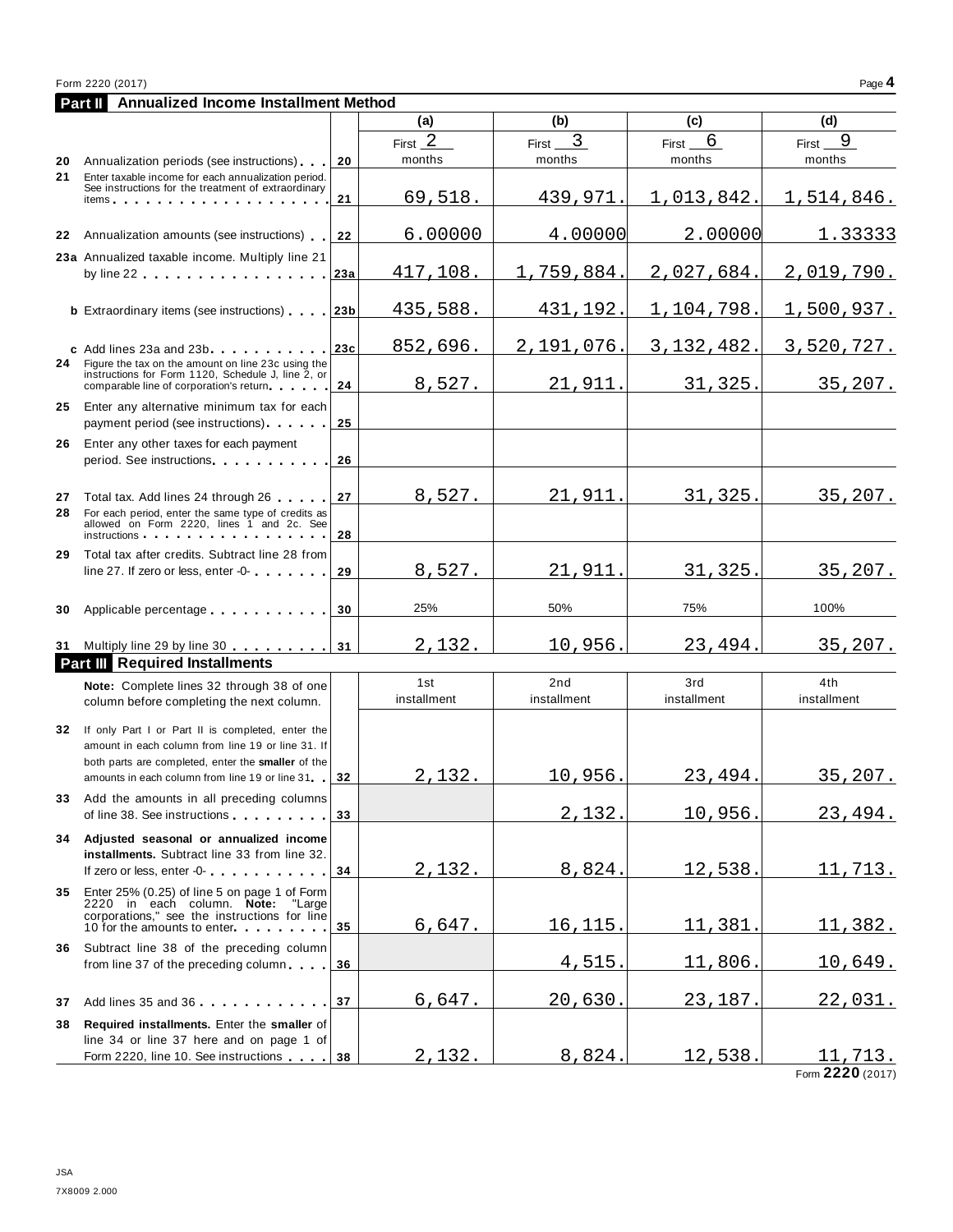#### FORM 990PF, PART I - OTHER INCOME

<span id="page-16-0"></span>

|                               |        | REVENUE   |            |
|-------------------------------|--------|-----------|------------|
|                               |        | AND       | NET        |
|                               |        | EXPENSES  | INVESTMENT |
| DESCRIPTION                   |        | PER BOOKS | INCOME     |
| CLASS ACTION LAWSUIT PROCEEDS |        | 6,446.    | 6,446.     |
|                               | TOTALS | 6,446     | 6,446      |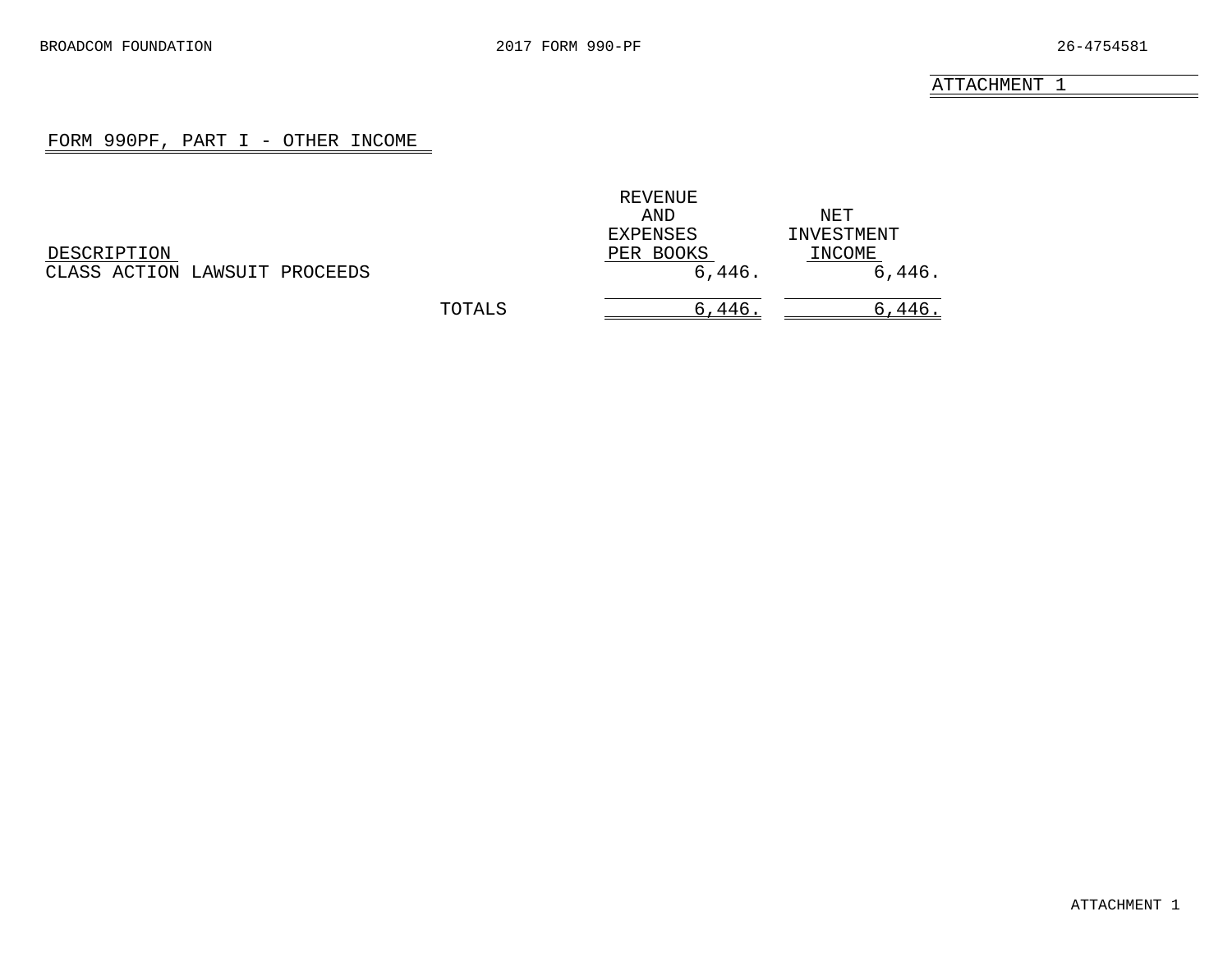## FORM 990PF, PART I - LEGAL FEES

<span id="page-17-0"></span>

| DESCRIPTION           |        | REVENUE<br>AND<br>EXPENSES<br>PER BOOKS | NET<br>INVESTMENT<br>INCOME | ADJUSTED<br>NET<br>INCOME | CHARITABLE<br>PURPOSES |
|-----------------------|--------|-----------------------------------------|-----------------------------|---------------------------|------------------------|
| GENERAL CONSULTATIONS |        | 6,278.                                  |                             |                           | 6,278.                 |
|                       | TOTALS | 6,278.                                  |                             |                           | 6,278.                 |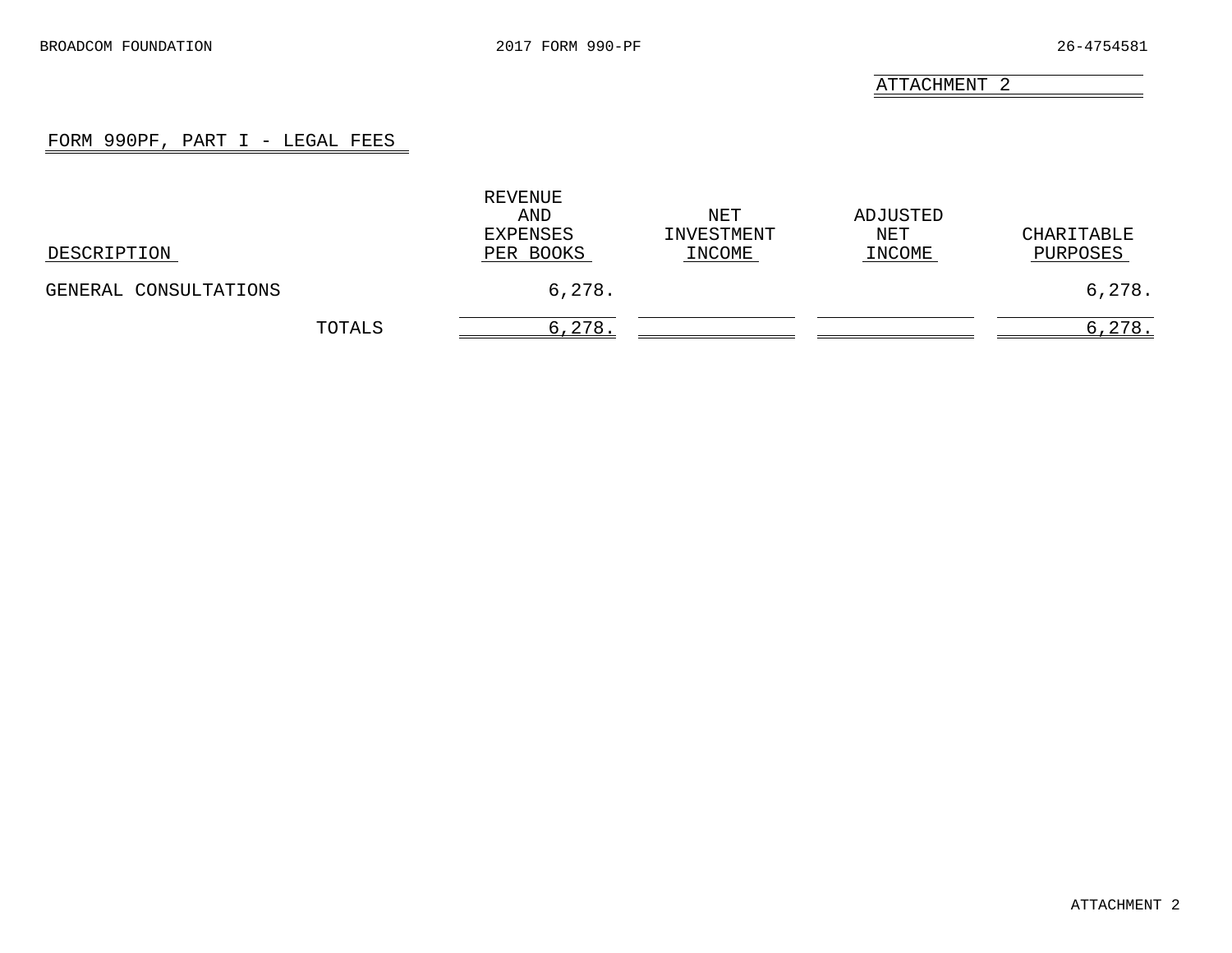#### FORM 990PF, PART I - ACCOUNTING FEES

<span id="page-18-0"></span>

| DESCRIPTION |        | REVENUE<br>AND<br>EXPENSES<br>PER BOOKS | NET<br>INVESTMENT<br>INCOME | ADJUSTED<br>NET<br>INCOME | CHARITABLE<br>PURPOSES |
|-------------|--------|-----------------------------------------|-----------------------------|---------------------------|------------------------|
| AUDIT FEES  |        | 15,000.                                 |                             |                           | 15,000.                |
|             | TOTALS | 15,000.                                 |                             |                           | 15,000.                |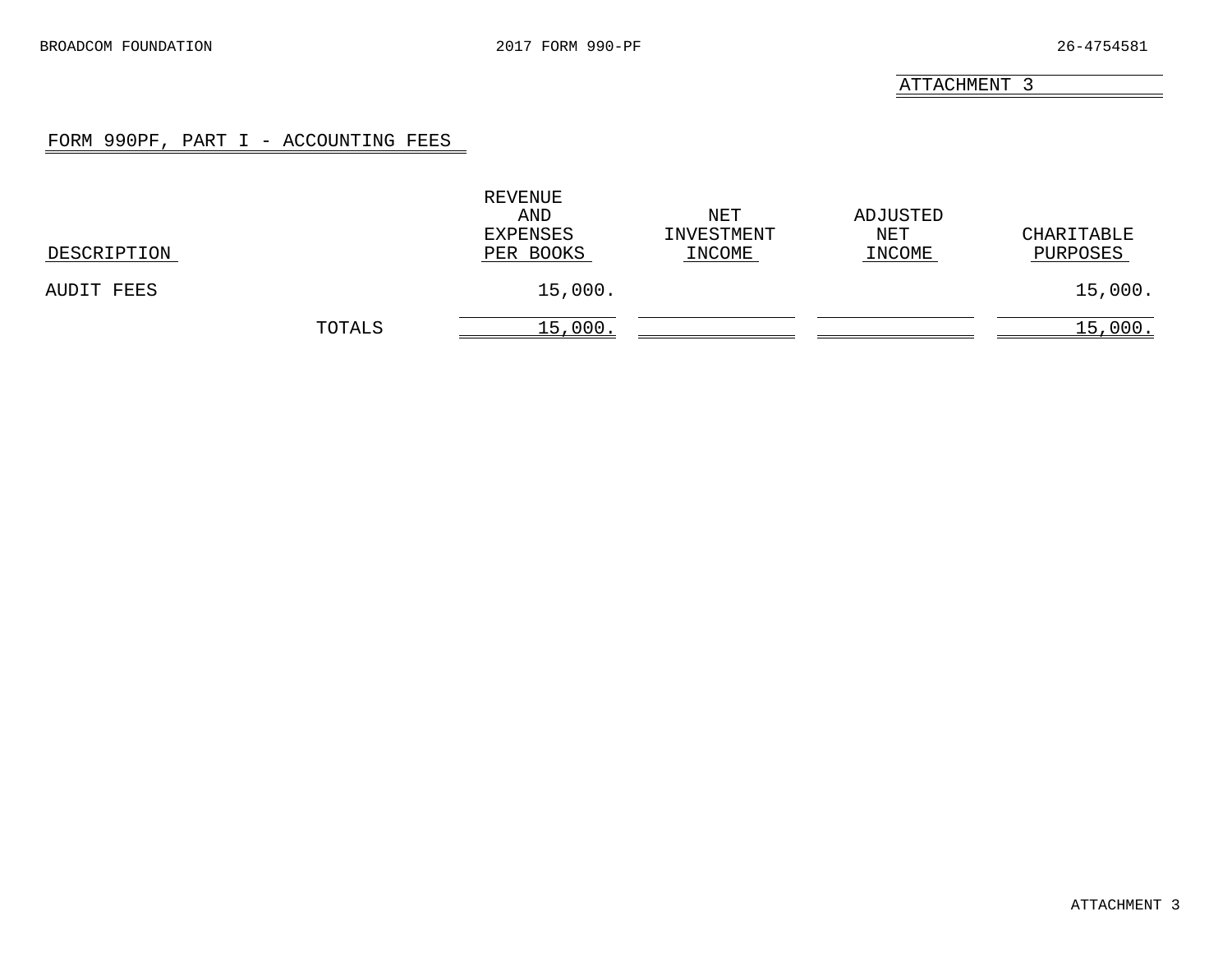## FORM 990PF, PART I - OTHER PROFESSIONAL FEES

<span id="page-19-0"></span>

| DESCRIPTION                    | REVENUE<br>AND<br>EXPENSES<br>PER BOOKS | NET<br>INVESTMENT<br>INCOME | CHARITABLE<br>PURPOSES |
|--------------------------------|-----------------------------------------|-----------------------------|------------------------|
| INVESTMENT MANAGEMENT SERVICES | 431,097.                                | 431,097.                    |                        |
| COMMUNICATION SERVICES         | 24,375.                                 |                             | 24,375.                |
| WEBSITE DEVELOPMENT            | 3,930.                                  |                             | 3,930.                 |
| MASTER PROGRAM APP SERVICES    | 2,800.                                  |                             | 2,800.                 |
| BROKER FEE FOR INSURANCE SRVS  | 1,250.                                  |                             | 1,250.                 |
| DESIGN SERVICES                | 13,811.                                 |                             | 13,811.                |
| TOTALS                         | 477,263                                 | 431,097                     | <u>46,166.</u>         |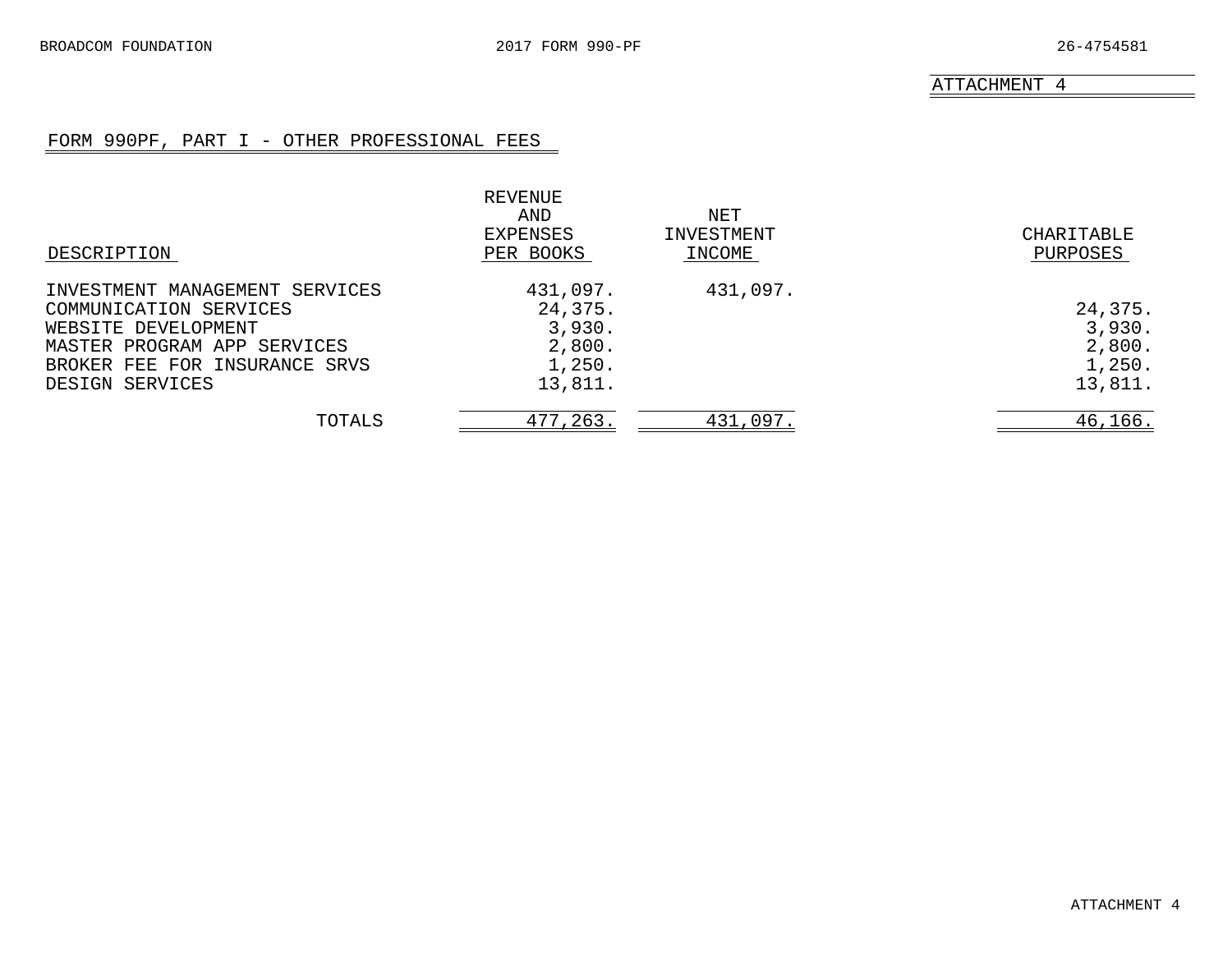## FORM 990PF, PART I - TAXES

<span id="page-20-0"></span>

|                               | REVENUE   |            |
|-------------------------------|-----------|------------|
|                               | AND       | NET.       |
|                               | EXPENSES  | INVESTMENT |
| DESCRIPTION                   | PER BOOKS | INCOME     |
| 990-PF ESTIMATED TAX FOR 2017 | 47,600.   |            |
| FOREIGN TAX PAID              | 11,514.   | 11,514.    |
| TOTALS                        | 59,114    | 11,514.    |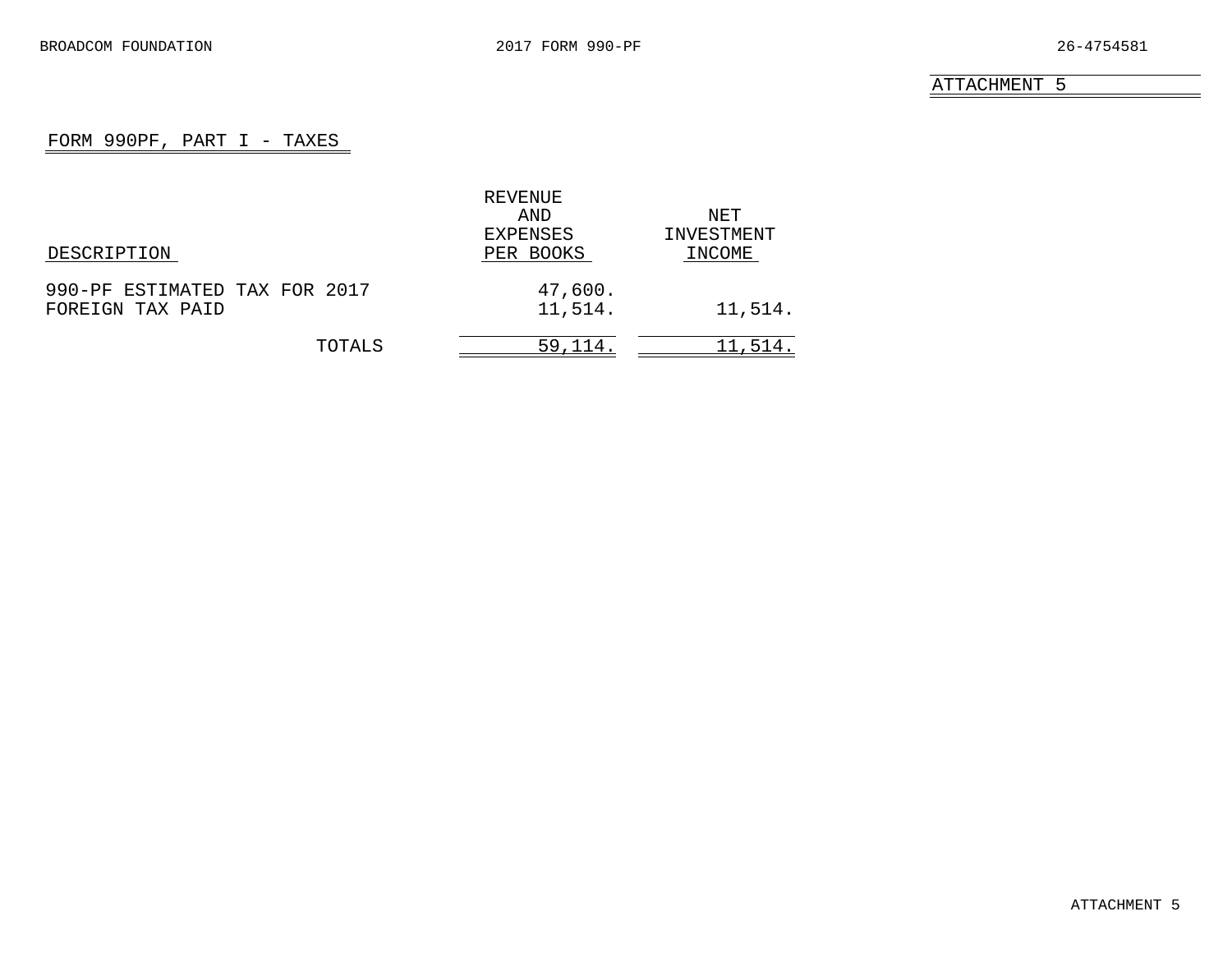#### FORM 990PF, PART I - OTHER EXPENSES

<span id="page-21-0"></span>

|                              | <b>REVENUE</b> |            |            |
|------------------------------|----------------|------------|------------|
|                              | AND            | NET        |            |
|                              | EXPENSES       | INVESTMENT | CHARITABLE |
| DESCRIPTION                  | PER BOOKS      | INCOME     | PURPOSES   |
| ADMINISTRATIVE<br>FEES       | 95,820.        |            | 95,820.    |
| <b>BANK CHARGES</b>          | 841.           | 841.       |            |
| CELL PHONE EXPENSES          | 3,497.         |            | 3,497.     |
| EQUIPMENT MAINTENANCE        | 25.            |            | 25.        |
| EQUIPMENT/FURNITURE PURCHASE | 173.           |            | 173.       |
| INDEMNIFICATION INSURANCE    | 9,098.         |            | 9,098.     |
| INSURANCE EXPENSE            | 7,979.         |            | 7,979.     |
| FOUNDATION CREDIT CARD FEE   | 95.            |            | 95.        |
| OFFICE EXPENSES              | 11,356.        |            | 11,356.    |
| PAYROLL PROCESSING FEES      | 5,860.         |            | 5,860.     |
| POSTAGE/DELIVERY SERVICE     | 1,184.         |            | 1,184.     |
| WEBSITE HOSTING/SUPPORT      | 15,538.        |            | 15,538.    |
| STATE OR LOCAL FILING        | 180.           |            | 180.       |
| TOTALS                       | 151,646.       | 841.       | 150,805.   |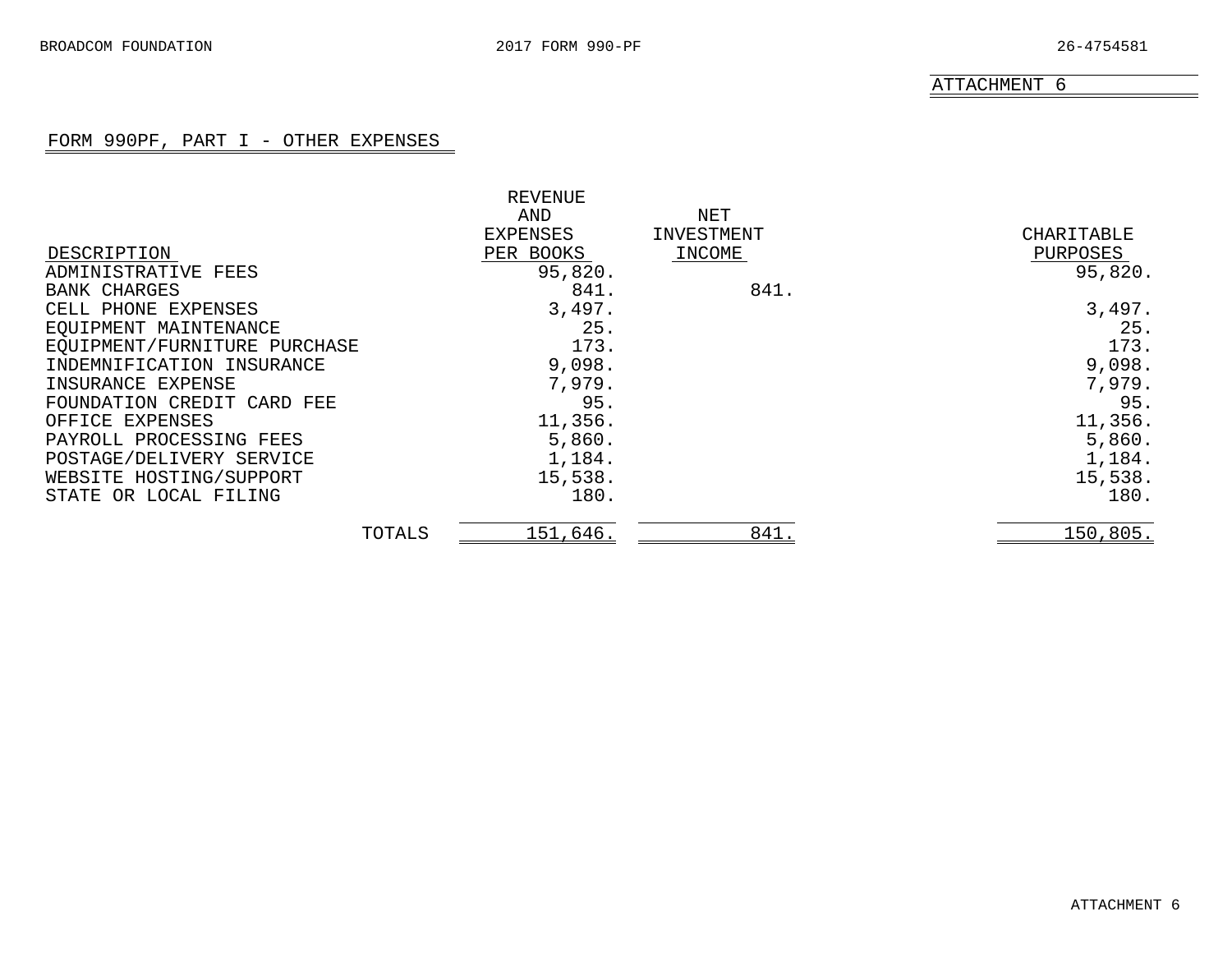## FORM 990PF, PART II - U.S. AND STATE OBLIGATIONS

<span id="page-22-0"></span>

|                                                                                                                                                                                                                                        | ATTACHMENT 7                                                                                     |                                                                                                |  |
|----------------------------------------------------------------------------------------------------------------------------------------------------------------------------------------------------------------------------------------|--------------------------------------------------------------------------------------------------|------------------------------------------------------------------------------------------------|--|
| DESCRIPTION                                                                                                                                                                                                                            | ENDING<br>BOOK VALUE                                                                             | ENDING<br>FMV                                                                                  |  |
| US T NTS - 2.250% - 11/15/2024<br>US T - $1.875$ - $10/31/2022$<br>US T NTS - 2.000% - 11/15/2026<br>US TIPS - 0.125% - 01/15/2023<br>US TIPS - 0.375% - 01/15/2027<br>US T NTS - 2.125% - 06/30/2022<br>US TIPS - 0.250% - 01/15/2025 | 1,568,672.<br>1,497,188.<br>1,461,797.<br>1,592,513.<br>1,633,336.<br>1,729,219.<br>3, 143, 082. | 1,492,530.<br>1,478,205.<br>1,451,895.<br>1,590,586.<br>1,622,130.<br>1,696,872.<br>3,096,783. |  |
| US OBLIGATIONS TOTAL                                                                                                                                                                                                                   | 12,625,807.                                                                                      | 12,429,001.                                                                                    |  |
| CUYAHOGA ECON TXB G - 5.000% -<br>LOS ANGELES CALIF $-5.081\% - 0$<br>UNIVERSITY NC CHAPEL HILL REV                                                                                                                                    | 307,913.<br>1,058,680.<br>1,000,000.                                                             | 318,893.<br>951,738.<br>999,530.                                                               |  |
| STATE OBLIGATIONS TOTAL                                                                                                                                                                                                                | 2,366,593.                                                                                       | 2,270,161.                                                                                     |  |
| US AND STATE OBLIGATIONS TOTAL                                                                                                                                                                                                         | 14,992,400.                                                                                      | 14,699,162.                                                                                    |  |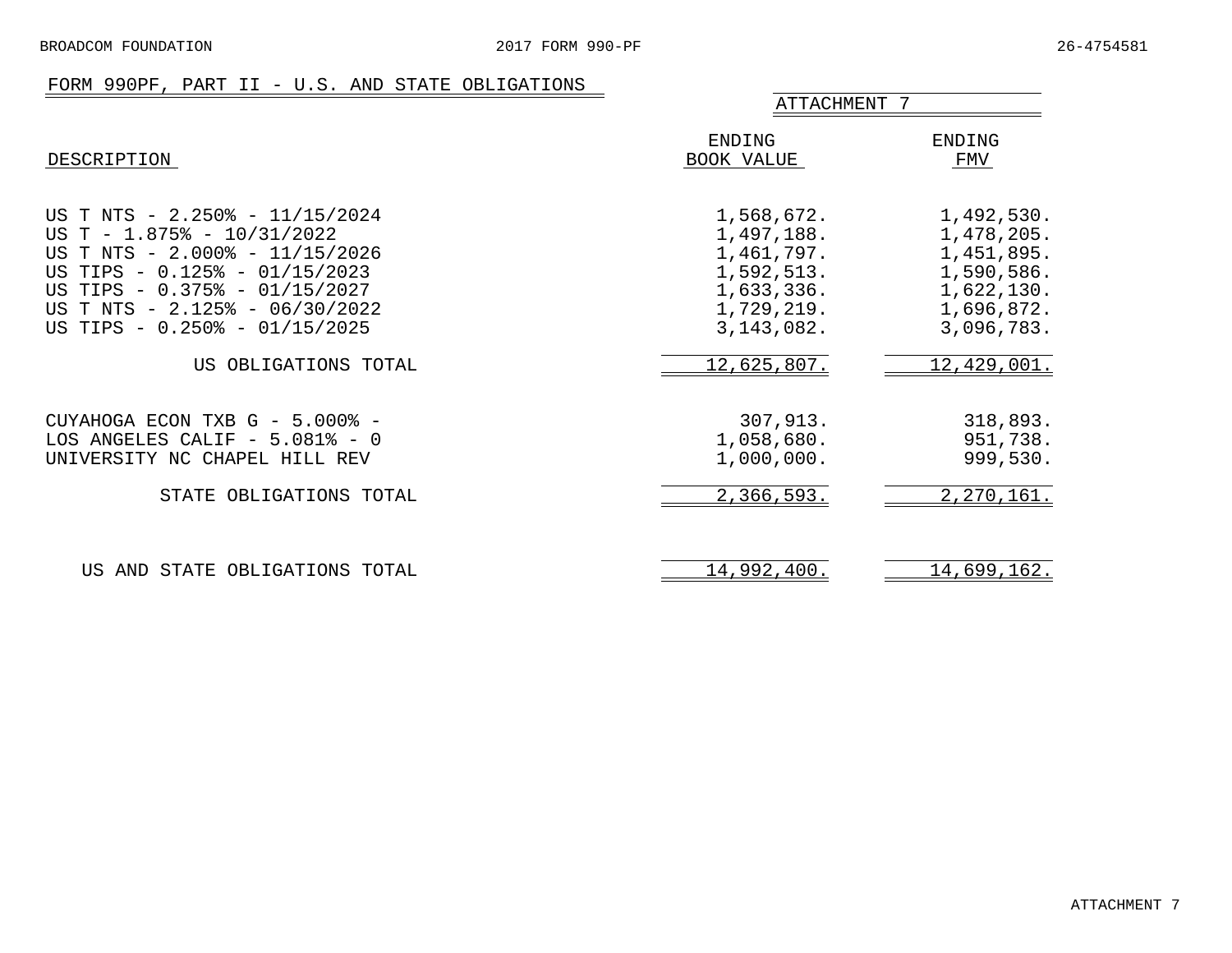### FORM 990PF, PART II - CORPORATE STOCK

<span id="page-23-0"></span>

|                                | <b>ENDING</b> | <b>ENDING</b> |
|--------------------------------|---------------|---------------|
| DESCRIPTION                    | BOOK VALUE    | FMV           |
|                                |               |               |
| AMAZON COM                     | 602,791.      | 701,682.      |
| BLACKROCK INC                  | 329,127.      | 924,678.      |
| AVALONBAY CMNTYS INC           | 465,032.      | 499,548.      |
| 3M CO                          | 333,035.      | 706,110.      |
| LOCKHEED MARTIN CORP           | 643,571.      | 963, 150.     |
| COSTCO WHOLESALE CORPORATION   | 453,620.      | 558,360.      |
| RAYTHEON CO                    | 542,758.      | 657,475.      |
| PUBLIC STORAGE INC             | 766,412.      | 731,500.      |
| BOEING CO                      | 296,775.      | 1,179,640.    |
| AIR PRODS & CHEM INC           | 299,823.      | 656,320.      |
| BECTON DICKINSON & CO          | 347,131.      | 856,240.      |
| CELGENE CORP                   | 435,963.      | 417,440.      |
| CLOROX CO                      | 337,933.      | 669,330.      |
| AMGEN INC                      | 592,903.      | 826,025.      |
| PEPSICO INC                    | 343,197.      | 599,600.      |
| HOME DEPOT INC                 | 389,703.      | 947,650.      |
| HONEYWELL INTL                 | 577,554.      | 766,800.      |
| UNITEDHEALTH GROUP INC         | 603,678.      | 1,102,300.    |
| TIME WARNER INC                | 451,148.      | 457,350.      |
| UNION PACIFIC                  | 282,611.      | 670,500.      |
| BERKSHIRE HATHAWAY INC. CLASS  | 594,024.      | 991,100.      |
| STRYKER CORPORATION            | 261, 309.     | 774,200.      |
| INT'L FLAVORS & FRAGRANCES INC | 564,052.      | 763,050.      |
| CUMMINS INC                    | 589,978.      | 883,200.      |
| NEXTERA ENERGY, INC            | 309,956.      | 859,045.      |
| AUTOMATIC DATA PROCESSING INC  | 370,470.      | 703,140.      |
| JOHNSON & JOHNSON              | 434,894.      | 838,320.      |
| WALT DISNEY HOLDINGS CO        | 321,815.      | 645,060.      |
| ACCENTURE PLC                  | 385,514.      | 918,540.      |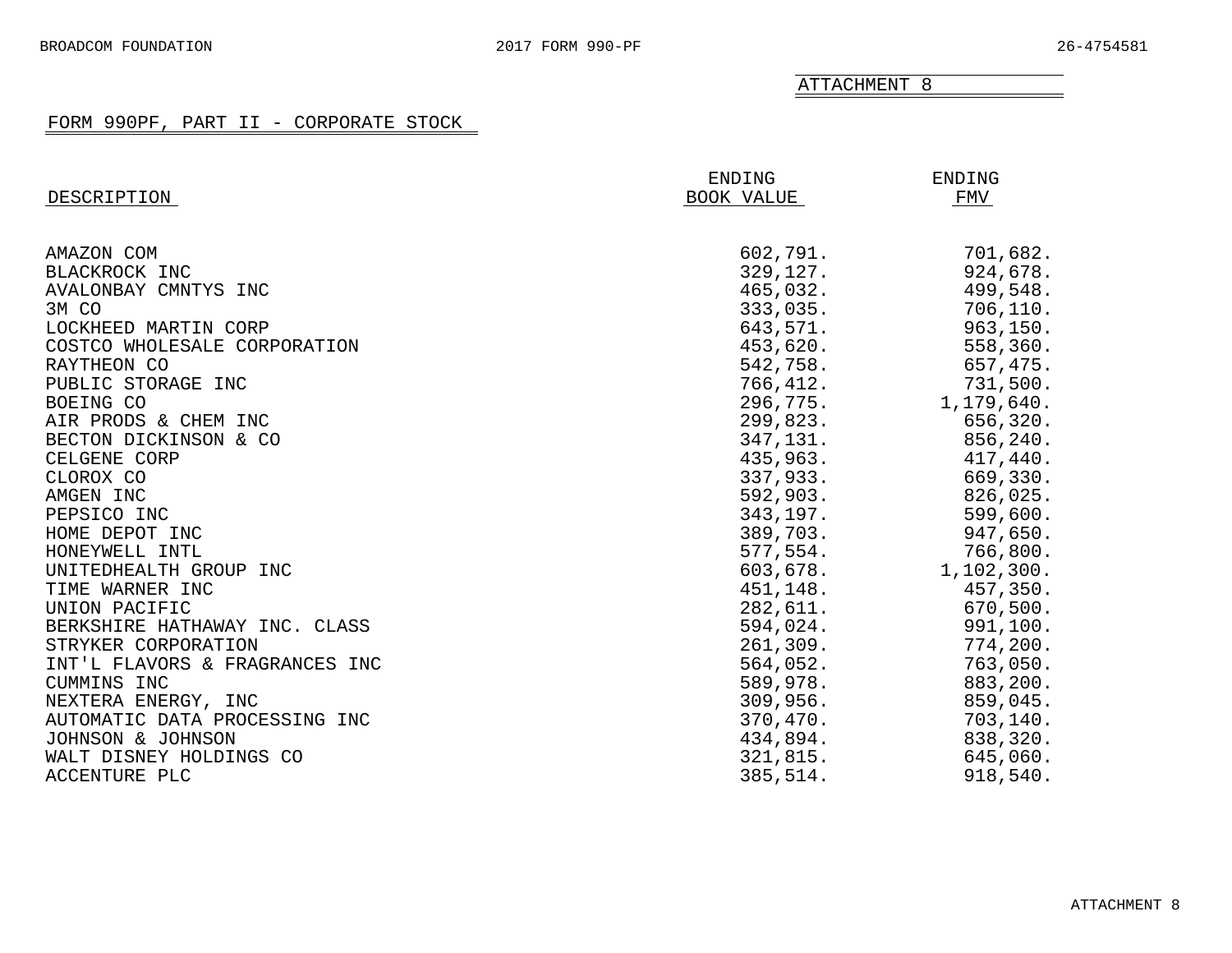ATTACHMENT 8 (CONT'D)

### FORM 990PF, PART II - CORPORATE STOCK

|                                | ENDING     | ENDING     |
|--------------------------------|------------|------------|
| DESCRIPTION                    | BOOK VALUE | FMV        |
|                                |            |            |
| T. ROWE PRICE ASSOCIATES       | 428,528.   | 629,580.   |
| CHUBB LIMITED                  | 380,522.   | 876,780.   |
| CHEVRON CORP                   | 614,712.   | 813,735.   |
| NOVO NORDISK A S               | 242, 274.  | 389,108.   |
| SPDR SER TR BARCLAYS CAP CONV  | 383,780.   | 379,500.   |
| PROCTER GAMBLE CO              | 501,724.   | 689,100.   |
| PNC FINANCIAL SERVICES PFD SER | 201,232.   | 212, 250.  |
| MORGAN STANLEY PFD SER F - 6.8 | 202,894.   | 213,300.   |
| VANGUARD SF REIT ETF           | 656,811.   | 663,840.   |
| SCHLUMBERGER LTD               | 629,330.   | 539,120.   |
| EMERSON ELECTRIC CO            | 450,691.   | 557,520.   |
| COLGATE-PALMOLIVE COMPANY      | 335,449.   | 603,600.   |
| VISA INC                       | 586,068.   | 969,170.   |
| ANALOG DEVICES INC             | 376, 105.  | 827,356.   |
| DOWDUPONT INC                  | 365, 323.  | 684,780.   |
| CITY NATIONAL ROCHDALE EMERGIN | 505,800.   | 520,800.   |
| JP MORGAN CHASE                | 485,407.   | 1,069,400. |
| EXXON MOBIL CORP               | 777,118.   | 836,400.   |
| NIKE INC-CL B                  | 271,073.   | 625,500.   |
| MERCK & CO INC                 | 366,748.   | 562,700.   |
| SMITH & NEPHEW PLC ADR         | 322,895.   | 350, 100.  |
| AMERICAN WATER WORKS COMPANY I | 418,136.   | 914,900.   |
| WELLS FARGO PF CL A            | 248,250.   | 251,900.   |
| FIRST REP BK SAN FRANCISCO CAL | 249,500.   | 255, 200.  |
| GOLDMAN SACHS GROUP PFD SER J  | 260,000.   | 265, 100.  |
| DOMINION ENERGY INC            | 585,400.   | 830,865.   |
| VANGUARD FTSE EUROPEAN ETF     | 527, 195.  | 621,075.   |
| MICROSOFT CORP                 | 306,901.   | 898,170.   |
| CITIGROUP INC                  | 605,207.   | 781,305.   |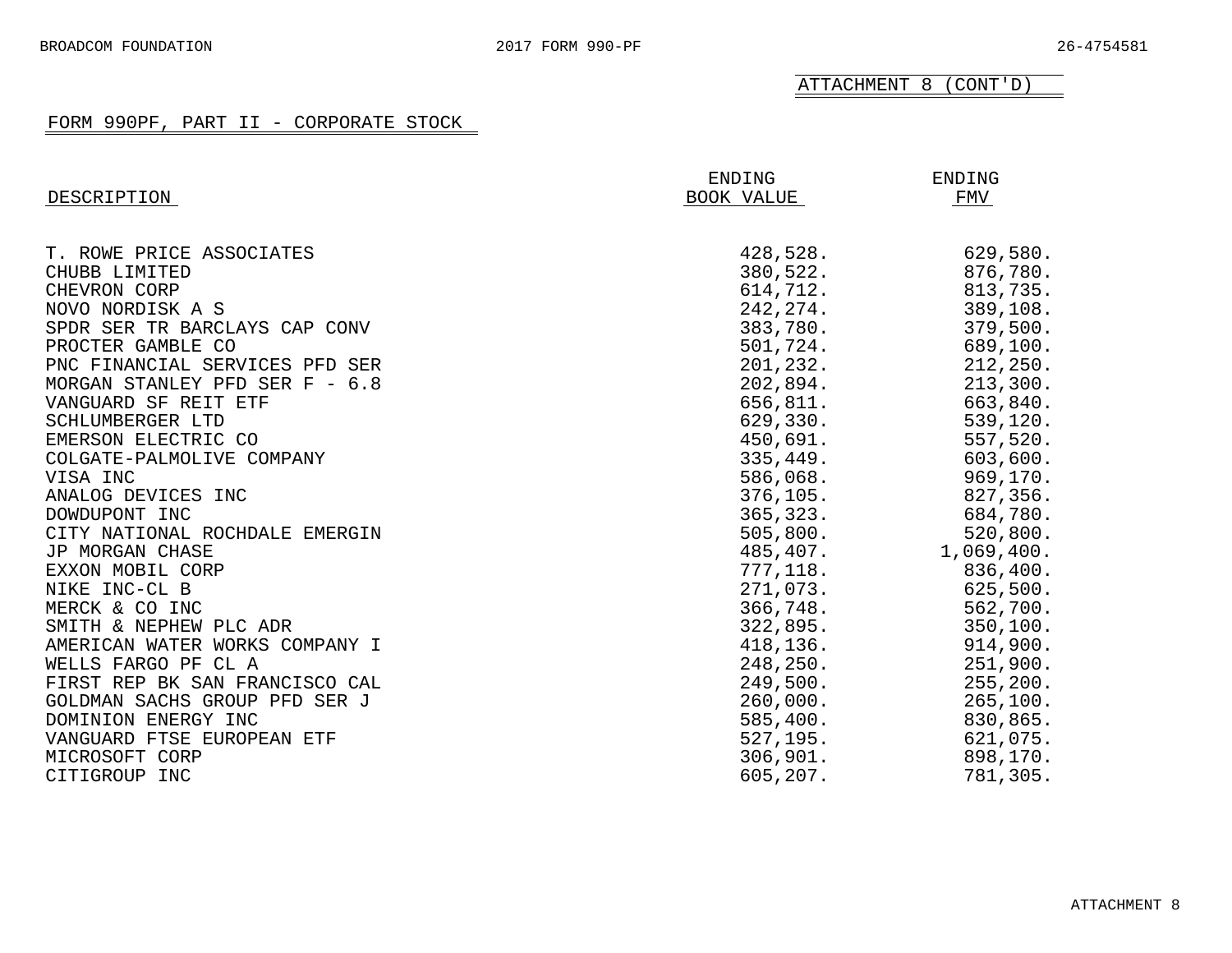ATTACHMENT 8 (CONT'D)

### FORM 990PF, PART II - CORPORATE STOCK

| DESCRIPTION                    | ENDING<br>BOOK VALUE | ENDING<br>FMV |
|--------------------------------|----------------------|---------------|
| V F CORP                       | 369,766.             | 814,000.      |
| JOHNSON CONTROLS INTERNATIONAL | 534,527.             | 445,849.      |
| ISHARE SP SMALL CAP 600 INDEX  | 749,929.             | 921,720.      |
| CHARLES SCHWAB CORP            | 358,779.             | 616,440.      |
| PAYCHEX                        | 528,600.             | 816,960.      |
| VANGUARD FTSE DEVELOPED MARKET | 521,939.             | 549,535.      |
| UNILEVER PLC AMER              | 508, 159.            | 691,750.      |
| FASTENAL COMPANY               | 507,820.             | 683,625.      |
| VANGUARD FTSE EMERGING MARKETS | 525,972.             | 642,740.      |
| VERIZON COMMUNICATIONS         | 562, 293.            | 741,020.      |
| MONDELEZ INTERNATIONAL INC     | 550,926.             | 642,000.      |
| TAIWAN SEMICONDUCTOR MFG CO LT | 414,255.             | 931,775.      |
| VANGUARD INFORMATION TECHNOLOG | 3,016,190.           | 4,941,900.    |
| ISHARES GOLD TRUST             | 373,294.             | 381,555.      |
| FLAHERTY&CRUMRINE CLAYMORE P   | 1,024,802.           | 1,227,600.    |
| POWERSHARES II PFD             | 1,125,214.           | 1,188,800.    |
| PIMCO INCOME FUND              | 2,991,941.           | 3,012,158.    |
| TOTALS                         | 39,876,256.          | 59, 348, 934. |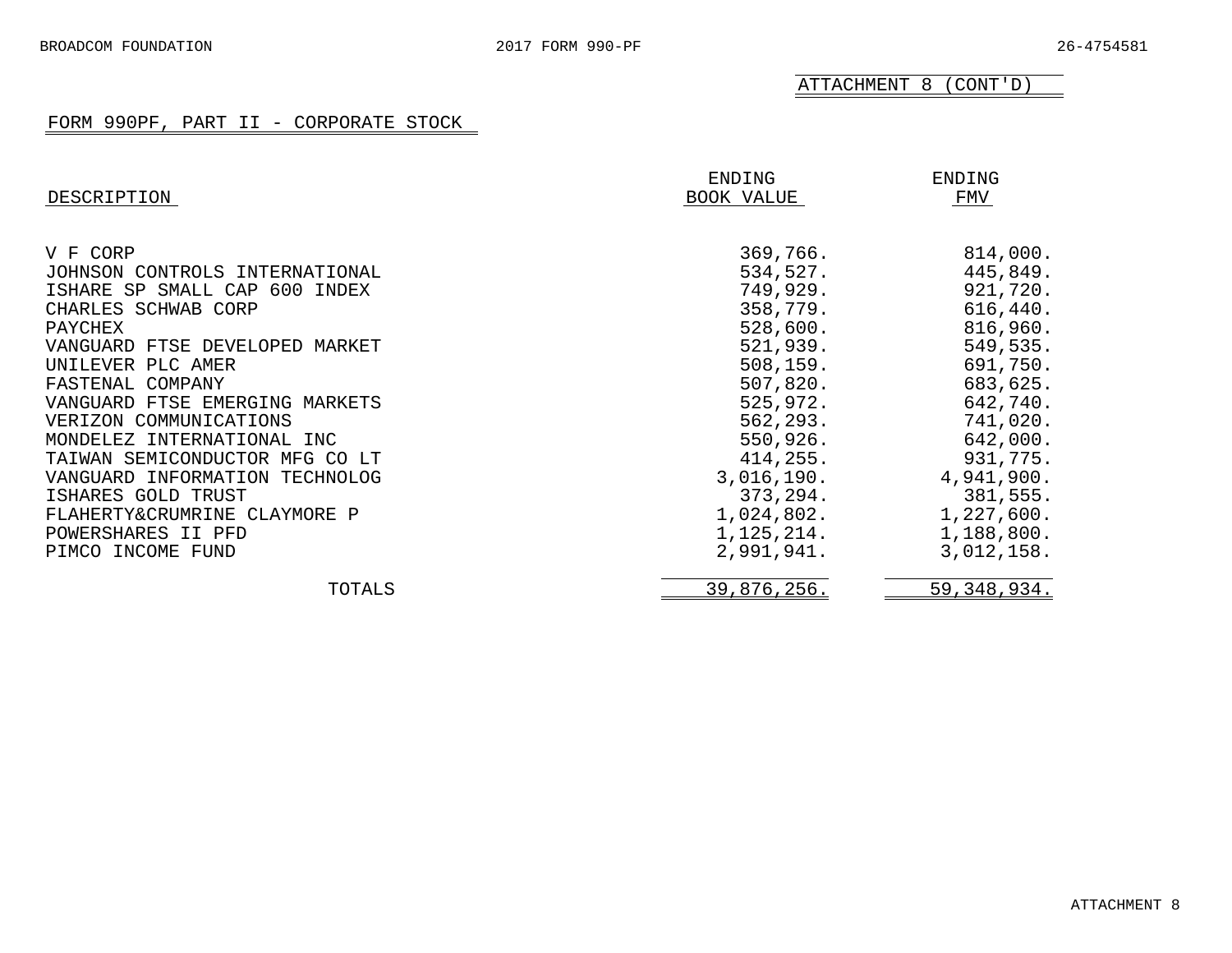#### FORM 990PF, PART II - CORPORATE BONDS

<span id="page-26-0"></span>

| DESCRIPTION                       | ENDING<br>BOOK VALUE | ENDING<br>FMV |
|-----------------------------------|----------------------|---------------|
|                                   |                      |               |
| JPMORGAN CHASE & CO - 1.800% -    | 14,988.              | 14,999.       |
| SCHWAB CHARLES CORP PERPETUAL     | 100,000.             | 102,000.      |
| JPMORGAN CHASE & CO SR NT - 6.    | 166, 395.            | 150,209.      |
| PNC FIN - 6.750% - 12/31/2049     | 166,188.             | 166,508.      |
| AMERICAN EXPRESS CO - 5.200% -    | 142,950.             | 155, 250.     |
| SCHWAB CHARLES CORP - 0.000% -    | 265,000.             | 281,888.      |
| CITIGROUP INC - 5.950% - 12/31    | 253,750.             | 265,938.      |
| JPMORGAN CHASE & CO - 5.150% -    | 252,500.             | 258,450.      |
| WELLS FARGO & CO NEW DEPOSITAR    | 266,875.             | 276,888.      |
| BANK OF AMERICA CORP JR SUBORD    | 259,375.             | 284,063.      |
| CITIGROUP INC BOND - 6.250% -     | 255,625.             | 275,750.      |
| GENERAL MTRS FINL COINC BOND P    | 258,125.             | 257,458.      |
| JPMORGAN CHASE NOTE - 4.625% -    | 300,000.             | 293,250.      |
| INTEL CORP - 3.100% - 07/29/20    | 458,350.             | 441,177.      |
| UNITED PARCEL SERVICE - 5.125%    | 518,189.             | 465,869.      |
| MICROSOFT CORP - 1.625% - 12/0    | 496,047.             | 499,050.      |
| MORGAN STANLEY - $6.000\%$ - 01/2 | 593,559.             | 617,250.      |
| STARWOOD HOTELS & RESORTS - 6.    | 877,200.             | 763,095.      |
| OCCIDENTAL PETE CORP - 1.500%     | 849,303.             | 849,465.      |
| CVS CAREMARK CORP - 3.500% - 0    | 1,046,920.           | 1,014,934.    |
| CAPITAL ONE BND - $2.250\%$ - 02/ | 1,475,314.           | 1,473,068.    |
| AMGEN INC - 3.450% - 10/01/202    | 1,562,750.           | 1,541,460.    |
| TIME WARNER INC - 4.750% - 03/    | 1,646,030.           | 1,596,599.    |
| JPMORGAN CHASE & CO - 3.200% -    | 1,523,970.           | 1,530,000.    |
| BANK OF MONTREAL - 1.948% - 04    | 1,500,725.           | 1,501,860.    |
| GOLDMAN SACHS GROUP - 2.625% -    | 1,521,720.           | 1,506,480.    |
| VERIZON - 3.450% - 03/15/2021     | 1,559,850.           | 1,543,773.    |
| CHEVRON CORP NOTE $-2.566$ - 0    | 1,505,085.           | 1,496,655.    |
| CVS HEALTH CORP NOTE - 4.000%     | 1,677,675.           | 1,559,580.    |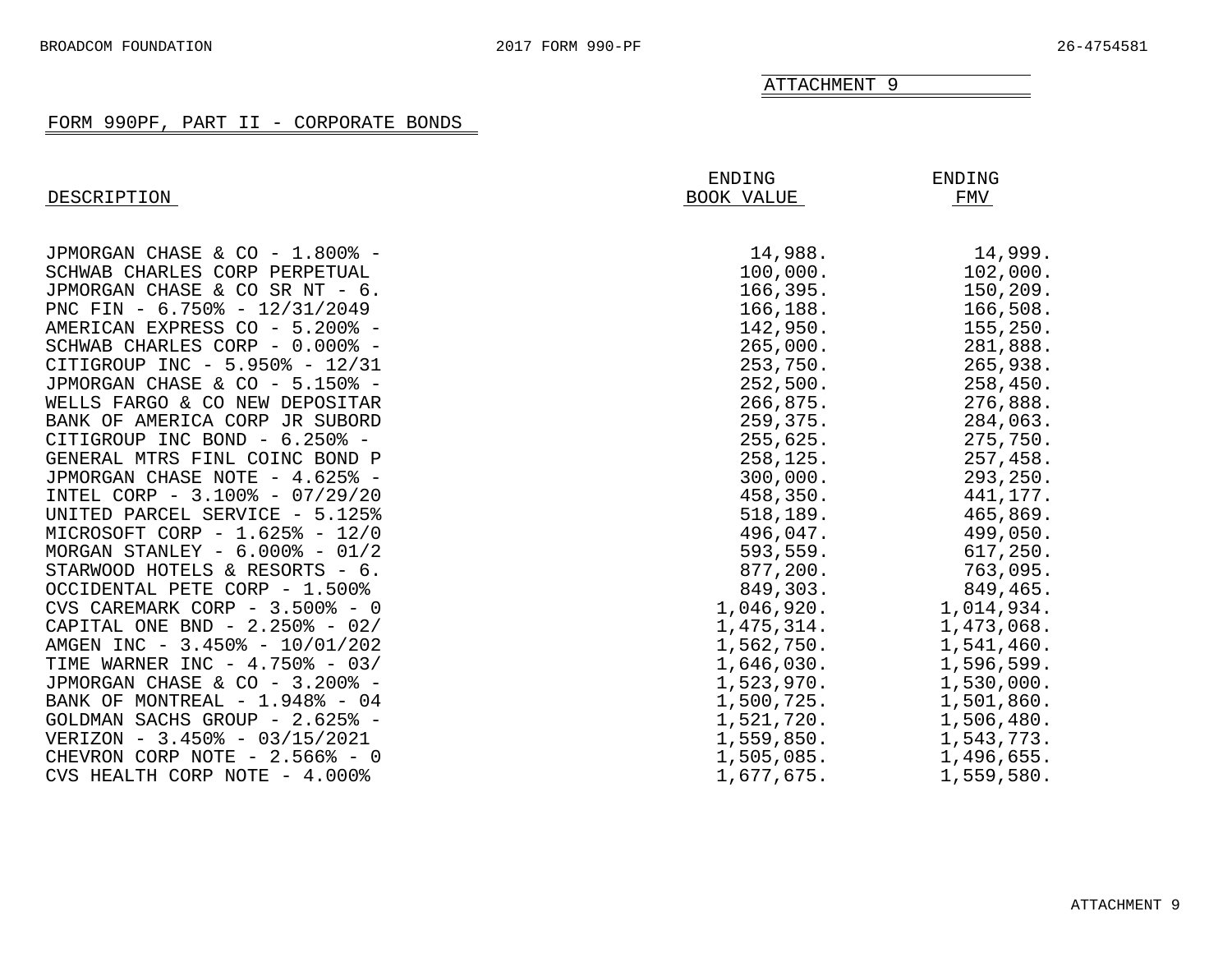ATTACHMENT 9 (CONT'D)

## FORM 990PF, PART II - CORPORATE BONDS

| DESCRIPTION                                                                                                                                                                                                   | ENDING<br>BOOK VALUE                                                             | ENDING<br>FMV                                                                    |
|---------------------------------------------------------------------------------------------------------------------------------------------------------------------------------------------------------------|----------------------------------------------------------------------------------|----------------------------------------------------------------------------------|
| TORONTO-DOMINION BANK - 1.450%<br>BP CAP MKTS PLC BOND - 3.224%<br>PROGRESS ENERGY INC - 4.875% -<br>AMAZON - 3.800% - 12/05/2024<br>ACTAVIS FUNDING BD - 3.450% -<br>GM FINANCIAL BOND - $3.700\text{*}$ - 1 | 1,501,365.<br>1,496,790.<br>1,806,394.<br>1,821,872.<br>1,715,759.<br>1,811,109. | 1,494,615.<br>1,536,945.<br>1,673,567.<br>1,795,471.<br>1,727,284.<br>1,796,514. |
| TOTALS                                                                                                                                                                                                        | 31,667,747.                                                                      | 31, 207, 362.                                                                    |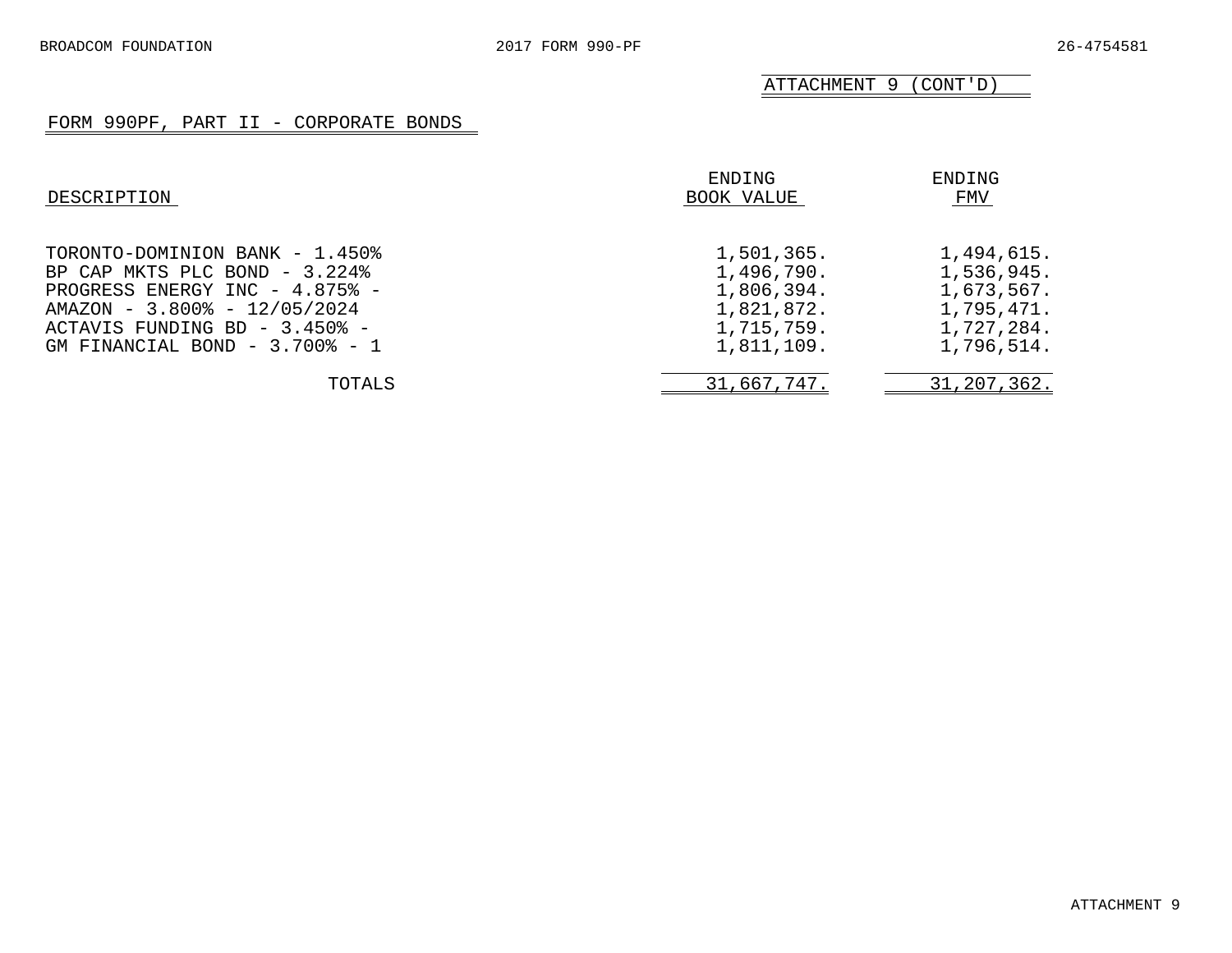## FORM 990PF, PART II - OTHER ASSETS

<span id="page-28-0"></span>

| DESCRIPTION                                           | ENDING<br>BOOK VALUE | ENDING<br>FMV  |
|-------------------------------------------------------|----------------------|----------------|
| RASPBERRY PI STARTER KIT<br>RASPBERRY PI COMPLETE KIT | 1,616.<br>582.       | 1,616.<br>582. |
| TOTALS                                                | 2,198.               | 2,198.         |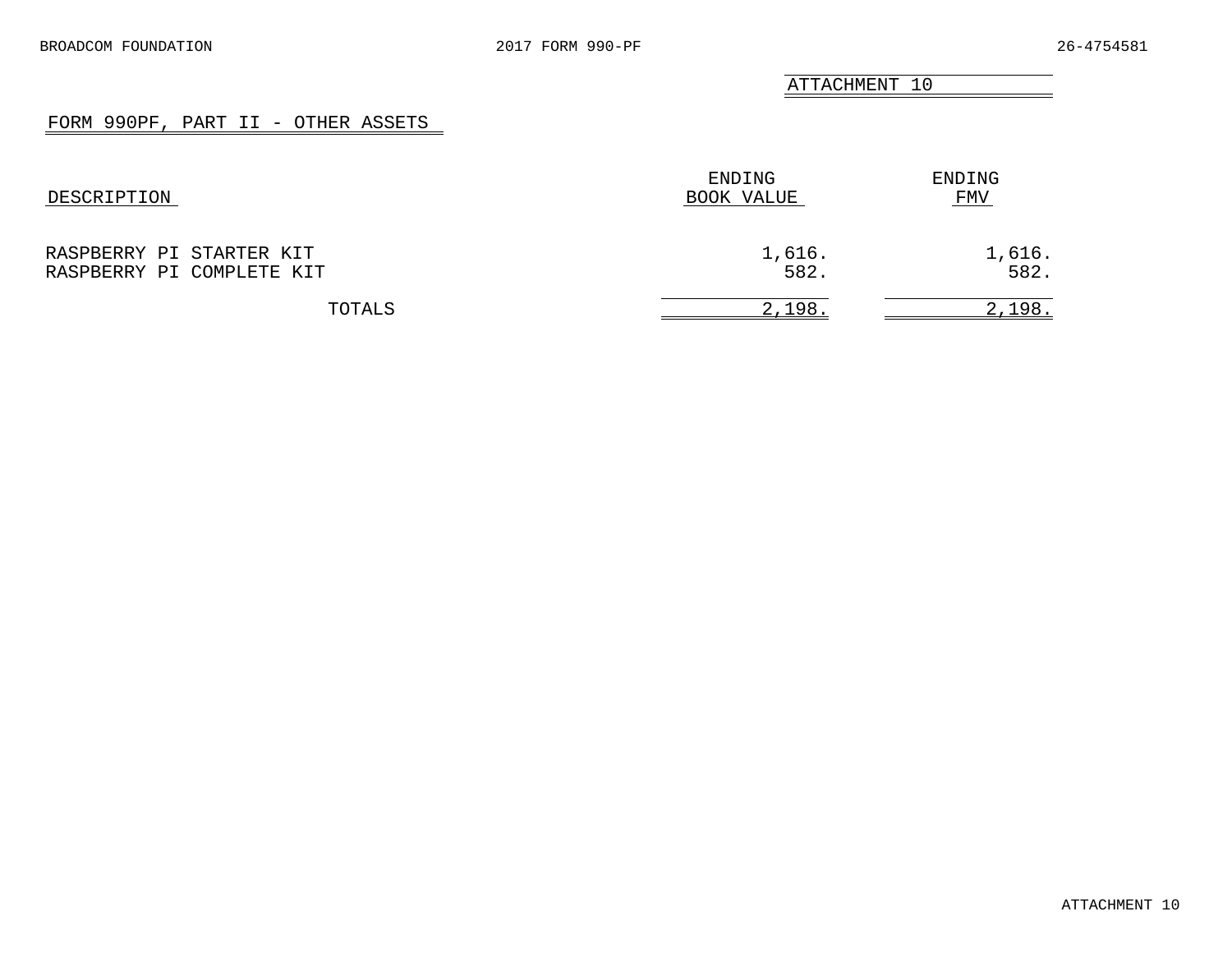F

# **FORM 990-PF - PART IV CAPITAL GAINS AND LOSSES FOR TAX ON INVESTMENT INCOME** P

| Kind of Property                             |                                       |                                         | Description                                 |                                 |                                    | $\frac{P}{P}$ | Date<br>acquired                        | Date sold |
|----------------------------------------------|---------------------------------------|-----------------------------------------|---------------------------------------------|---------------------------------|------------------------------------|---------------|-----------------------------------------|-----------|
| Gross sale<br>price less<br>expenses of sale | Depreciation<br>allowed/<br>allowable | Cost or<br>other<br><b>basis</b>        | <b>FMV</b><br>as of<br>$\frac{12/31/69}{2}$ | Adj. basis<br>as of<br>12/31/69 | Excess of<br>FMV over<br>adj basis |               | $\frac{1}{\text{Gain}}$<br>or<br>(loss) |           |
| 39848116.                                    |                                       | PUBLICLY-TRADED SECURITIES<br>37532864. |                                             |                                 |                                    |               | 2, 315, 252.                            |           |
| TOTAL GAIN(LOSS)                             | .                                     |                                         |                                             |                                 |                                    |               | 2,315,252.                              |           |
|                                              |                                       |                                         |                                             |                                 |                                    |               |                                         |           |
|                                              |                                       |                                         |                                             |                                 |                                    |               |                                         |           |
|                                              |                                       |                                         |                                             |                                 |                                    |               |                                         |           |
|                                              |                                       |                                         |                                             |                                 |                                    |               |                                         |           |
|                                              |                                       |                                         |                                             |                                 |                                    |               |                                         |           |
|                                              |                                       |                                         |                                             |                                 |                                    |               |                                         |           |
|                                              |                                       |                                         |                                             |                                 |                                    |               |                                         |           |
|                                              |                                       |                                         |                                             |                                 |                                    |               |                                         |           |
|                                              |                                       |                                         |                                             |                                 |                                    |               |                                         |           |
|                                              |                                       |                                         |                                             |                                 |                                    |               |                                         |           |
|                                              |                                       |                                         |                                             |                                 |                                    |               |                                         |           |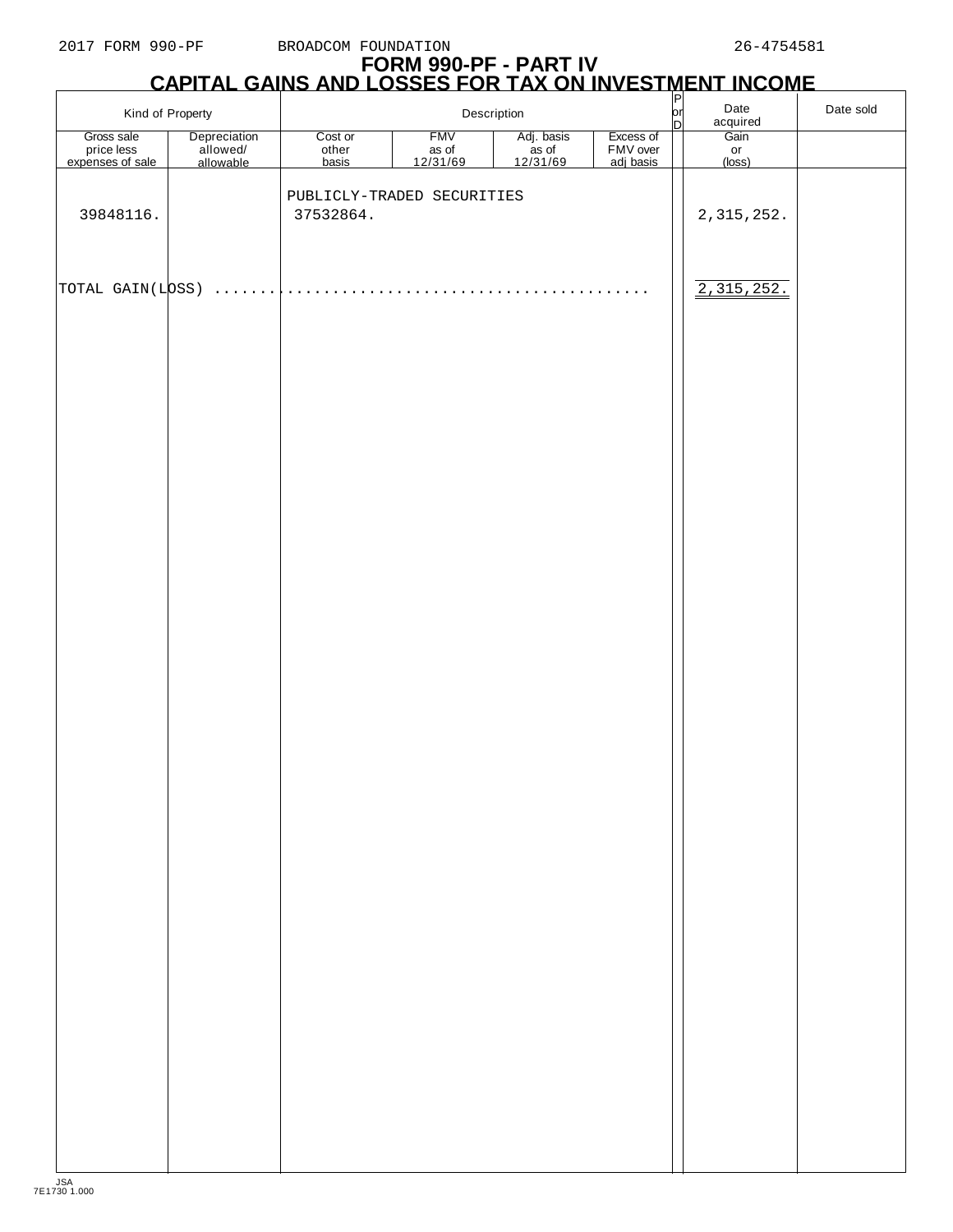<span id="page-30-0"></span>FORM 990PF, PART VII-B, LINE 5C-EXPENDITURE RESPONSIBILITY STATEMENT

GRANTEE'S NAME: UK ELECTRONICS SKILLS FOUNDATION GRANTEE'S ADDRESS: STE 47, GEDDES HOUSE, KIRKTON N. CITY, STATE & ZIP: LIVINGSTON FOREIGN PROVINCE: W LOTHIAN FOREIGN COUNTRY: UNITED KINGDOM EH546GU GRANT DATE:  $01/22/2014$ <br>GRANT AMOUNT: 7 GRANT AMOUNT:  $7,500$ . GRANT PURPOSE: TO SUPPORT UK ELECTRONICS SKILLS FOUNDATION SUMMER SCHOOL PROJECT AMOUNT EXPENDED: 7,500. ANY DIVERSION? NO DATES OF REPORTS: 2/23/15, 2/7/17 VERIFICATION DATE: RESULTS OF VERIFICATION: NONE NECESSARY GRANTEE'S NAME: UK ELECTRONICS SKILLS FOUNDATION GRANTEE'S ADDRESS: STE 47, GEDDES HOUSE, KIRKTON N. CITY, STATE & ZIP: LIVINGSTON FOREIGN PROVINCE: W LOTHIAN FOREIGN COUNTRY: UNITED KINGDOM EH546GU GRANT DATE: 04/30/2015 GRANT AMOUNT: 15,000. GRANT PURPOSE: TO SUPPORT UK ELECTRONICS SKILLS FOUNDATION SUMMER SCHOOL PROJECT AMOUNT EXPENDED: 15,000. ANY DIVERSION? NO DATES OF REPORTS: 2/7/17 VERIFICATION DATE: RESULTS OF VERIFICATION: NONE NECESSARY GRANTEE'S NAME: NATIONAL INST OF TECH - TIRUCHIRAPPALLI GRANTEE'S ADDRESS: TANJORE MAIN RD, NATIONAL HWY 67 CITY, STATE & ZIP: TIRUCHIRAPPALLI FOREIGN PROVINCE: TAMIL NADU FOREIGN COUNTRY: INDIA GRANT DATE: 10/21/2014 GRANT AMOUNT: 5,000. GRANT PURPOSE: TO SUPPORT SCIENTIFIC RESEARCH AMOUNT EXPENDED: 5,000. ANY DIVERSION? NO DATES OF REPORTS: 11/2/15, 7/20/16 AND 7/21/17 VERIFICATION DATE: RESULTS OF VERIFICATION: NONE NECESSARY GRANTEE'S NAME: UNIVERSITA DEGLI STUDI DI PAVIA

GRANTEE'S ADDRESS: CORSO STRADA NUOVA 65 CITY, STATE & ZIP: PAVIA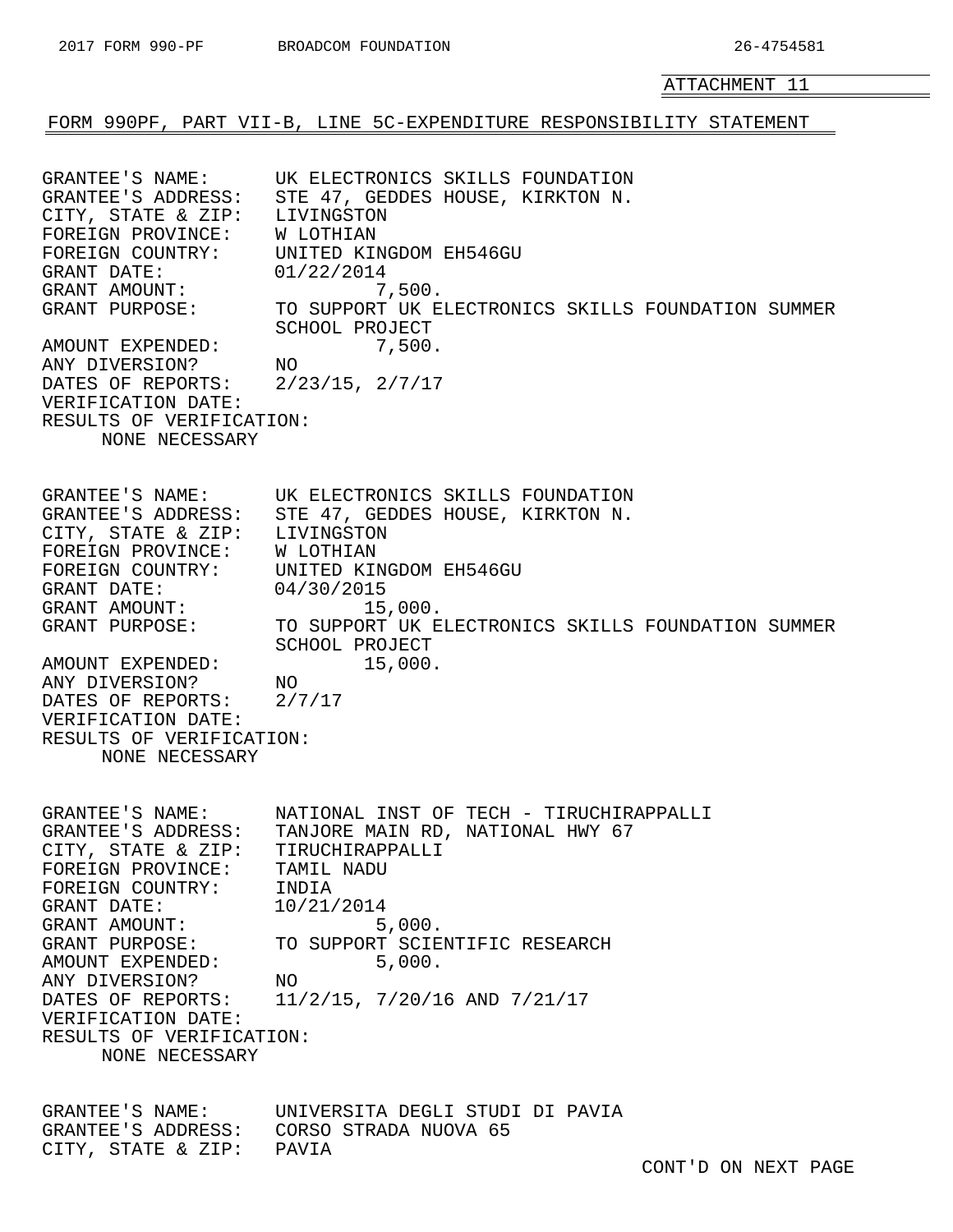ATTACHMENT 11 (CONT'D)

#### FORM 990PF, PART VII-B, LINE 5C-EXPENDITURE RESPONSIBILITY STATEMENT

FOREIGN COUNTRY: ITALY GRANT DATE: 11/20/2012 GRANT AMOUNT: 25,000. GRANT PURPOSE: TO SUPPORT SCIENTIFIC RESEARCH AMOUNT EXPENDED: 25,000. ANY DIVERSION? NO DATES OF REPORTS: 1/10/14, 9/12/14, 5/15/15, 9/15/16, 5/12/17 VERIFICATION DATE: RESULTS OF VERIFICATION: NONE NECESSARY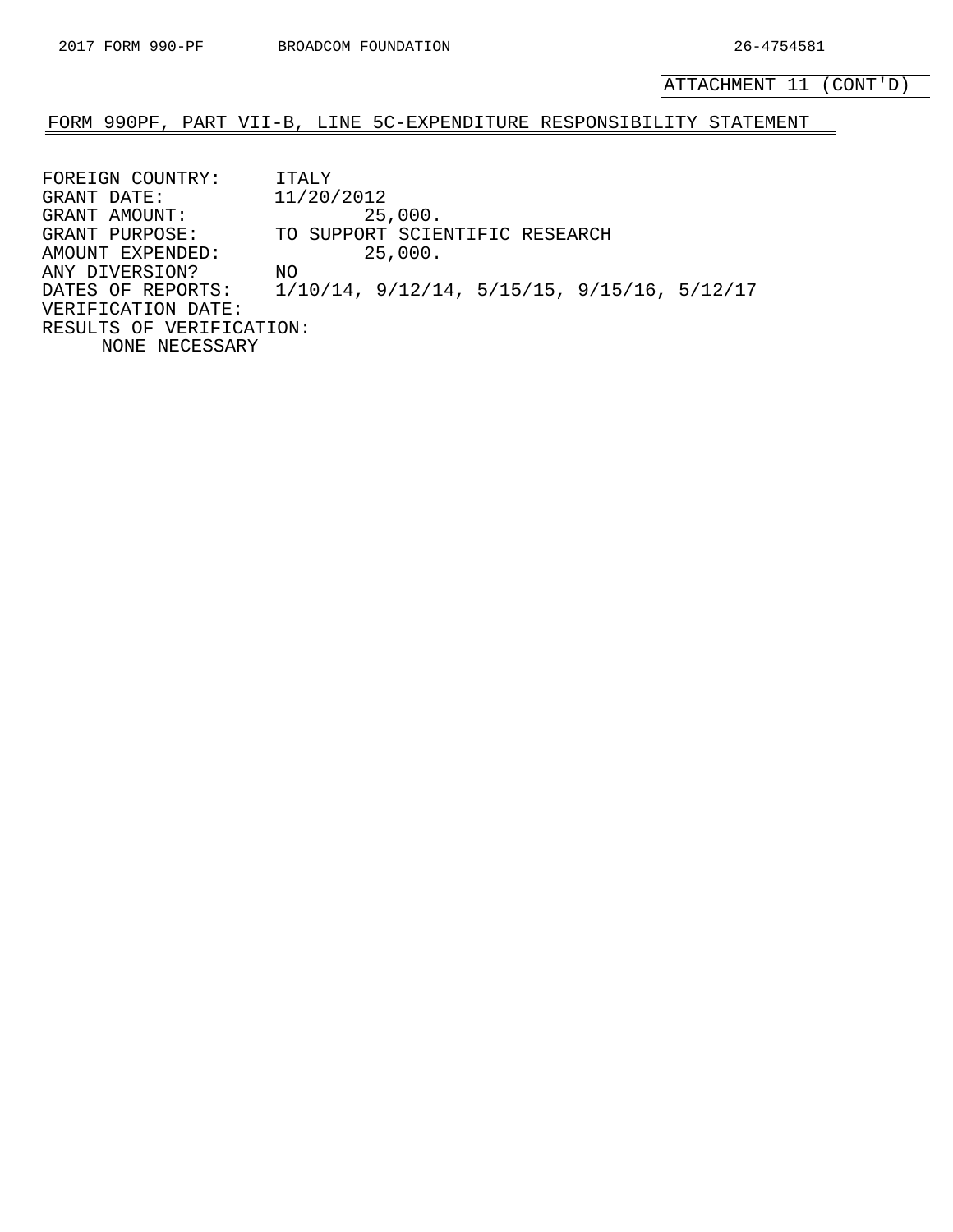<span id="page-32-0"></span>

| FORM 990PF, PART VIII - LIST OF OFFICERS, DIRECTORS, AND TRUSTEES          |                                                         |              |                                               | ATTACHMENT 12                                  |
|----------------------------------------------------------------------------|---------------------------------------------------------|--------------|-----------------------------------------------|------------------------------------------------|
| NAME AND ADDRESS                                                           | TITLE AND AVERAGE HOURS PER<br>WEEK DEVOTED TO POSITION | COMPENSATION | CONTRIBUTIONS<br>TO EMPLOYEE<br>BENEFIT PLANS | EXPENSE ACCT<br>AND OTHER<br><b>ALLOWANCES</b> |
| PAULA GOLDEN<br>4041 MACARTHUR BLVD, SUITE 510<br>NEWPORT BEACH, CA 92660  | EXECUTIVE DIR, PRES<br>40.00                            | 256,346.     | 28,382.                                       | $0$ .                                          |
| CARL MCKINZIE<br>4041 MACARTHUR BLVD, SUITE 510<br>NEWPORT BEACH, CA 92660 | DIRECTOR<br>1.00                                        | $0$ .        | 0.                                            | $0$ .                                          |
| HENRY SAMUELI<br>4041 MACARTHUR BLVD, SUITE 510<br>NEWPORT BEACH, CA 92660 | DIRECTOR<br>1.00                                        | $0$ .        | 0.                                            | $0$ .                                          |
| MARIA WRONSKI<br>4041 MACARTHUR BLVD, SUITE 510<br>NEWPORT BEACH, CA 92660 | CFO, SEC<br>20.00                                       | 102,539.     | 28,982.                                       | $0$ .                                          |
|                                                                            | <b>GRAND TOTALS</b>                                     | 358,885.     | 57, 364.                                      | 0.                                             |

BROADCOM FOUNDATION 2017 FORM 990-PF 26-4754581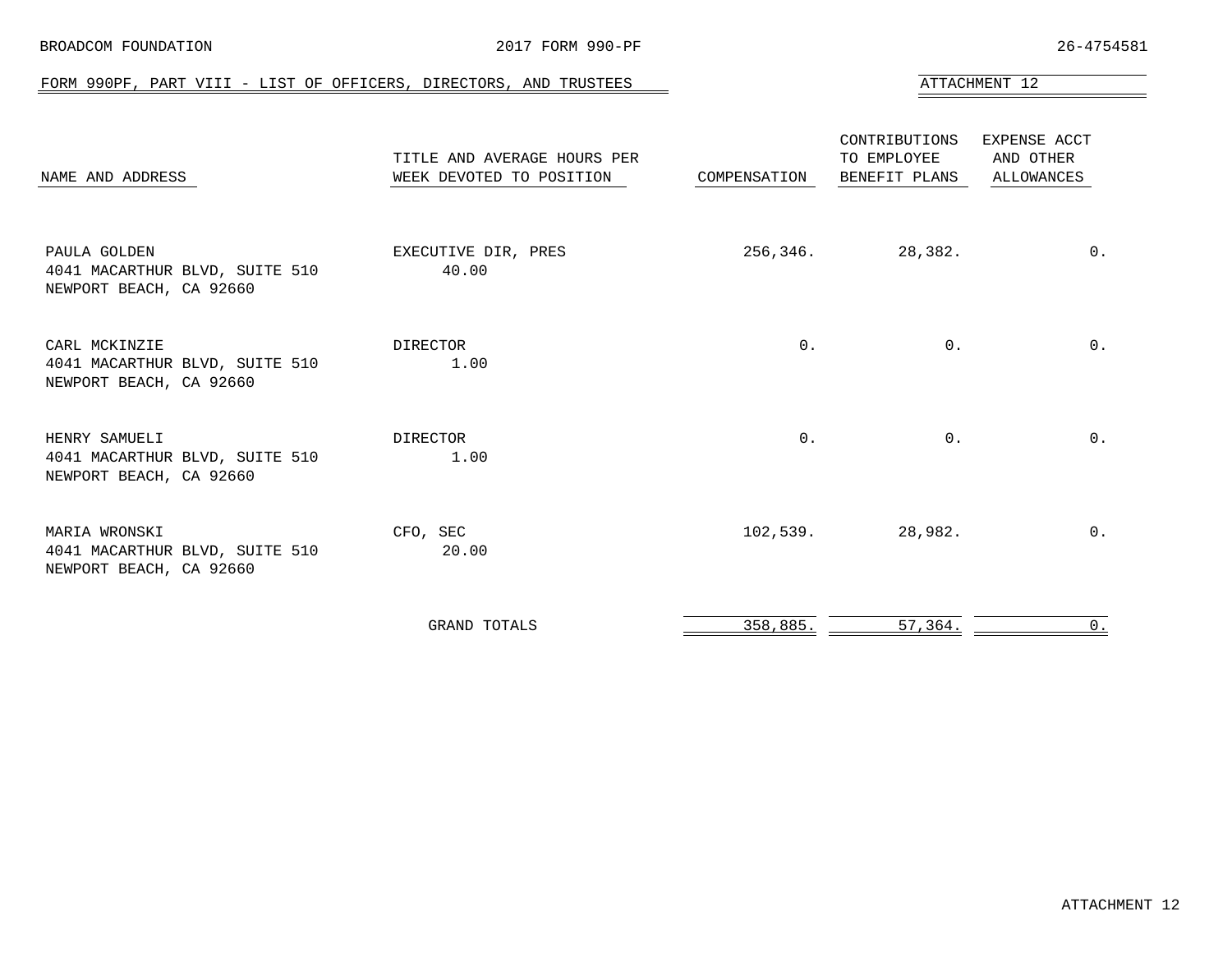## 990PF, PART VIII - COMPENSATION OF THE FIVE HIGHEST PAID EMPLOYEES

#### ATTACHMENT 13

<span id="page-33-0"></span>

| NAME AND ADDRESS                                                                  | TITLE AND AVERAGE<br>HOURS PER WEEK<br>DEVOTED TO POSITION | COMPENSATION | CONTRIBUTIONS<br>TO EMPLOYEE<br>BENEFIT PLANS |
|-----------------------------------------------------------------------------------|------------------------------------------------------------|--------------|-----------------------------------------------|
| NICOLAOS ALEXOPOULOS<br>4041 MACARTHUR BLVD, SUITE 501<br>NEWPORT BEACH, CA 92660 | FOUNDATION PERSON<br>40.00                                 | 102,539.     | 6,152.                                        |
| CAROL MCDONALD<br>4041 MACARTHUR BLVD, SUITE 501<br>NEWPORT BEACH, CA 92660       | EXEC ADMIN POSITION<br>40.00                               | 85,531.      | 31,126.                                       |
|                                                                                   | TOTAL COMPENSATION                                         | 188,070.     | 37,278.                                       |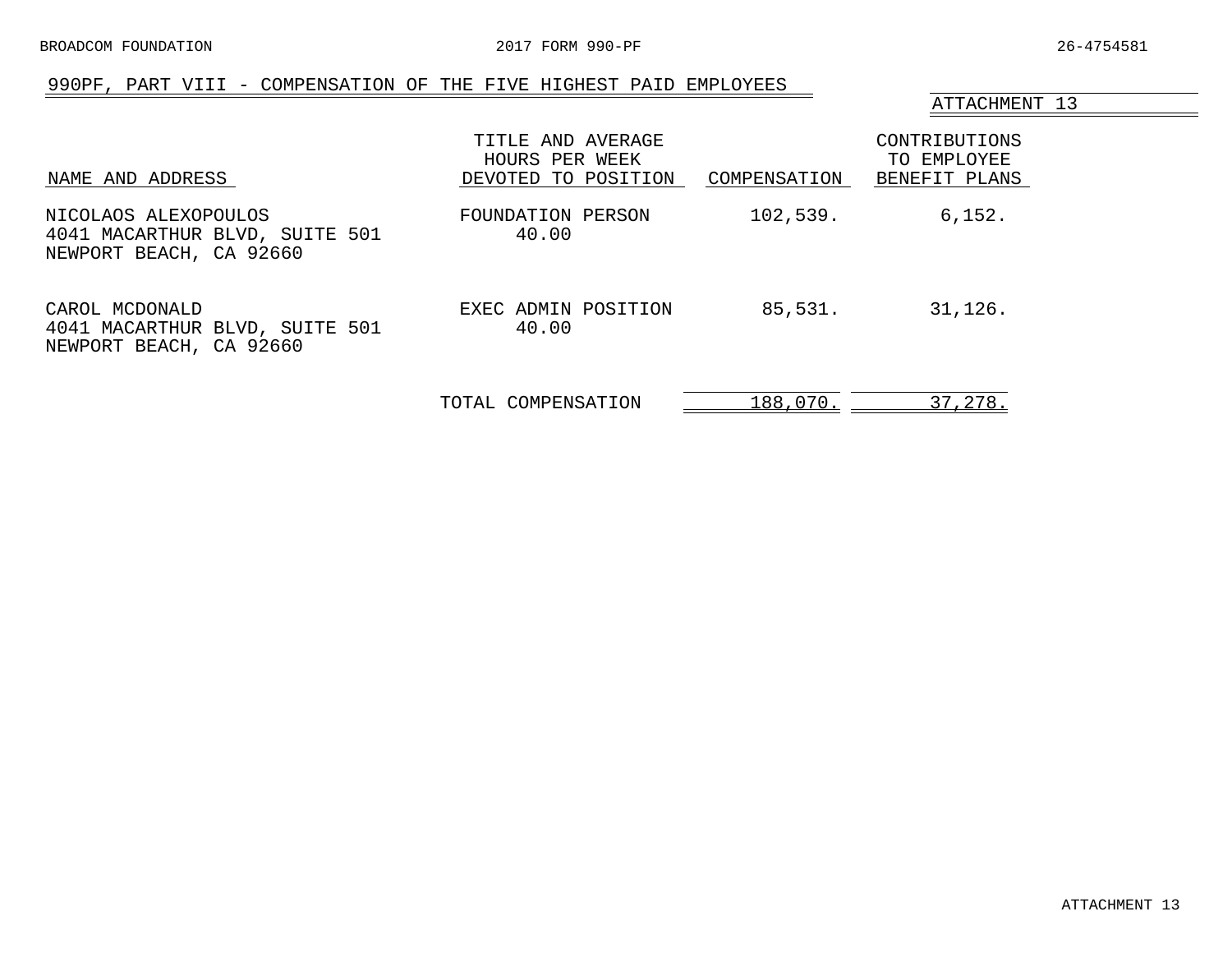## <span id="page-34-0"></span>990PF, PART VIII- COMPENSATION OF THE FIVE HIGHEST PAID PROFESSIONALS

|                                                                                              | ATTACHMENT 14   |              |  |
|----------------------------------------------------------------------------------------------|-----------------|--------------|--|
| NAME AND ADDRESS                                                                             | TYPE OF SERVICE | COMPENSATION |  |
| COVINGTON CAPITAL MANAGEMENT<br>601 SOUTH FIGUEROA ST, STE 2000<br>LOS ANGELES, CA 900175726 | INVESTMENT MGM  | 431,097.     |  |
| FOUNDATION SOURCE<br>55 WALLS DRIVE, 3RD FL<br>FAIRFIELD, CT 06824                           | ADMINISTRATIVE  | 95,820.      |  |

TOTAL COMPENSATION 526,917.

 $\overline{\phantom{0}}$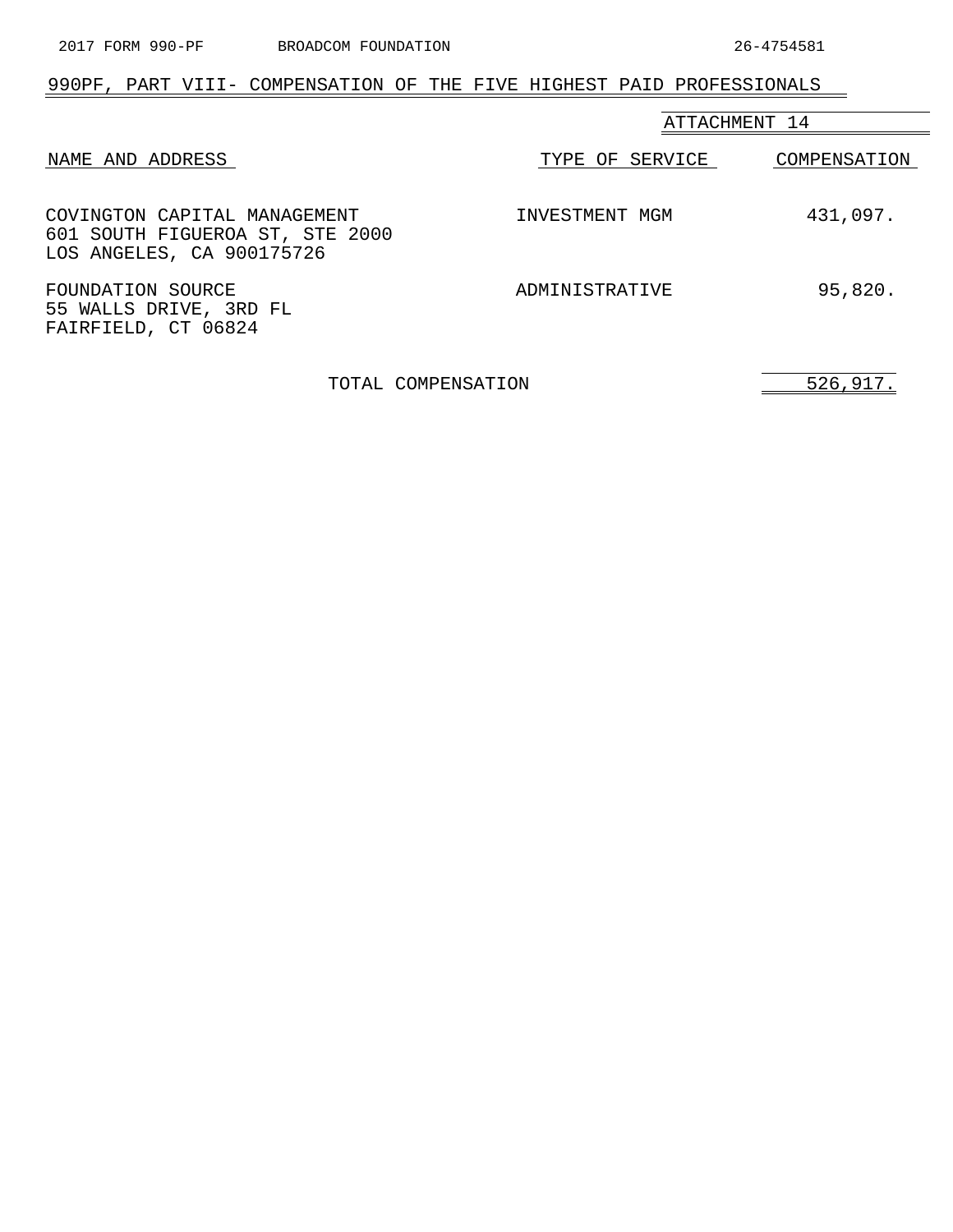<span id="page-35-0"></span>

|                                                 | RELATIONSHIP TO SUBSTANTIAL CONTRIBUTOR<br>AND |                                                   |         |
|-------------------------------------------------|------------------------------------------------|---------------------------------------------------|---------|
| RECIPIENT NAME AND ADDRESS                      | FOUNDATION STATUS OF RECIPIENT                 | PURPOSE OF GRANT OR CONTRIBUTION                  | AMOUNT  |
| ALEARN                                          | N/A                                            | AFTER SCHOOL MATH FOR THE UNDERSERVED YOUTH       | 5,000.  |
| 1400 PARKMOOR AVE STE 200                       | PC                                             | PROGRAM                                           |         |
| SAN JOSE, CA 95126                              |                                                |                                                   |         |
| ALEARN                                          | N/A                                            | YOUNG WOMEN IN MATH PROGRAM                       | 10,000. |
| 1400 PARKMOOR AVE STE 200                       | PC                                             |                                                   |         |
| SAN JOSE, CA 95126                              |                                                |                                                   |         |
| AMERICAN FRIENDS OF THE HEBREW UNIVERSITY INC   | N/A                                            | BROADCOM ISRAEL NATIONAL SCIENCE FAIR PROGRAM     | 28,169. |
| ONE BATTERY PARK PLZ, 25TH FL                   | PC                                             |                                                   |         |
| NEW YORK, NY 10004                              |                                                |                                                   |         |
| AMERICAN FRIENDS OF THE TEL AVIV UNIVERSITY INC | N/A                                            | EMEA WORSHOP UNDER THE DIRECTION OF PROFESSOR URI | 25,000. |
| 39 BROADWAY RM 1510                             | PC                                             | ASHERY                                            |         |
| NEW YORK, NY 10006                              |                                                |                                                   |         |
| AMERICAN RED CROSS - ORANGE COUNTY CHAPTER      | N/A                                            | HURRICANE HARVEY DISASTER RELIEF FUND             | 15,000. |
| 601 N GOLDEN CIR                                | $_{\rm PC}$                                    |                                                   |         |
| SANTA ANA, CA 92705                             |                                                |                                                   |         |
| ARIZONA SCIENCE CENTER                          | N/A                                            | BROADCOM FDN. SUPPORT FOR REGIONAL SCIENCE FAIR   | 2,500.  |
| 600 E WASHINGTON ST                             | PC                                             | PROGRAM                                           |         |
| PHOENIX, AZ 85004                               |                                                |                                                   |         |

 $\overline{\phantom{0}}$ 

ATTACHMENT 15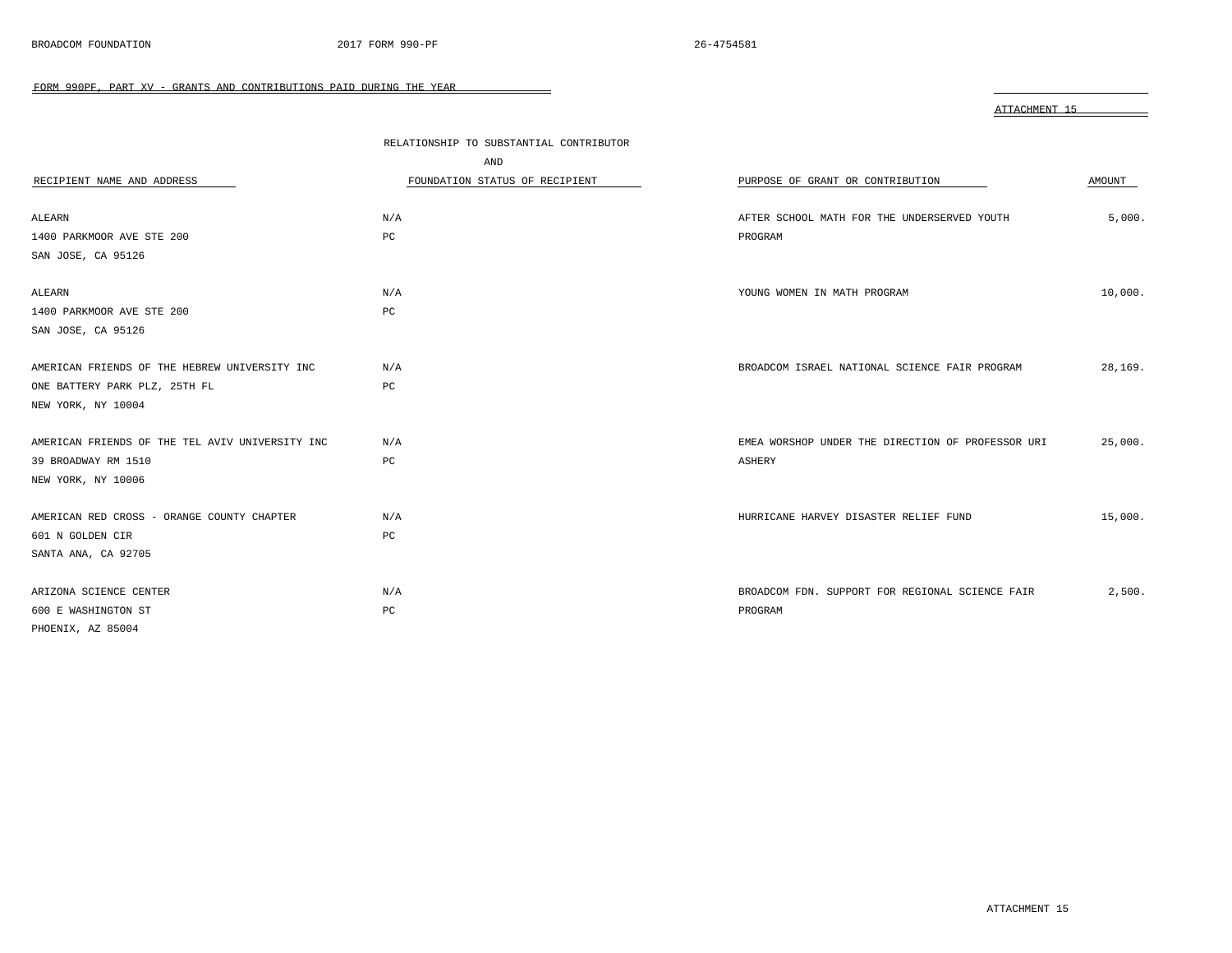|                                     | RELATIONSHIP TO SUBSTANTIAL CONTRIBUTOR |                                                 |         |
|-------------------------------------|-----------------------------------------|-------------------------------------------------|---------|
|                                     | AND                                     |                                                 |         |
| RECIPIENT NAME AND ADDRESS          | FOUNDATION STATUS OF RECIPIENT          | PURPOSE OF GRANT OR CONTRIBUTION                | AMOUNT  |
|                                     |                                         |                                                 |         |
| AUSTIN SCIENCE EDUCATION FOUNDATION | N/A                                     | BROADCOM FDN. SUPPORT FOR REGIONAL SCIENCE FAIR | 2,500.  |
| 704 W GIBSON ST                     | $_{\rm PC}$                             | PROGRAM                                         |         |
| AUSTIN, TX 78704                    |                                         |                                                 |         |
|                                     |                                         |                                                 |         |
| BEIJING TSINGHUA UNIVERSITY         | N/A                                     | KKT WORKSHOP FUND                               | 25,000. |
| NO. 1 TSINGHUA YUAN, HAIDIAN DISTRI | GOV                                     |                                                 |         |
| BEIJING                             |                                         |                                                 |         |
| CHINA                               |                                         |                                                 |         |
|                                     |                                         |                                                 |         |
| CALIFORNIA ACADEMY OF SCIENCES      | N/A                                     | CHARITABLE EVENT                                | 5,000.  |
| 55 MUSIC CONCOURSE DR GOLDEN GATE P | PC                                      |                                                 |         |
| SAN FRANCISCO, CA 94118             |                                         |                                                 |         |
|                                     |                                         |                                                 |         |
| CALIFORNIA ACADEMY OF SCIENCES      | N/A                                     | STEM ECOSYSTEM INITIATIVE (NORTHERN CALIFORNIA) | 25,000. |
| 55 MUSIC CONCOURSE DR GOLDEN GATE P | PC                                      |                                                 |         |
| SAN FRANCISCO, CA 94118             |                                         |                                                 |         |
|                                     |                                         |                                                 |         |
| CALIFORNIA ACADEMY OF SCIENCES      | N/A                                     | STEM ECOSYSTEM INITIATIVE (US OUTREACH THROUGH  | 25,000. |
| 55 MUSIC CONCOURSE DR GOLDEN GATE P | PC                                      | CAS)                                            |         |
| SAN FRANCISCO, CA 94118             |                                         |                                                 |         |
|                                     |                                         |                                                 |         |
| CODERDOJO FOUNDATION                | N/A                                     | GENERAL & UNRESTRICTED                          | 30,000. |
| 535 MISSION ST, FL 14               | PC                                      |                                                 |         |
| SAN FRANCISCO, CA 94105             |                                         |                                                 |         |

 $\overline{\phantom{0}}$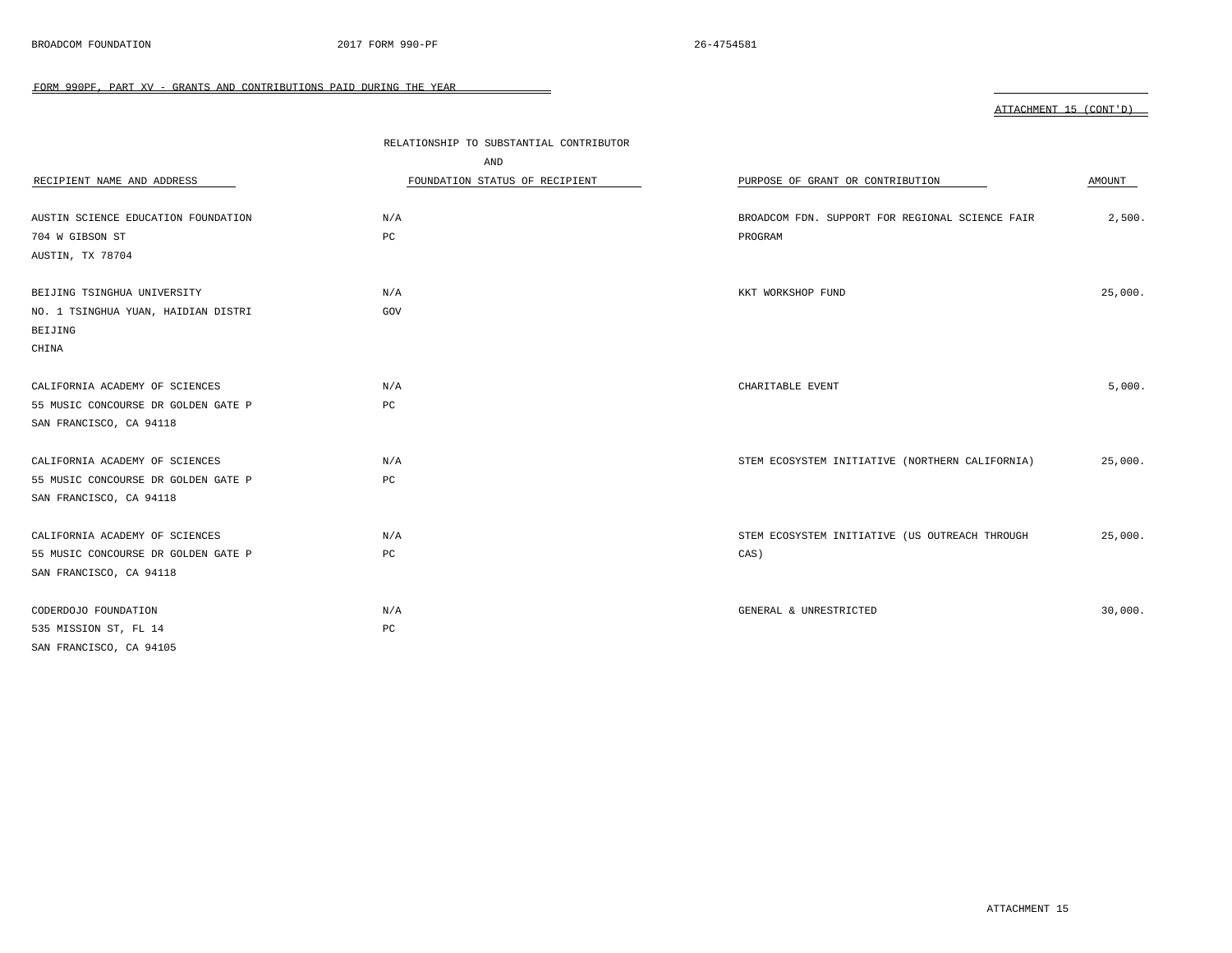|                                           | RELATIONSHIP TO SUBSTANTIAL CONTRIBUTOR |                                                   |          |
|-------------------------------------------|-----------------------------------------|---------------------------------------------------|----------|
|                                           | AND                                     |                                                   |          |
| RECIPIENT NAME AND ADDRESS                | FOUNDATION STATUS OF RECIPIENT          | PURPOSE OF GRANT OR CONTRIBUTION                  | AMOUNT   |
|                                           |                                         |                                                   |          |
| COMMUNIVERSITY FOUNDATION                 | N/A                                     | RASPBERRY PI WORKSHOP IN SOUTH AFRICA TOWNSHIP    | 3,000.   |
| 1107 LAKEVIEW DR                          | $_{\rm PC}$                             |                                                   |          |
| FAIRFIELD, IA 52556                       |                                         |                                                   |          |
| COMPUTER HISTORY MUSEUM                   | N/A                                     | BROADCOM PRESENTS DESIGN_CODE_BUILD AS OUTLINED   | 500,000. |
| 1401 N SHORELINE BLVD                     | PC                                      | IN THE 2015 RESTATEMENT OF AGREEMENT              |          |
| MOUNTAIN VIEW, CA 94043                   |                                         |                                                   |          |
| DISCOVERY SCIENCE CENTER OF ORANGE COUNTY | N/A                                     | AFTER SCHOOL CODING PROGRAM                       | 25,000.  |
| 2500 N MAIN ST                            | $_{\rm PC}$                             |                                                   |          |
| SANTA ANA, CA 92705                       |                                         |                                                   |          |
|                                           |                                         |                                                   |          |
| DISCOVERY SCIENCE CENTER OF ORANGE COUNTY | N/A                                     | STEM ECOSYSTEM EDUCATION OUTREACH/CODING PROGRAMS | 50,000.  |
| 2500 N MAIN ST                            | PC                                      | AND FESA INITIATIVE                               |          |
| SANTA ANA, CA 92705                       |                                         |                                                   |          |
| ENVISION EXCELLENCE IN STEM EDUCATION     | N/A                                     | NATIONAL STEM FUNDERS NETWORK 2017 ANNUAL FUND    | 15,000.  |
| 2108 LAMBERTON RD                         | PC                                      |                                                   |          |
| CLEVELAND HEIGHTS, OH 44118               |                                         |                                                   |          |
| ENVISION EXCELLENCE IN STEM EDUCATION     | N/A                                     | STEM ECOSYSTEM INITIATIVE TECHNICAL ASSISTANCE    | 25,000.  |
| 2108 LAMBERTON RD                         | PC                                      | (TIES)                                            |          |
| CLEVELAND HEIGHTS, OH 44118               |                                         |                                                   |          |

 $\sim$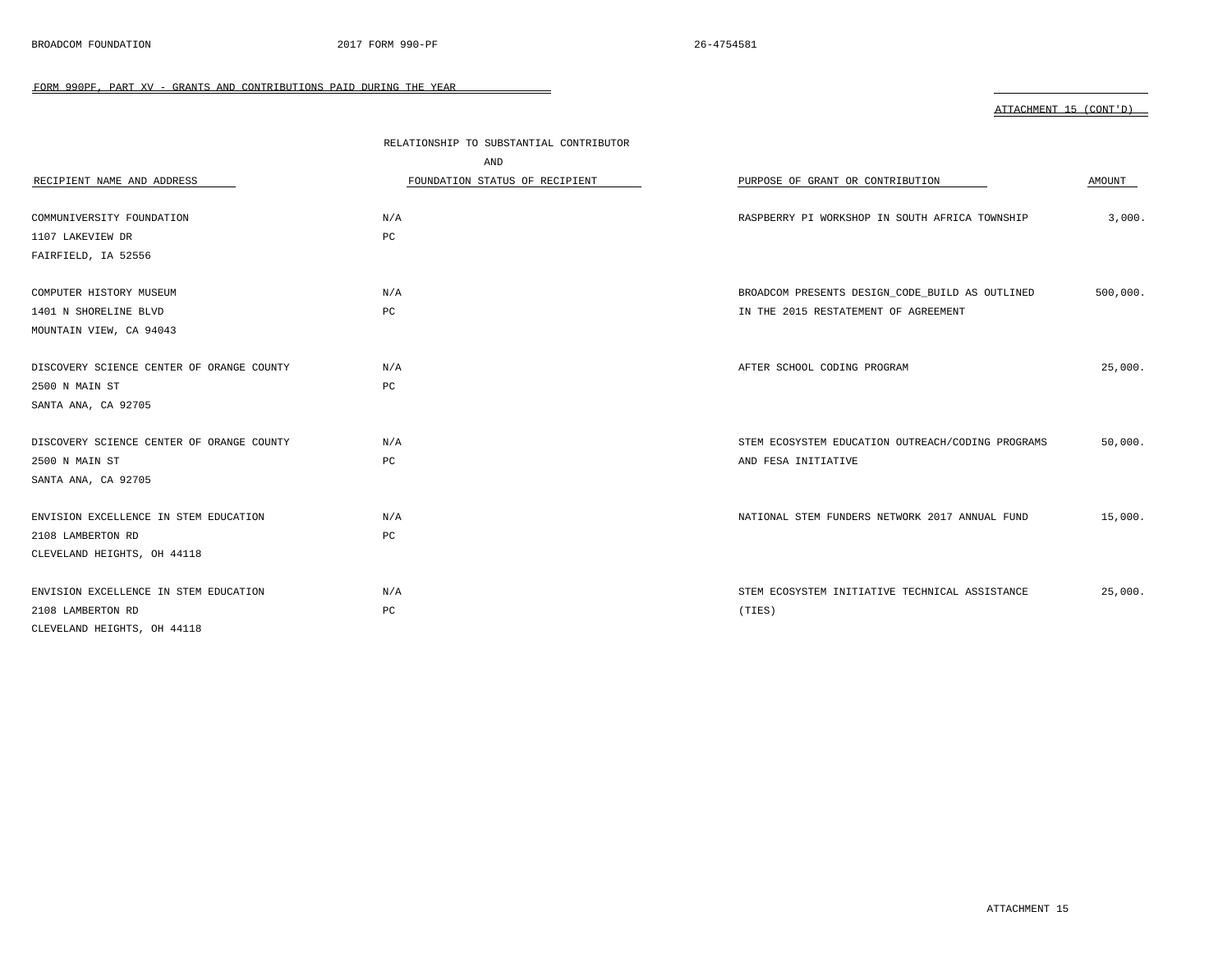|                                                    | RELATIONSHIP TO SUBSTANTIAL CONTRIBUTOR |                                                   |         |
|----------------------------------------------------|-----------------------------------------|---------------------------------------------------|---------|
|                                                    | AND                                     |                                                   |         |
| RECIPIENT NAME AND ADDRESS                         | FOUNDATION STATUS OF RECIPIENT          | PURPOSE OF GRANT OR CONTRIBUTION                  | AMOUNT  |
|                                                    |                                         |                                                   |         |
| GIRL SCOUTS OF ORANGE COUNTY                       | N/A                                     | GIRL SCOUT STEM BADGE AND CODING ACTIVITIES       | 10,000. |
| 9500 TOLEDO WAY                                    | PC                                      | PROGRAM                                           |         |
| IRVINE, CA 92618                                   |                                         |                                                   |         |
| GIRLS INCORPORATED OF ORANGE COUNTY                | N/A                                     | AFTERSCHOOL STEM PROGRAMS                         | 10,000. |
| 1815 ANAHEIM AVE                                   | PC                                      |                                                   |         |
| COSTA MESA, CA 92627                               |                                         |                                                   |         |
| GIVE2ASIA                                          | N/A                                     | CHARITABLE EVENT                                  | 12,500. |
| 340 PINE ST, STE 501                               | PC                                      |                                                   |         |
| SAN FRANCISCO, CA 94104                            |                                         |                                                   |         |
| GWINNETT COUNTY PUBLIC SCHOOLS FOUNDATION FUND INC | N/A                                     | CHARITABLE EVENT                                  | 2,500.  |
| 437 OLD PEACHTREE RD NW                            | PC                                      |                                                   |         |
| SUWANEE, GA 30024                                  |                                         |                                                   |         |
| IMPERIAL COLLEGE FOUNDATION INC                    | N/A                                     | FOR THE EMEA WORKSHOP AT IMPERIAL COLLEGE, LONDON | 50,000. |
| PO BOX 80526                                       | PC                                      | UNDER THE DIRECTION OF PROFESSOR GEORGIO PANTELIS |         |
| ATLANTA, GA 30366                                  |                                         |                                                   |         |
| IMPERIAL COLLEGE FOUNDATION INC                    | N/A                                     | FOR THE PRELIMINARY FUNDING OF THE 2018 EMEA      | 30,000. |
| PO BOX 80526                                       | PC                                      | WORKSHOP                                          |         |
| ATLANTA, GA 30366                                  |                                         |                                                   |         |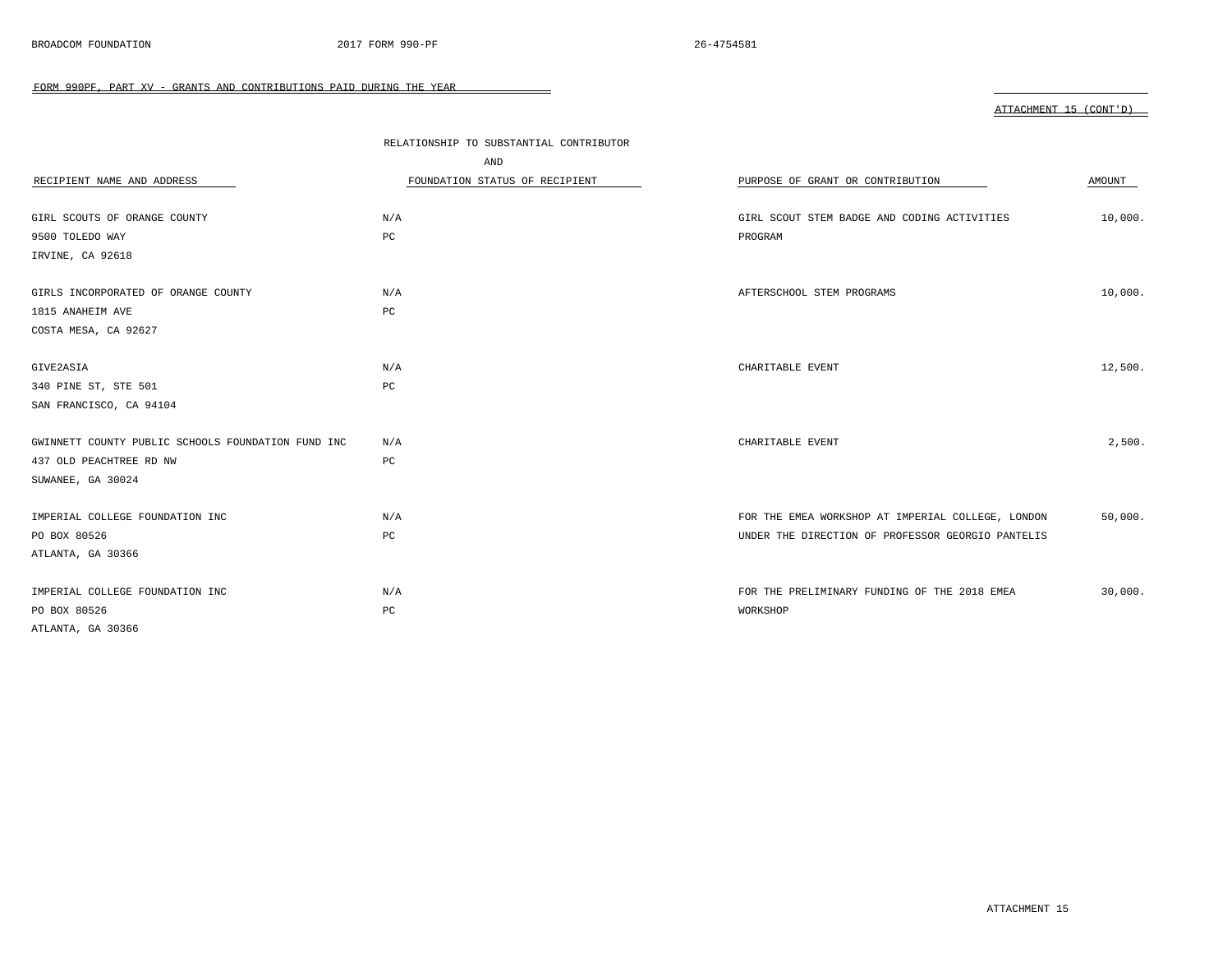|                                                    | RELATIONSHIP TO SUBSTANTIAL CONTRIBUTOR |                                                 |         |
|----------------------------------------------------|-----------------------------------------|-------------------------------------------------|---------|
|                                                    | AND                                     |                                                 |         |
| RECIPIENT NAME AND ADDRESS                         | FOUNDATION STATUS OF RECIPIENT          | PURPOSE OF GRANT OR CONTRIBUTION                | AMOUNT  |
|                                                    |                                         |                                                 |         |
| INTERNATIONAL MEDICAL CORPS                        | N/A                                     | FIRST RESPONDER WORK IN THE CARIBBEAN AND       | 10,000. |
| 12400 WILSHIRE BLVD STE 1500                       | PC                                      | SOUTHERN FLORIDA FOLLOWING HURRICANE IRMA       |         |
| LOS ANGELES, CA 90025                              |                                         |                                                 |         |
| INTERNATIONAL MEDICAL CORPS                        | N/A                                     | INTERNATIONAL MEDICAL CORPS WORK IN PUERTO RICO | 15,000. |
| 12400 WILSHIRE BLVD STE 1500                       | $_{\rm PC}$                             | AND THE US VIRGIN ISLANDS                       |         |
| LOS ANGELES, CA 90025                              |                                         |                                                 |         |
|                                                    |                                         |                                                 |         |
| IRVINE PUBLIC SCHOOLS FOUNDATION                   | N/A                                     | CHARITABLE EVENT                                | 20,000. |
| 1 POST STE 250                                     | PC                                      |                                                 |         |
| IRVINE, CA 92618                                   |                                         |                                                 |         |
| KAIST U S FOUNDATION INC                           | N/A                                     | KKT WORKSHOP (2017 PARTICIPANT SUPPORT)         | 12,500. |
| C/O CKP 3435 WILSHIRE BLVD NO 2240                 | SO I                                    |                                                 |         |
| LOS ANGELES, CA 90010                              |                                         |                                                 |         |
| MASSACHUSETTS STATE SCIENCE & ENGINEERING FAIR INC | N/A                                     | CHARITABLE EVENT                                | 3,000.  |
| 955 MASSACHUSETTS AVE #350                         | PC                                      |                                                 |         |
| CAMBRIDGE, MA 02139                                |                                         |                                                 |         |
| ONEOC                                              | N/A                                     | OC STEM FUNDERS NETWORK 2016 ANNUAL FUND        | 15,000. |
| 1901 E 4TH ST STE 100                              | $_{\rm PC}$                             |                                                 |         |
| SANTA ANA, CA 92705                                |                                         |                                                 |         |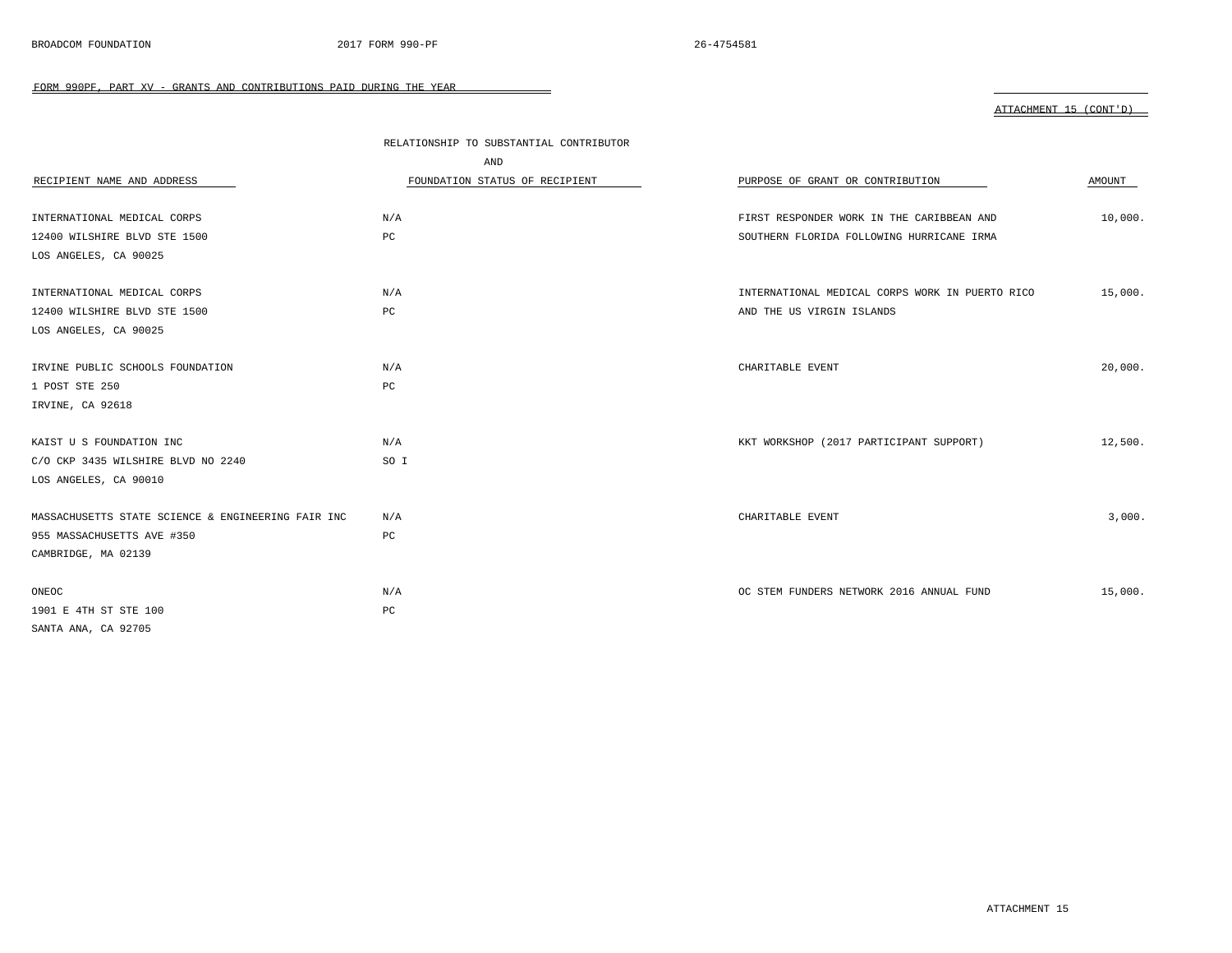|                                                | RELATIONSHIP TO SUBSTANTIAL CONTRIBUTOR |                                                |          |
|------------------------------------------------|-----------------------------------------|------------------------------------------------|----------|
|                                                | AND                                     |                                                |          |
| RECIPIENT NAME AND ADDRESS                     | FOUNDATION STATUS OF RECIPIENT          | PURPOSE OF GRANT OR CONTRIBUTION               | AMOUNT   |
| ORANGE COUNTY SCIENCE AND ENGINEERING FAIR INC | N/A                                     | IN SUPPORT AS THE LEAD SPONSOR OF OC REGIONAL  | 20,000.  |
| PO BOX 11151                                   | PC                                      | SCIENCE FAIR PROGRAM                           |          |
| SANTA ANA, CA 92711                            |                                         |                                                |          |
| ORANGE COUNTY SCIENCE AND ENGINEERING FAIR INC | N/A                                     | CHARITABLE EVENT                               | 30,000.  |
| PO BOX 11151                                   | PC                                      |                                                |          |
| SANTA ANA, CA 92711                            |                                         |                                                |          |
| REDWOOD CREDIT UNION COMMUNITY FUND INC        | N/A                                     | NORCAL FIRE VICTIMS FUND                       | 15,000.  |
| PO BOX 6104                                    | PC                                      |                                                |          |
| SANTA ROSA, CA 95406                           |                                         |                                                |          |
| REGENTS UNIVERSITY OF CALIFORNIA LOS ANGELES   | N/A                                     | UCI/UCLA JOINT FOLLOWSHIPS PROGRAM             | 250,000. |
| 10920 WILSHIRE BLVD STE 620                    | PC                                      |                                                |          |
| LOS ANGELES, CA 90024                          |                                         |                                                |          |
| SAN MATEO COUNTY OFFICE OF EDUCATION           | N/A                                     | SAN MATEO COUNTY OFFICE OF EDUCATION STEM FAIR | 5,000.   |
| 101 TWIN DOLPHIN DR                            | GOV                                     | FUND                                           |          |
| REDWOOD CITY, CA 94065                         |                                         |                                                |          |
| SANTA CLARA VALLEY SCIENCE FAIR ASN            | N/A                                     | CHARITABLE EVENT                               | 2,500.   |
| PO BOX 307                                     | PC                                      |                                                |          |
| LOS ALTOS, CA 94023                            |                                         |                                                |          |

 $\overline{\phantom{0}}$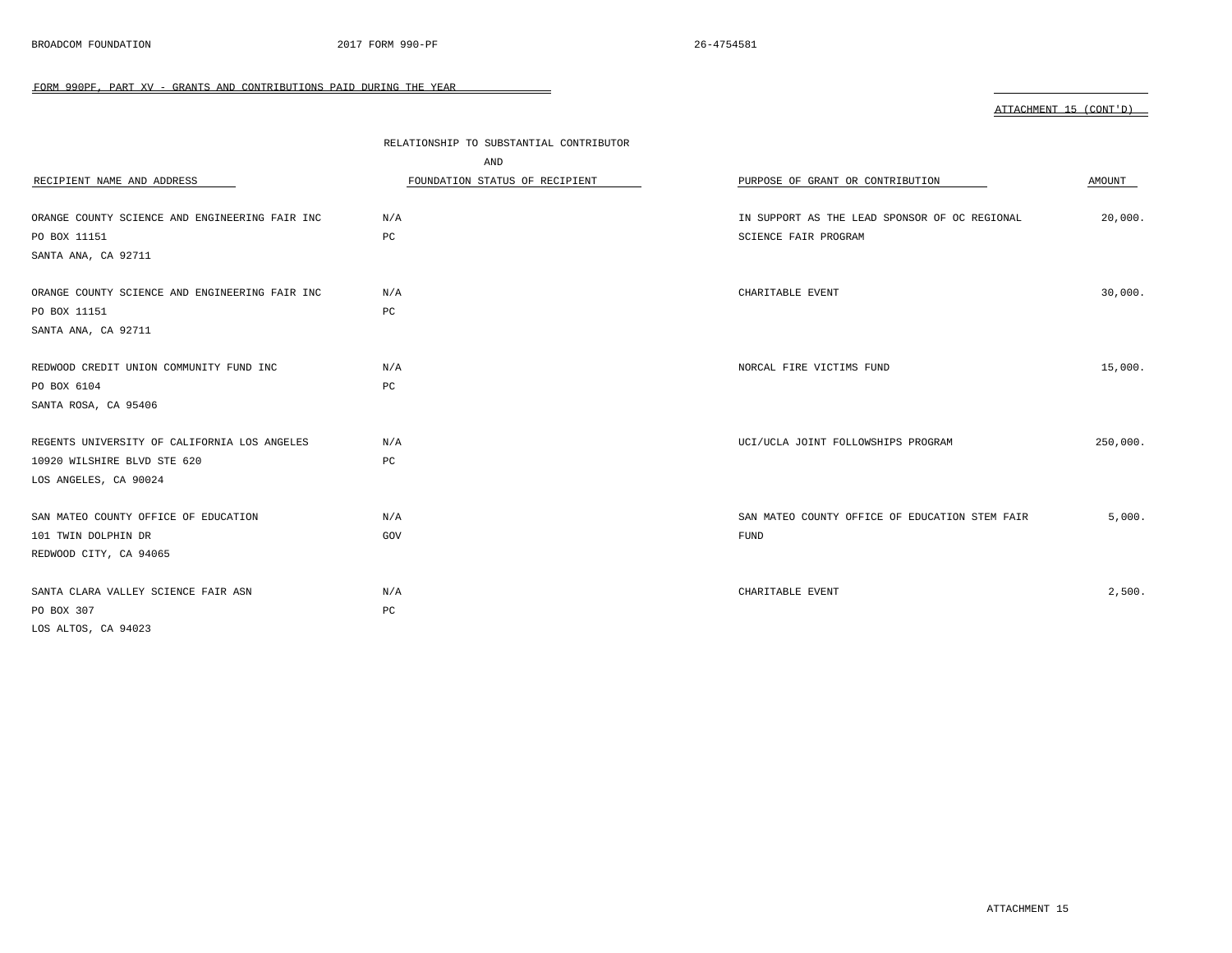|                                     | RELATIONSHIP TO SUBSTANTIAL CONTRIBUTOR |                                                   |            |
|-------------------------------------|-----------------------------------------|---------------------------------------------------|------------|
|                                     | AND                                     |                                                   |            |
| RECIPIENT NAME AND ADDRESS          | FOUNDATION STATUS OF RECIPIENT          | PURPOSE OF GRANT OR CONTRIBUTION                  | AMOUNT     |
|                                     |                                         |                                                   |            |
| <b>SCIENCE BUDDIES</b>              | N/A                                     | SUPPORT FOR INCREASING ONLINE SCIENCE &           | 50,000.    |
| 560 VALLEY WAY                      | PC                                      | ENGINEERING PROGRAMS                              |            |
| MILPITAS, CA 95035                  |                                         |                                                   |            |
|                                     |                                         |                                                   |            |
| SILICON VALLEY EDUCATION FOUNDATION | N/A                                     | ACHIEVE PROGRAM SUPPORT                           | 10,000.    |
| 1400 PARKMOOR AVE, STE 200          | PC                                      |                                                   |            |
| SAN JOSE, CA 95126                  |                                         |                                                   |            |
|                                     |                                         |                                                   |            |
| SMITHSONIAN INSTITUTION             | N/A                                     | SMITHSONIAN ENVIRONMENTAL RESEARCH CENTER'S WORK  | 20,000.    |
| P.O. BOX 28 647 CONTEES WHARF RD    | PC                                      | WITH SOCIETY FOR SCIENCE & THE PUBLIC IN 2018 TO  |            |
| EDGEWATER, MD 21037                 |                                         | DEVELOP A PROGRAM TO INSPRIE HIGH PONTENTIAL/LOW  |            |
|                                     |                                         | RESOURCE MIDDLE SCHOOLERS TO FIND PASSION IN      |            |
|                                     |                                         | SCIENCE AND ENGINEERING                           |            |
| SOCIETY FOR SCIENCE & THE PUBLIC    | N/A                                     | TO BRING FOUR TEAM LEADERS TO BRCM MASTERS        | 18,240.    |
| 1719 N ST NW                        | PC                                      | INTERNATIONAL PER CONTRACT WITH SSP               |            |
| WASHINGTON, DC 20036                |                                         |                                                   |            |
|                                     |                                         |                                                   |            |
| SOCIETY FOR SCIENCE & THE PUBLIC    | N/A                                     | BROADCOM MASTERS PROGRAM                          | 1,819,959. |
| 1719 N ST NW                        | PC                                      |                                                   |            |
| WASHINGTON, DC 20036                |                                         |                                                   |            |
|                                     |                                         |                                                   |            |
| SOCIETY FOR SCIENCE & THE PUBLIC    | N/A                                     | TO ASSIST SSP WITH IMPLEMENTING AN OUTREACH       | 25,000.    |
| 1719 N ST NW                        | PC                                      | INITIATIVE ON STEM THROUGH SCIENCE COMPETION WITH |            |
| WASHINGTON, DC 20036                |                                         | THE UNITED STATES CONGRESS                        |            |

 $\equiv$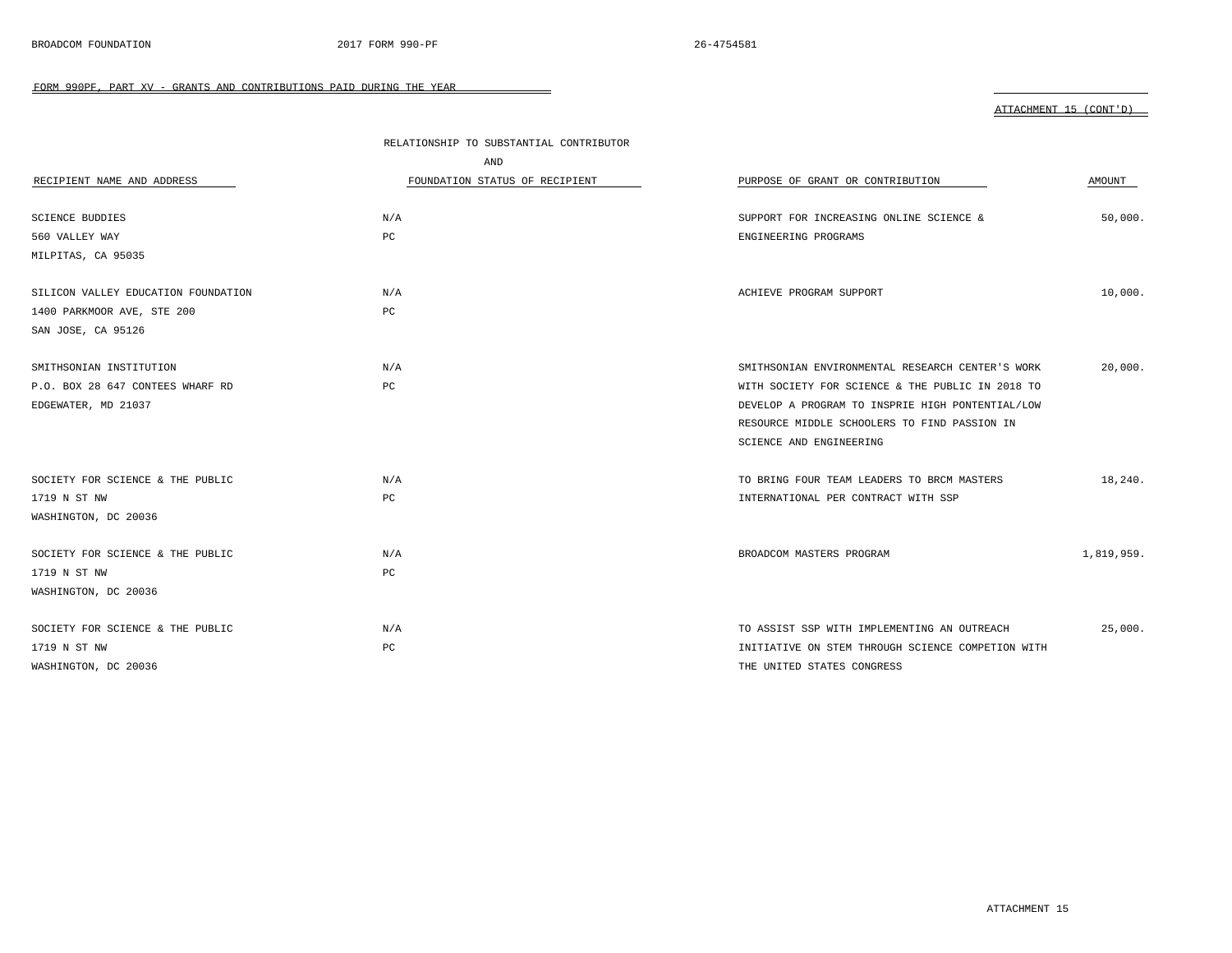|                                                    | RELATIONSHIP TO SUBSTANTIAL CONTRIBUTOR |                                                   |         |
|----------------------------------------------------|-----------------------------------------|---------------------------------------------------|---------|
|                                                    | AND                                     |                                                   |         |
| RECIPIENT NAME AND ADDRESS                         | FOUNDATION STATUS OF RECIPIENT          | PURPOSE OF GRANT OR CONTRIBUTION                  | AMOUNT  |
|                                                    |                                         |                                                   |         |
| SOCIETY FOR SCIENCE & THE PUBLIC                   | N/A                                     | DEVELOPMENT OF A SPECIAL MINORITY MIDDLE SCHOOL   | 10,000. |
| 1719 N ST NW                                       | PC                                      | OUTREACH VIDEO PROJECT                            |         |
| WASHINGTON, DC 20036                               |                                         |                                                   |         |
| SOCIETY FOR SCIENCE & THE PUBLIC                   | N/A                                     | SSP SPECIAL OUTREACH AND EDUCATION PROJECT        | 25,000. |
| 1719 N ST NW                                       | $_{\rm PC}$                             |                                                   |         |
| WASHINGTON, DC 20036                               |                                         |                                                   |         |
|                                                    |                                         |                                                   |         |
| THE JOHN HENRY NEWMAN FOUNDATION                   | N/A                                     | UNIVERSITY COLLEGE, DUBLIN'S EMEA WORKSHOP        | 50,000. |
| PO BOX 648081                                      | PC                                      | EXPENSES UNDER THE DIRECTION OF PROFESSOR BOGDAN  |         |
| VERO BEACH, FL 32964                               |                                         | STASZEWSKI                                        |         |
| THINK TOGETHER                                     | N/A                                     | MASTERS JUNIOR VARSITY PROGRAM                    | 5,000.  |
| 2101 E 4TH ST BLDG B200                            | $_{\rm PC}$                             |                                                   |         |
| SANTA ANA, CA 92705                                |                                         |                                                   |         |
| UNIVERSITY OF CALIFORNIA IRVINE FOUNDATION         | N/A                                     | ADDITIONAL FABCAMP SUPPORT: INCREASED SCHOLARSHIP | 35,000. |
| 100 THEORY, STE 250                                | $_{\rm PC}$                             | FUND AND OC OUTREACH FOR UNDERSERVED MIDDLE       |         |
| IRVINE, CA 92617                                   |                                         | SCHOOLERS PROGRAM                                 |         |
| UNIVERSITY OF CALIFORNIA IRVINE FOUNDATION - THE H | N/A                                     | UCI K-14 FUTURE INNOVATORS INITIATIVE &           | 75,000. |
| 5200 ENGINEERING HALL                              | $_{\rm PC}$                             | ASPIRE/INSPIRE PROGRAMS                           |         |
| IRVINE, CA 92697                                   |                                         |                                                   |         |

 $\sim$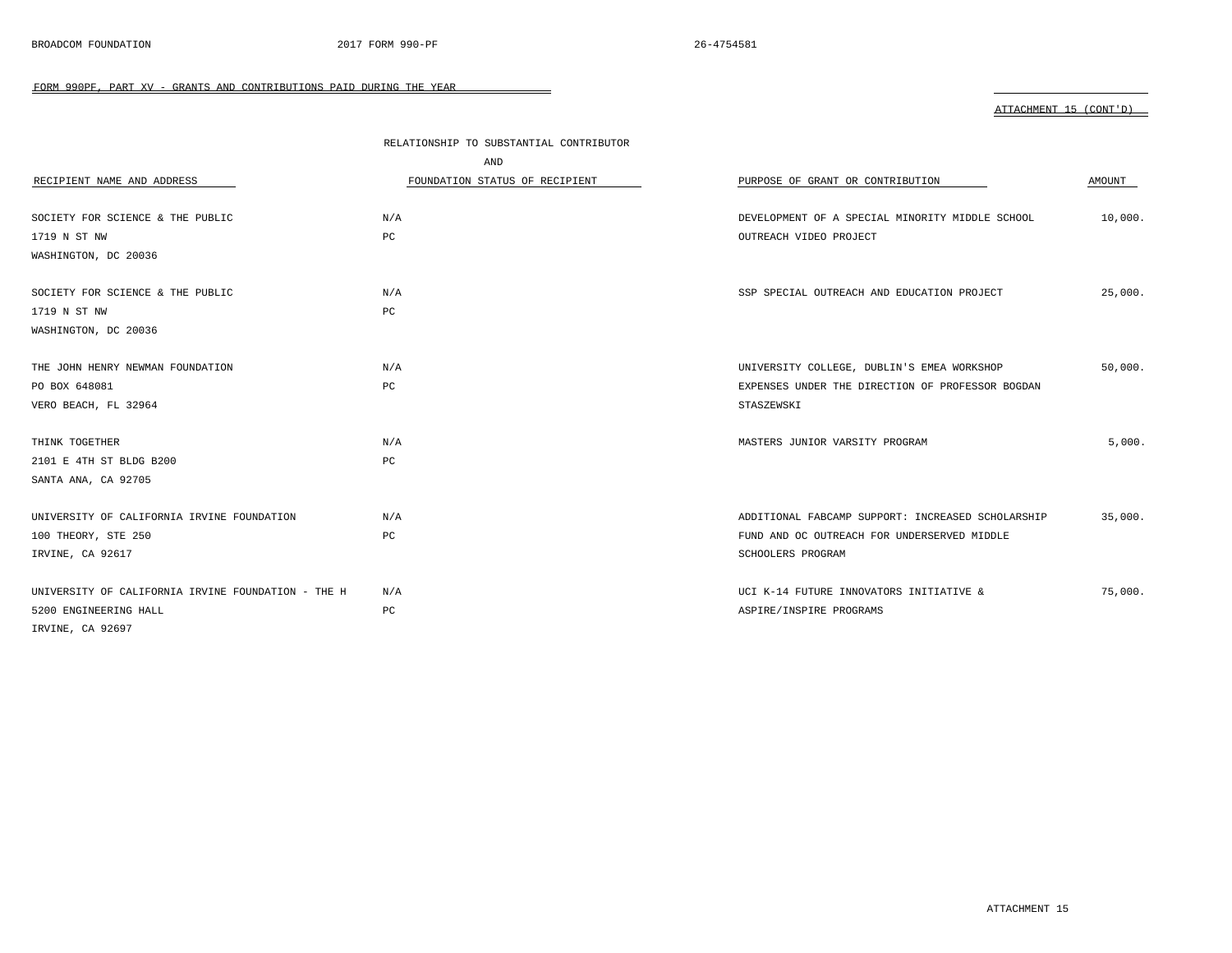|                                                    | RELATIONSHIP TO SUBSTANTIAL CONTRIBUTOR |                                                    |          |
|----------------------------------------------------|-----------------------------------------|----------------------------------------------------|----------|
| RECIPIENT NAME AND ADDRESS                         | AND<br>FOUNDATION STATUS OF RECIPIENT   | PURPOSE OF GRANT OR CONTRIBUTION                   | AMOUNT   |
| UNIVERSITY OF CALIFORNIA IRVINE FOUNDATION - THE H | N/A                                     | UCI/UCLA JOINT FELLOWSHIPS (PROF. G.P. LI) PROGRAM | 250,000. |
| 5200 ENGINEERING HALL                              | PC                                      |                                                    |          |
| IRVINE, CA 92697                                   |                                         |                                                    |          |
| UNIVERSITY OF CALIFORNIA IRVINE FOUNDATION - THE H | N/A                                     | OC STEM ECOSYSTEM OUTREACH TO GIRLS AND            | 99,882.  |
| 5200 ENGINEERING HALL                              | PC                                      | UNDERSERVED; TEACHER TRAINING PROJECT              |          |
| IRVINE, CA 92697                                   |                                         |                                                    |          |
| UNIVERSITY OF CALIFORNIA IRVINE FOUNDATION - THE H | N/A                                     | THE NEW 2018 WORKSHOP PREPARATION INITIATIVE       | 35,000.  |
| 5200 ENGINEERING HALL                              | PC                                      |                                                    |          |
| IRVINE, CA 92697                                   |                                         |                                                    |          |
| UNIVERSITY OF SAN DIEGO                            | N/A                                     | RESTRICTED GIFT FOR VISTA SUPPORT TO STEM          | 50,000.  |
| 5998 ALCALA PARK                                   | PC                                      | ECOSYSTEM INITIATIVE                               |          |
| SAN DIEGO, CA 92110                                |                                         |                                                    |          |
| WIKI EDUCATION FOUNDATION                          | N/A                                     | STUDENT RESEARCH PROJECT TO INCLUDE                | 25,000.  |
| 11 FUNSTON AVE STE A                               | PC                                      | SCIENTISTS/ENGINEERS IN WIKIPEDIA                  |          |
| SAN FRANCISCO, CA 94129                            |                                         |                                                    |          |
| H. ESMAEELZADEH                                    | NONE                                    | AWARDS: 2017 UCI-UCLA STUDENT RESEARCH &           | 500.     |
| 1246 WELLESLEY AVE APT 12                          | $\mathbb{I}$                            | SYMPOSIUM                                          |          |

 $\overline{\phantom{0}}$ 

LOS ANGELES, CA 90025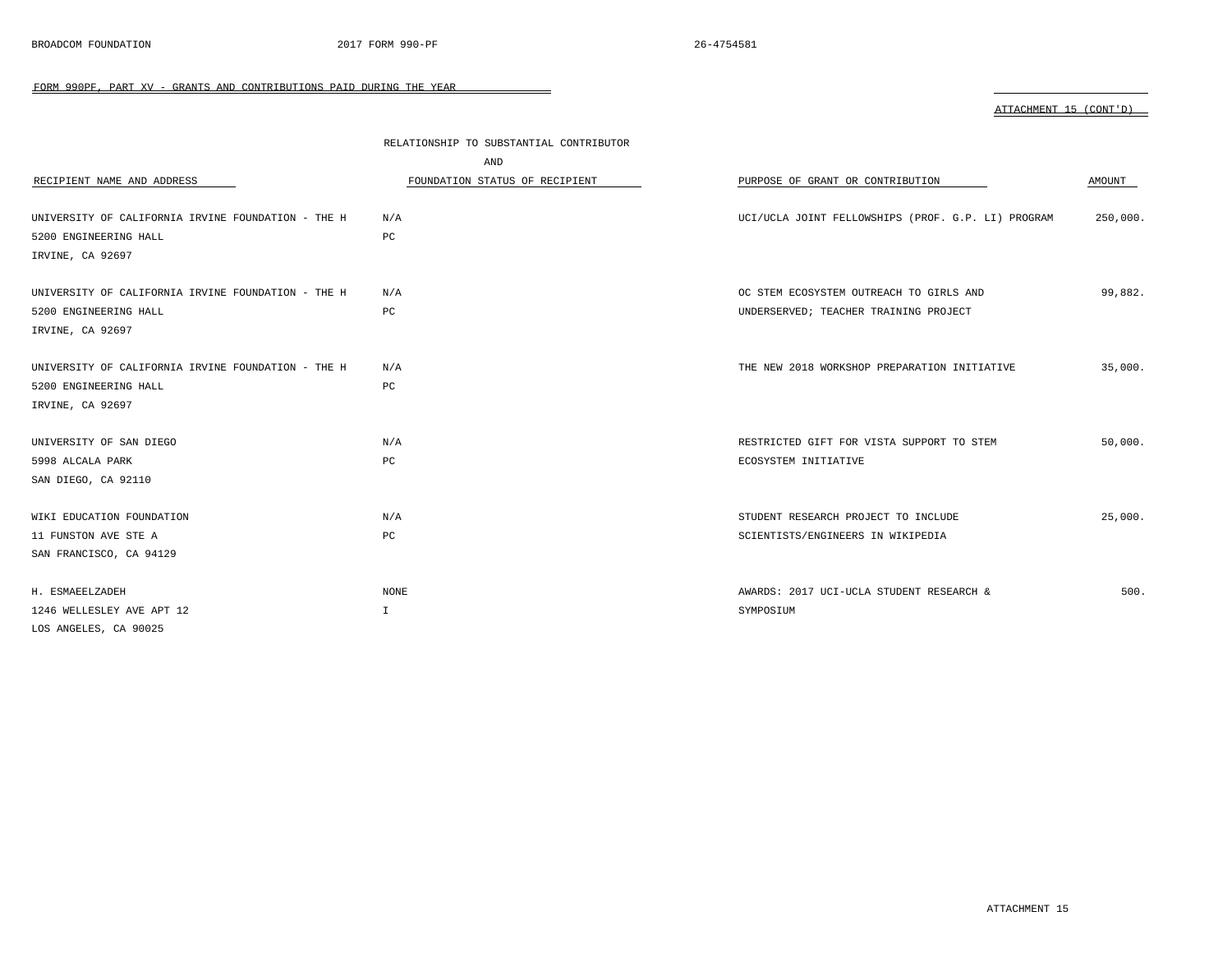#### ATTACHMENT 15 (CONT'D)

|                            | RELATIONSHIP TO SUBSTANTIAL CONTRIBUTOR |                                              |        |
|----------------------------|-----------------------------------------|----------------------------------------------|--------|
|                            | AND                                     |                                              |        |
| RECIPIENT NAME AND ADDRESS | FOUNDATION STATUS OF RECIPIENT          | PURPOSE OF GRANT OR CONTRIBUTION             | AMOUNT |
|                            |                                         |                                              |        |
| S. ASKARI                  | NONE                                    | AWARDS: 2017 UCI-UCLA STUDENT RESEARCH &     | 500.   |
| 297 SAN MARINO             | $\mathbf I$                             | SYMPOSIUM                                    |        |
| IRVINE, CA 92614           |                                         |                                              |        |
|                            |                                         |                                              |        |
| S. JUN PARK                | NONE                                    | AWARDS: 2017 UCI-UCLA STUDENT RESEARCH &     | 1,250. |
| 2555 MAIN ST APT 3049      | $\mathbf{r}$                            | SYMPOSIUM                                    |        |
| IRVINE, CA 92614           |                                         |                                              |        |
|                            |                                         |                                              |        |
| ANAHEIM HIGH SCHOOL        | N/A                                     | GENERAL & UNRESTRICTED (SEE ATTACHED IN-KIND | 2,252. |
| 811 W. LINCOLN AVE.        | GOV                                     | GRANT SCHEDULE)                              |        |
| ANAHEIM, CA 92805          |                                         |                                              |        |

 $\overline{\phantom{0}}$ 

TOTAL CONTRIBUTIONS PAID 3,936,752.

| TOTAL Part I, Line 25, Column (a) and Part XV, Line 3a:                        | \$3,936,752 |
|--------------------------------------------------------------------------------|-------------|
| Less amount counted as a qualifying distributions on Part XII, Line 2: $\,$ \$ | 2,252       |
| TOTAL Part I, Line 25, Column (d):                                             | \$3,934,500 |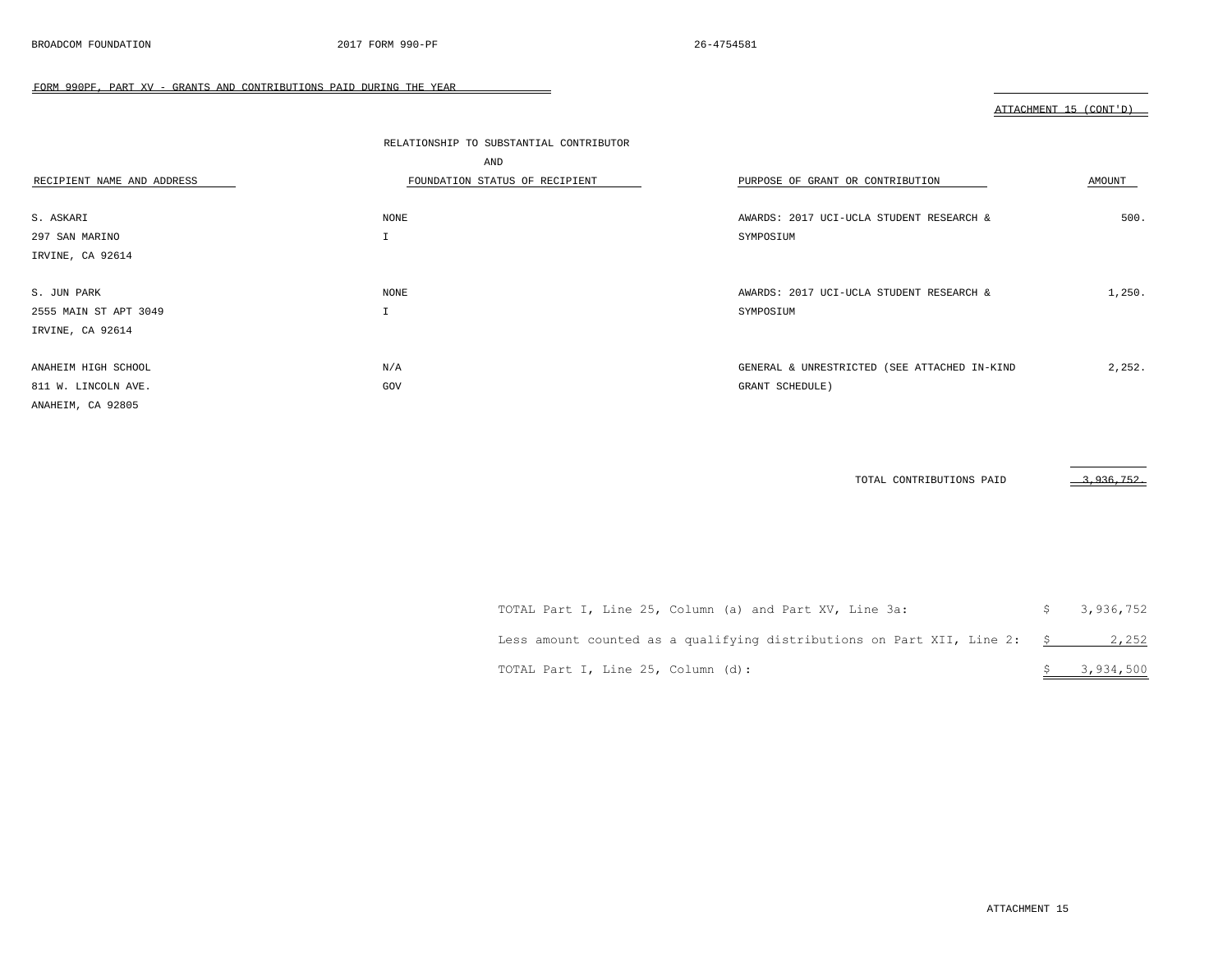#### **Part XV (Form 990-PF) - Distributions of Property Value at Fair Market Value at Date of Distribution**

**Method for Determining Value of Raspberry Pi kits:** *Purchase Price*

| <b>Description of Property</b> | Units | Date of<br><b>Distribution</b> | <b>Grant Recipient</b> | <b>Fair Market Value</b><br>of Property | <b>Book Value of</b><br><b>Property</b> | <b>Total Amount</b><br>of Grant |
|--------------------------------|-------|--------------------------------|------------------------|-----------------------------------------|-----------------------------------------|---------------------------------|
| Complete Raspberry Pi kits     | 30    | 11/28/2017                     | Anaheim High School    | 2,252                                   | 2,252                                   | 2,252                           |
| Total                          |       |                                |                        | 2,252                                   | 2.252                                   | 2,252                           |

**Form 990-PF, Part III, Line 3 - Other Increases: \$ -**